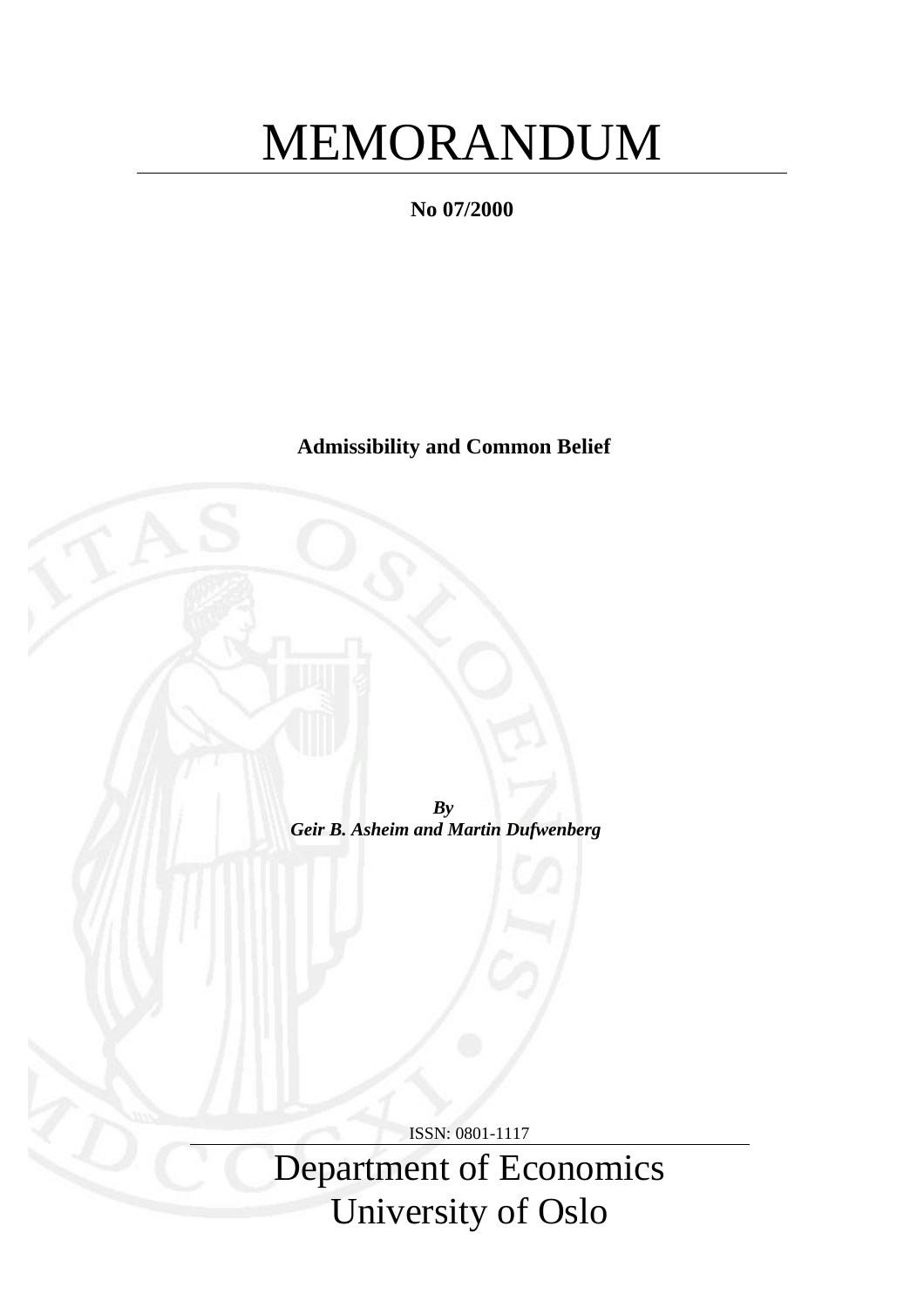| This series is published by the | In co-operation with                  |
|---------------------------------|---------------------------------------|
| <b>University of Oslo</b>       | <b>The Frisch Centre for Economic</b> |
| <b>Department of Economics</b>  | <b>Research</b>                       |
| P. O.Box 1095 Blindern          | Gaustadalleén 21                      |
| N-0317 OSLO Norway              | N-0371 OSLO Norway                    |
| Telephone: $+47 22855127$       | Telephone: +47 22 95 88 20            |
| $+4722855035$                   | +47 22 95 88 25                       |
| Fax:                            | Fax:                                  |
| http://www.sv.uio.no/sosoek/    | http://www.frisch.uio.no/             |
| Internet:                       | Internet:                             |
| econdep@econ.uio.no             | e-mail:                               |
| e-mail:                         | frisch@frisch.uio.no                  |

List of the last 10 Memoranda:

| No 06    | By Nico Keilman: Demographic Translation: From Period to        |
|----------|-----------------------------------------------------------------|
|          | Cohort Perspective and Back. 17 p.                              |
| No 05    | By Pål Longva and Oddbjørn Raaum: Earnings Assimilation of      |
|          | Immigrants in Norway $-$ A Reappraisal. 28 p.                   |
| No 04    | By Jia Zhiyang: Family Labor Supply when the Husband is         |
|          | Eligible for Early Retirement: Some Empirical Evidences.        |
|          | 54 p.                                                           |
| No 03    | By Mads Greaker: Strategic Environemental Policy; Eco-          |
|          | dumping or a green strategy? 33 p                               |
| No 02    | By Ole J. Røgeberg: Married Men and Early Retirement Under      |
|          | the AFP Scheme. 78 p.                                           |
| No 01    | By Steinar Holden: Monetary regime and the co-ordination of     |
|          | wage setting. 35 p.                                             |
| No 38    | By Knut Røed: Relative Unemployment Rates and Skill-Biased      |
|          | Technological Change. 24 p.                                     |
|          |                                                                 |
| No 37    | By Finn R. Førsund: Modelling Transboundary air Pollution:      |
|          | The RAINS model approach. 33 p.                                 |
| 36<br>No | By Christian Brinch: Statistical Discrimination and the Returns |
|          | to Human Capital and Credentials. 33 p.                         |
| 35<br>No | By Halvor Mehlum, Karl Ovbe Moene and Ragnar Torvik:            |
|          | Crime Induced Poverty Traps. 19 p.                              |

A complete list of this memo-series is available in a PDF® format at: http://www..sv.uio.no/sosoek/memo/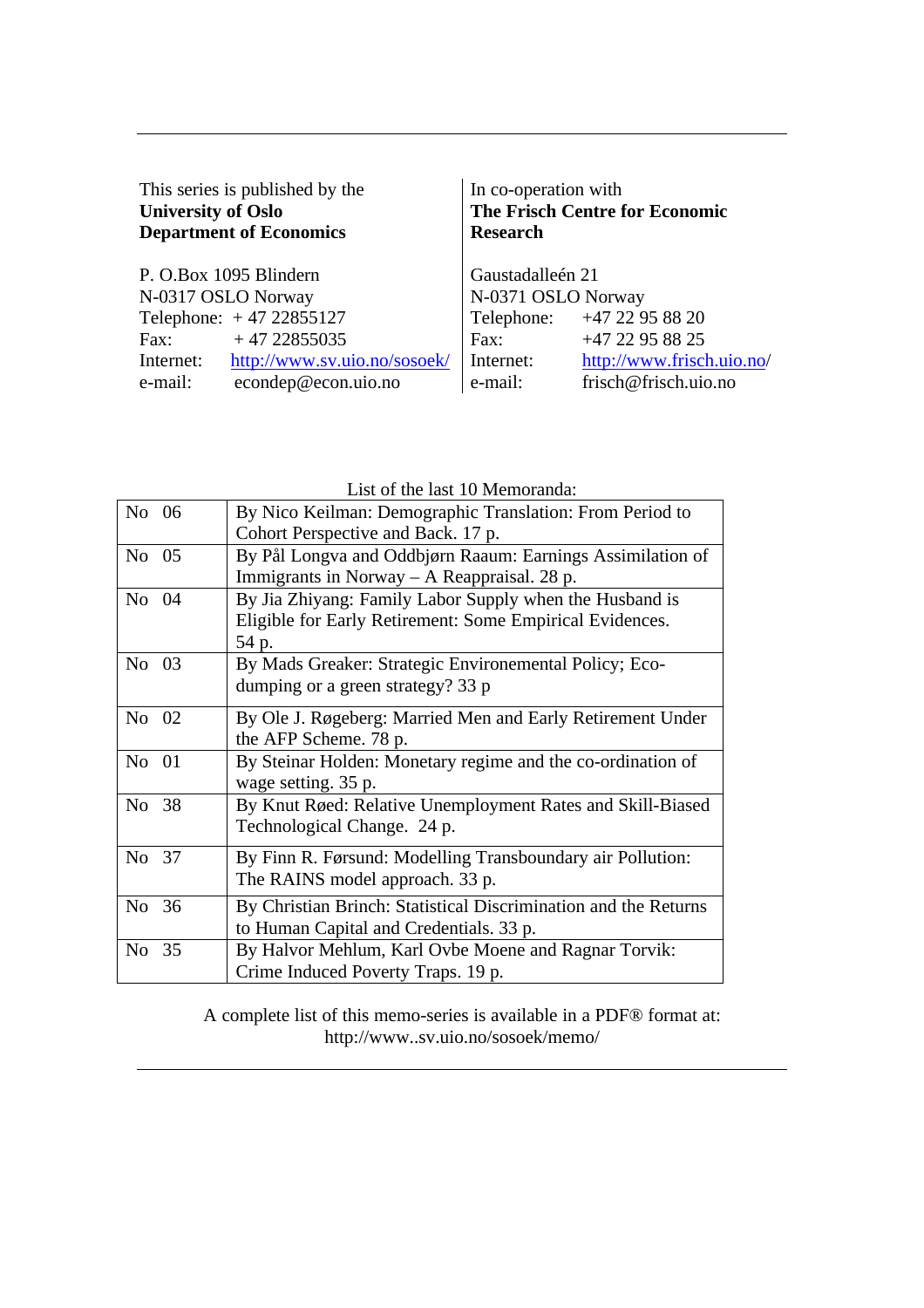# **ADMISSIBILITY AND COMMON BELIEF**

geir b. asheim

Department of Economics University of Oslo P.O. Box 1095 Blindern N-0317 Oslo, Norway. Tel: +47 2285 5498 Fax: +47 2285 5035 E-mail: g.b.asheim@econ.uio.no

and

martin dufwenberg

Department of Economics Stockholm University SE-10691 Stockholm, Sweden. Tel:  $+468163547$ Fax:  $+468159482$ E-mail: md@ne.su.se

# Abstract:

The concept of 'fully permissible sets' is defined by an algorithm that eliminates strategy subsets. It is characterized as choice sets when there is common certain belief of the event that each player prefer one strategy to another if and only if the former weakly dominates the latter on the set of all opponent strategies or on the union of the choice sets that are deemed possible for the opponent. The concept refines the Dekel-Fudenberg procedure and captures aspects of forward induction. JEL Classification Number: C72.

Date: 29 February 2000.

Acknowledgements: During our collaboration, which Jörgen Weibull was instrumental in initiating, we have received helpful comments from many scholars, including Pierpaolo Battigalli, Adam Brandenburger, Stephen Morris, and Larry Samuelson. Asheim gratefully acknowledges the hospitality of Northwestern University and financial support from the Research Council of Norway.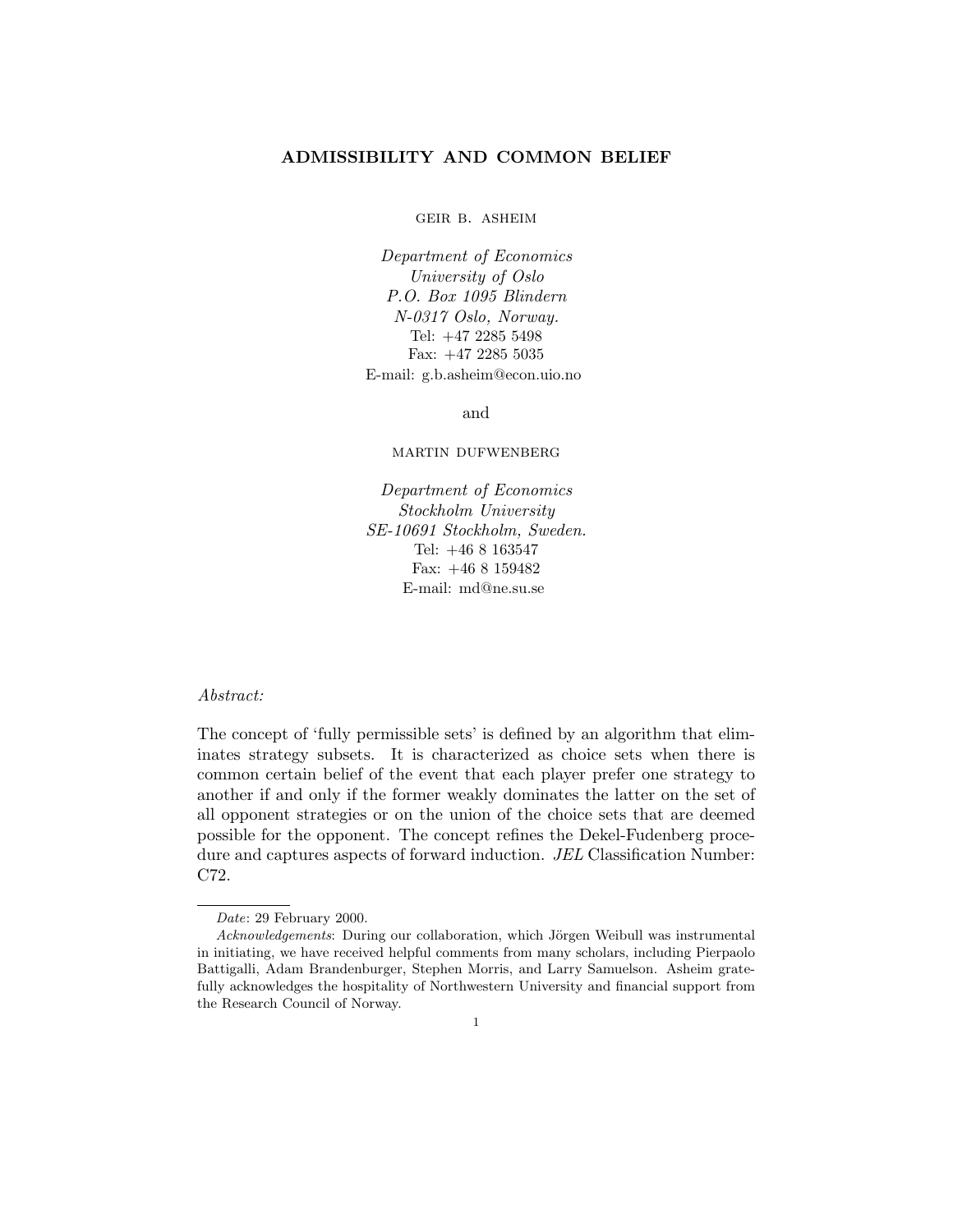## 1. Introduction

Two different, but related, ideas have re-occurred in deductive gametheoretic analysis:

- 1. A player should prefer one strategy to another if the former weakly dominates the latter. Such admissibility of a player's preferences which can be referred to as 'caution' since it means that all opponent strategies are taken into account — has been defended by e.g. Luce  $\&$ Raiffa ([32], Ch. 13) and is implicit in any procedure that starts out by eliminating all weakly dominated strategies.
- 2. A player should deem any opponent strategy that is a rational choice infinitely more likely (in the sense of Blume, Brandenburger & Dekel [15], Def. 5.1) than any opponent strategy not having this property. This is equivalent to saying that a player should prefer one strategy to another if the former weakly dominates the latter on the set of rational choices for the opponent. Such admissibility of a player's preferences — which will here be referred to as 'full belief of opponent rationality' — is a key ingredient in the analyses of weak dominance by Samuelson [37] and Börgers  $\&$  Samuelson [19], and is essentially satisfied by procedures, like 'extensive form rationalizabiliy' (EFR, cf. Pearce [35] and Battigalli [9, 10]) and 'iterated elimination of (all) weakly dominated strategies' (IEWDS), that promote forward induction.

The present paper presents an analysis that combines these ideas in the following manner. A player's preferences over his own strategies, which depend both on his payoff function and on his beliefs about the strategy choice of his opponent, leads to a choice set (i.e. a set of maximal strategies). A player's preferences will be said to be fully admissibly consistent with the preferences of his opponent if one strategy is preferred to another if and only if the former weakly dominates the latter

- on the set of all opponent strategies (i.e. 'caution'), or
- on the union of the choice sets that are deemed possible for the opponent (i.e. 'full belief of opponent rationality').

A subset of strategies is a fully permissible set if and only if it can be a choice set when there is common certain belief of full admissible consistency, where an event is 'certainly believed' if the complement is Savage-null (cf. subsect. 3.3). Hence, the analysis yields a solution concept that determines a collection of strategy subsets – a family of choice sets – for each player.

1.1. **An Illustration.** We will use  $G_1$  of Fig. 1 to illustrate the consequences of imposing 'caution' and 'full belief of opponent rationality'. The reader may want to study the example and decide what is a "reasonable" outcome before reading on. Since 'caution' means that each player takes all opponent strategies into account, it follows that player 1's preferences over his strategies will be  $U \sim M \succ D$  (where  $\sim$  and  $\succ$  denote indifference and preference, respectively). Player 1 must prefer each of the strategies  $U$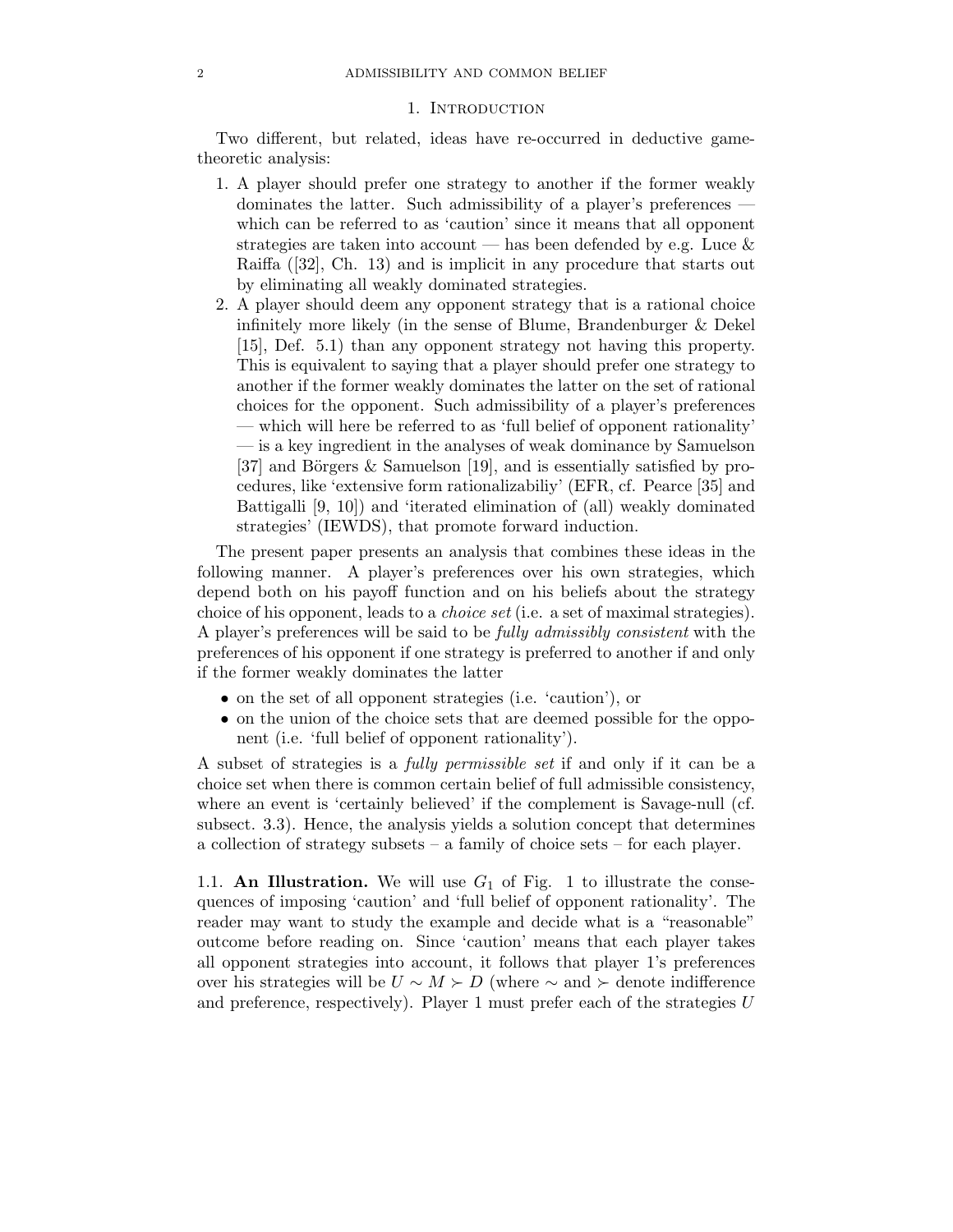| ,, |  |  |  |  |
|----|--|--|--|--|
| М  |  |  |  |  |
|    |  |  |  |  |

FIGURE 1. An illustration  $(G_1)$ .

and  $M$  to the strategy  $D$ , because the former strategies weakly dominate D. Hence, U and M are maximal, implying that 1's choice set is  $\{U, M\}$ .

The requirement of 'full belief in opponent rationality' comes into effect when considering the preferences of player 2. Suppose that 2 is certain that 1 is cautious. What will 2's preferences over her strategies be? Since 2 (as indicated above) should figure out that  $\{U, M\}$  is 1's choice set, 2 should deem each element of  $\{U, M\}$  infinitely more likely than D. This is captured by our assumption that 2 has full belief of 1's rationality. It amounts to the requirement that 2's preferences should respect weak dominance on 1's choice set  $\{U, M\}$ , regardless of what happens if 1 chooses D. Hence, 2's preferences over her strategies will be  $L \succ R$ .

Summing up, common certain belief of full admissible consistency leads to the following solution for  $G_1$ :

\n- 1's preferences: 
$$
U \sim M \succ D
$$
\n- 2's preferences:  $L \succ R$
\n

This means that  $\{U, M\}$  is the unique fully permissible set for player 1 and  ${L}$  is the unique fully permissible set for player 2.

1.2. **Related Concepts.** Several solution concepts with natural epistemic foundations fail to match this prediction. In the case of rationalizability (Bernheim  $[14]$ , Pearce  $[35]$ ) — which in 2-player games corresponds to iterated elimination of strongly dominated strategies — this is perhaps not so surprising. Rationalizability can be understood as a consequence of 'common belief of rational choice' without imposing caution (see e.g. Tan & Werlang [39]), so there is no guarantee that a player always prefers one strategy to another if the former weakly dominates the latter. As an illustration, the strategy  $D$  in  $G_1$  can be rationalized by 1 believing that 2 chooses  $L$  (which in turn can be rationalized by 2 believing that 1 chooses  $U$  or  $M$ , etc.). This contradicts that 1 is cautious and chooses a strategy in his choice set.

It is perhaps more surprising that the concept of 'permissibility' does not match our solution of  $G_1$ . Permissibility can be given rigorous epistemic foundations in models where the players are cautious (cf. Börgers  $[18]$ , and especially Brandenburger [20] who coined the term 'permissible'; see also Ben-Porath [12] and Gul [30]). In these models players take into account all opponent strategies, while assigning more weight to a subset of those opponent strategies they deem to be rational choices for the opponent. Permissibility implies that only strategies that survive the so-called DF procedure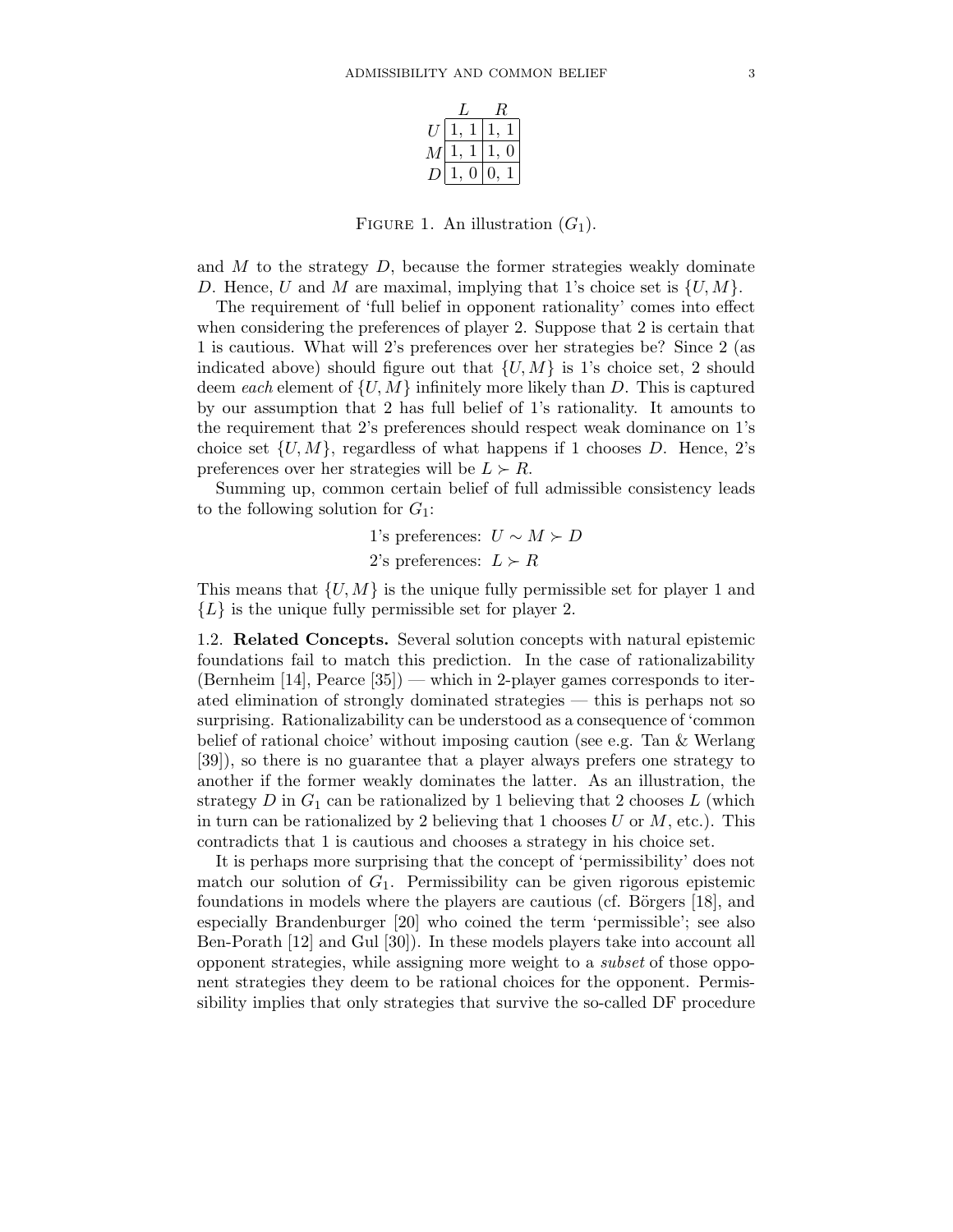(after Dekel & Fudenberg  $[24]$ ) — one round of elimination of (all) weakly dominated strategies followed by iterated elimination of strongly dominated strategies — can be chosen. In  $G_1$ , this means that 1 cannot choose his weakly dominated strategy  $D$ . However, in contrast to our solution where 2 prefers  $L$  to  $R$ , permissibility allows that 2 chooses  $R$ . To exemplify using Brandenburger's [20] approach, this will be the case if 2 deems  $U$  to be infinitely more likely than  $D$  which in turn is deemed infinitely more likely than M. The problem is that our requirement of 'full belief of opponent rationality' is not satisfied: Player 2 deems  $D$  more likely than  $M$  even though  $M$  is in 1's choice set, while  $D$  is not. In Sect. 2 we establish as a general result (Prop. 2) that the concept of fully permissible sets refines the DF procedure.

The procedure of IEWDS yields the same conclusion in  $G_1$  as do the concept of fully permissible sets. However, the concept of fully permissible sets neither refines nor is refined by the procedure of IEWDS (see  $G_3$  in Sect. 2 for a proof by example).

We shall use two games — 'Battle-of-the-sexes-with-an-outside-option'  $(G_2)$  and 'Burning money'  $(G_4)$  — to illustrate how the concept of fully permissible sets captures a notion of forward induction, although by an argument that differs from the one that usually applies. The usual forward induction argument is illustrated in these games by the procedure of IEWDS and the concept of EFR. The latter concept has recently been given an epistemic foundation by Battigalli & Siniscalchi [11]. In Sect. 6 we will explain how our epistemic analysis differs from theirs and compare our work to other related literature.

1.3. **Organization ofthe Paper.** Section 2 formally defines the concept of fully permissible sets through an algorithm that eliminates strategy sets that cannot be choice sets under full admissible consistency. General existence as well as other properties are shown. Section 3 introduces epistemic operators, which are used in Sect. 4 to establish an epistemic foundation for the concept of fully permissible sets through the requirement of common certain belief of full admissible consistency. Section 5 contains further examples, while Sect. 6concludes. Some technical material (including the proofs) are contained in two appendices. For ease of presentation, the analysis will be limited to 2-player games. This is mostly a matter of convenience as everything can be generalized to *n*-player games (with  $n > 2$ ).

# 2. An Algorithm

We present in this section an algorithm — 'iterated elimination of choice sets under full admissible consistency' (IECFA) — leading to the concept of 'fully permissible sets'. This concept will in turn be given an epistemic characterization in Sect. 4 by imposing common certain belief of full admissible consistency. We present the algorithm before the epistemic characterization for different reasons: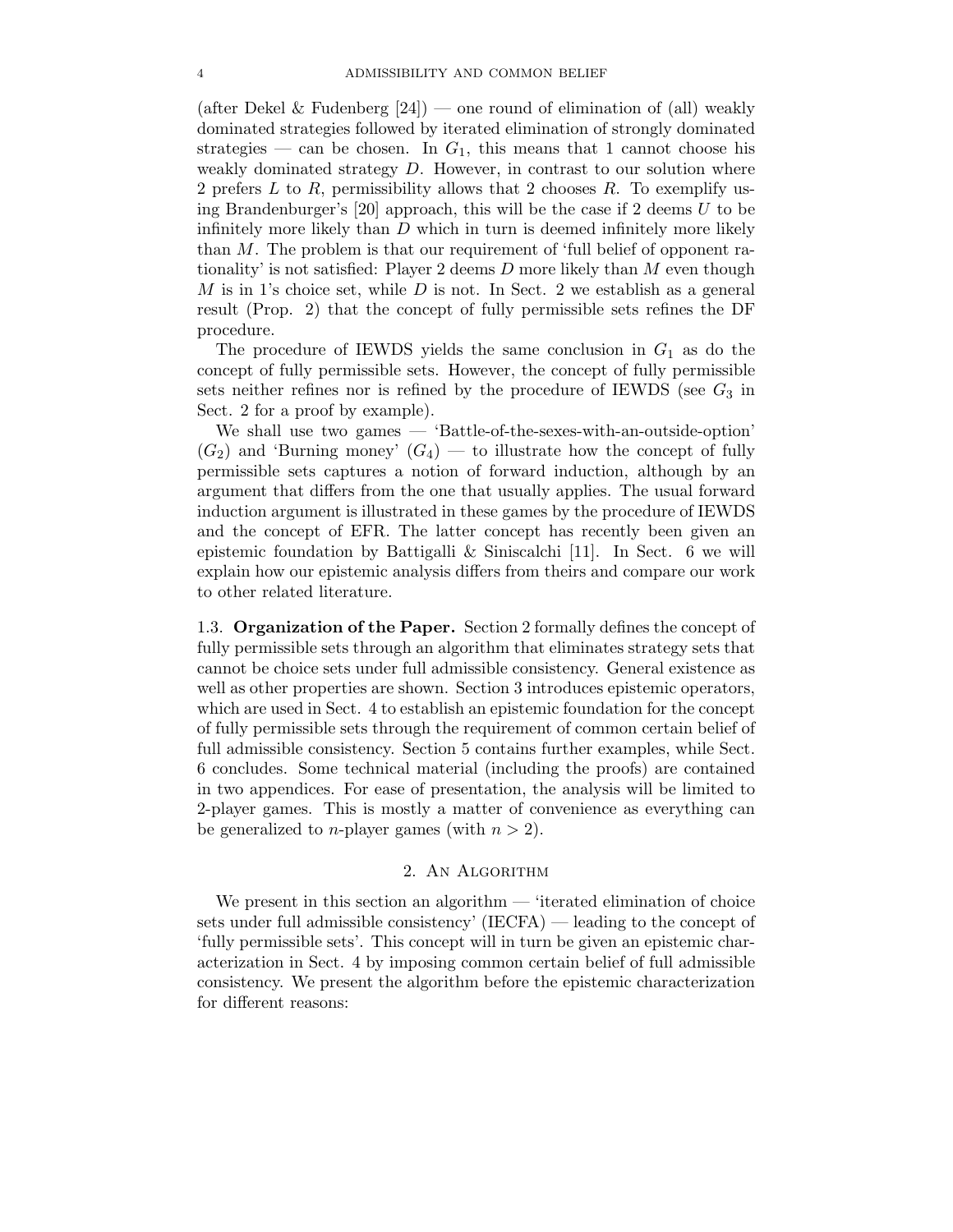- IECFA is fairly accessible. By defining it early, we can apply it early, and so offer early indications of the nature of the solution concept that we wish to promote.
- To define IECFA is to point to a parallel between our approach and the concepts of rationalizable strategies and permissible strategies. Even though they are motivated by epistemic assumptions, both concepts turn out to be identical in 2-player games to the set of strategies surviving simple algorithms: respectively, iterated elimination of strongly dominated strategies (IESDS) and the DF procedure.
- Just like IESDS and the DF procedure, IECFA is much easier to use than the corresponding epistemic characterizations. The algorithm should be a handy tool for applied economists who may wish to see it presented early and then spend less time on the details of Sect. 4.

IESDS and the DF procedure iteratively eliminate dominated strategies. In the corresponding epistemic models, these strategies in turn cannot be rational choices, cannot be rational choices given that other players do not use strategies that cannot be rational choices, etc. IECFA is also an elimination procedure. However, the interpretation of the basic item thrown out is not that of a strategy that cannot be a rational choice, but rather that of a set of strategies that cannot be the set of maximal strategies (i.e., a choice set; cf. subsects. 2.2 and 3.5) for any preferences that are in a given sense consistent with the preferences of the opponent. The specific kind of consistency involved in IECFA — which will be defined in Sect. 4.2 and referred to as 'full admissible consistency' — requires that a player's preferences are characterized by the properties of 'caution' and 'full belief of opponent rationality'. Thus, IECFA does not start with each player's strategy set and then iteratively eliminates strategies. Rather, IECFA starts with each player's collection of non-empty subsets of his strategy set and then iteratively eliminates subsets that cannot be choice sets when the players' preferences satisfy the requirement of 'full admissible consistency'.

2.1. **A Strategic Game.** With  $N = \{1, 2\}$  as the set of *players*, let, for each i,  $S_i$  denote player i's finite set of *pure strategies* and  $u_i : S \to \mathbb{R}$  be a vNM utility function that assigns payoff to any strategy vector, where  $S = S_1 \times S_2$  is the set of strategy vectors. Then  $G = (S_i, u_i)_{i \in N}$  is a finite strategic two-player game. Write  $p_i, r_i$ , and  $s_i \in S_i$  for pure strategies and  $x_i$  and  $y_i$  ( $\in \Delta(S_i)$ ) for mixed strategies. Since  $u_i$  is a vNM utility function, we may extend  $u_i$  to mixed strategies:  $u_i(x_i, s_j) = \sum_{s_i \in S_i} x_i(s_i) u_i(s_i, s_j)$ .

2.2. **Definition.** Say that  $x_i$  weakly dominates  $y_i$  on  $Q_j$  ( $\subseteq S_j$ ) if,  $\forall s_j \in Q_j$ ,  $u_i(x_i, s_j) \geq u_i(y_i, s_j)$ , with strict inequality for some  $s_j \in Q_j$ . Say that player i's preferences over his own strategies are *admissible on*  $Q_j \neq \emptyset$  if  $x_i$ is preferred to  $y_i$  whenever  $x_i$  weakly dominates  $y_i$  on  $Q_j$ . Player i's choice set is the set of pure strategies that are maximal w.r.t. i's preferences over his own strategies:  $s_i \in S_i$  is in i's choice set if and only if there is no  $x_i$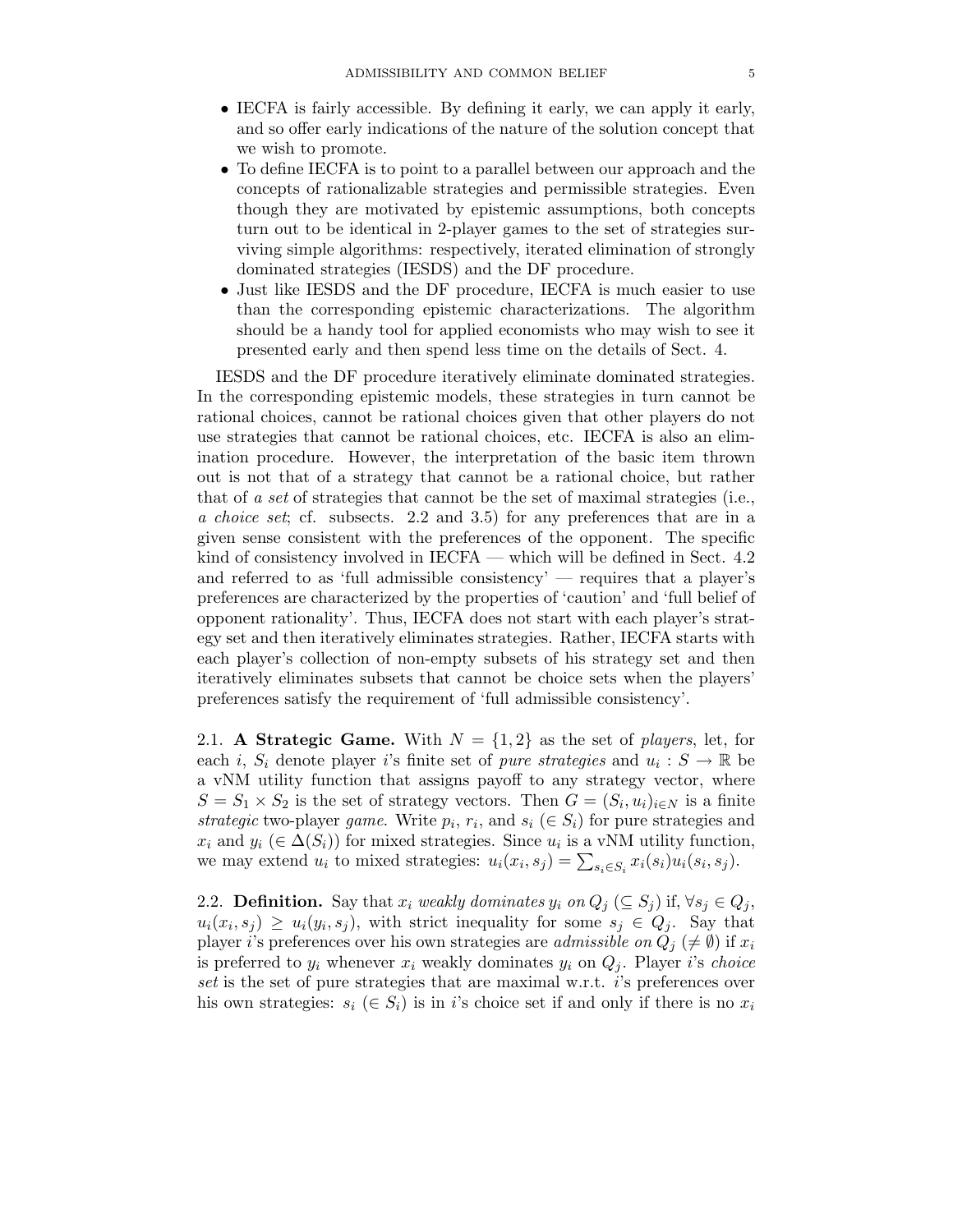$(\in \Delta(S_i))$  such that  $x_i$  is preferred to  $s_i$ . As indicated in subsect. 3.5, i's choice set is non-empty and supports any maximal mixed strategy.

In order to describe IECFA and thus define the concept of 'fully permissible sets', let the set  $Q_j$  be interpreted as the set of strategies that player i deems to be the set of rational choices for his opponent. Assume that player i's preferences over his own strategies are characterized by the property of being admissible on both  $Q_j$  and  $S_j$ :  $x_i$  is preferred to  $y_i$  if and only if  $x_i$  weakly dominates  $y_i$  on  $Q_j$  or  $S_j$ . Player i's choice set is then equal to  $S_i \backslash D_i(Q_j)$ , where, for any  $(\emptyset \neq) Q_j \subseteq S_j$ ,

$$
D_i(Q_j) := \{ s_i \in S_i | \exists x_i \in \Delta(S_i) \text{ s.t. } x_i \text{ weakly dom. } s_i \text{ on } Q_j \text{ or } S_j \}.
$$

Let  $\Sigma = \Sigma_1 \times \Sigma_2$ , where  $\Sigma_i := 2^{S_i} \setminus \{\emptyset\}$  denotes the collection of non-empty subsets of  $S_i$ . Write  $\pi_i$ ,  $\rho_i$ , and  $\sigma_i$  ( $\in \Sigma_i$ ) for subsets of pure strategies. For any  $(\emptyset \neq) \Xi = \Xi_1 \times \Xi_2 \subseteq \Sigma$ , write  $\alpha(\Xi) := \alpha_1(\Xi_2) \times \alpha_2(\Xi_1)$ , where

$$
\alpha_i(\Xi_j) := \{ \pi_i \in \Sigma_i | \exists (\emptyset \neq) \Psi_j \subseteq \Xi_j \text{ s.t. } \pi_i = S_i \backslash D_i(\cup_{\sigma_j \in \Psi_j} \sigma_j) \}.
$$

Hence,  $\alpha_i(\Xi_j)$  is the collection of strategy subsets that can be choice sets for player i if i's preferences are characterized by the property of being admissible both on the union of the strategy subsets in a non-empty subcollection of  $\Xi_j$  and on the union of all opponent strategies.

We can now define the main concept of this paper.

**Definition 1.** Consider the sequence defined by  $\Xi(0) = \Sigma$  and,  $\forall q \geq 1$ ,  $\Xi(g) = \alpha(\Xi(g-1))$ . A non-empty strategy set  $\pi_i$  is said to be a fully permissible set for i if  $\pi_i \in \bigcap_{g=0}^{\infty} \Xi_i(g)$ .

Let  $\Pi = \Pi_1 \times \Pi_2$  denote the *collection* of vectors of fully permissible sets. Since  $\emptyset \neq \alpha_i(\Xi'_j) \subseteq \alpha_i(\Xi''_j) \subseteq \alpha_i(\Sigma_j)$  whenever  $\emptyset \neq \Xi'_j \subseteq \Xi''_j \subseteq \Sigma_j$  and since the game is finite  $\Xi(\alpha)$  is a monotone sequence that converges to  $\Pi$ since the game is finite,  $\Xi(g)$  is a monotone sequence that converges to  $\Pi$ in a finite number of iterations. IECFA is the procedure that in round  $q$ eliminates sets in  $\Xi(g-1)\setminus \Xi(g)$  as possible choice sets. As defined in Def. 1 IECFA eliminates maximally in each round in the sense that,  $\forall g \geq 1$ ,  $\Xi(g) = \alpha(\Xi(g-1))$ . However, it follows from the monotonicity of  $\alpha_i$  that any non-maximal procedure, where  $\exists g \geq 1$  such that  $\Xi(g-1) \supset \Xi(g) \supset$  $\alpha(\Xi(g-1))$ , will also converge to  $\Pi$ .

A choice set of player i survives elimination round  $q$  if it is a choice set w.r.t. preferences that are characterized by the property of being admissible both on the union of some (or all) of opponent choice sets that have survived the procedure up till round  $q - 1$  and on the set of all opponent strategies. A fully permissible set is a choice set which will survive in this way for any g. It will follow from the analysis of Sect. 4 that strategy subsets that this algorithm has not eliminated by round  $q$  can be interpreted as choice sets that are compatible with  $g - 1$  order of mutual certain belief of full admissible consistency.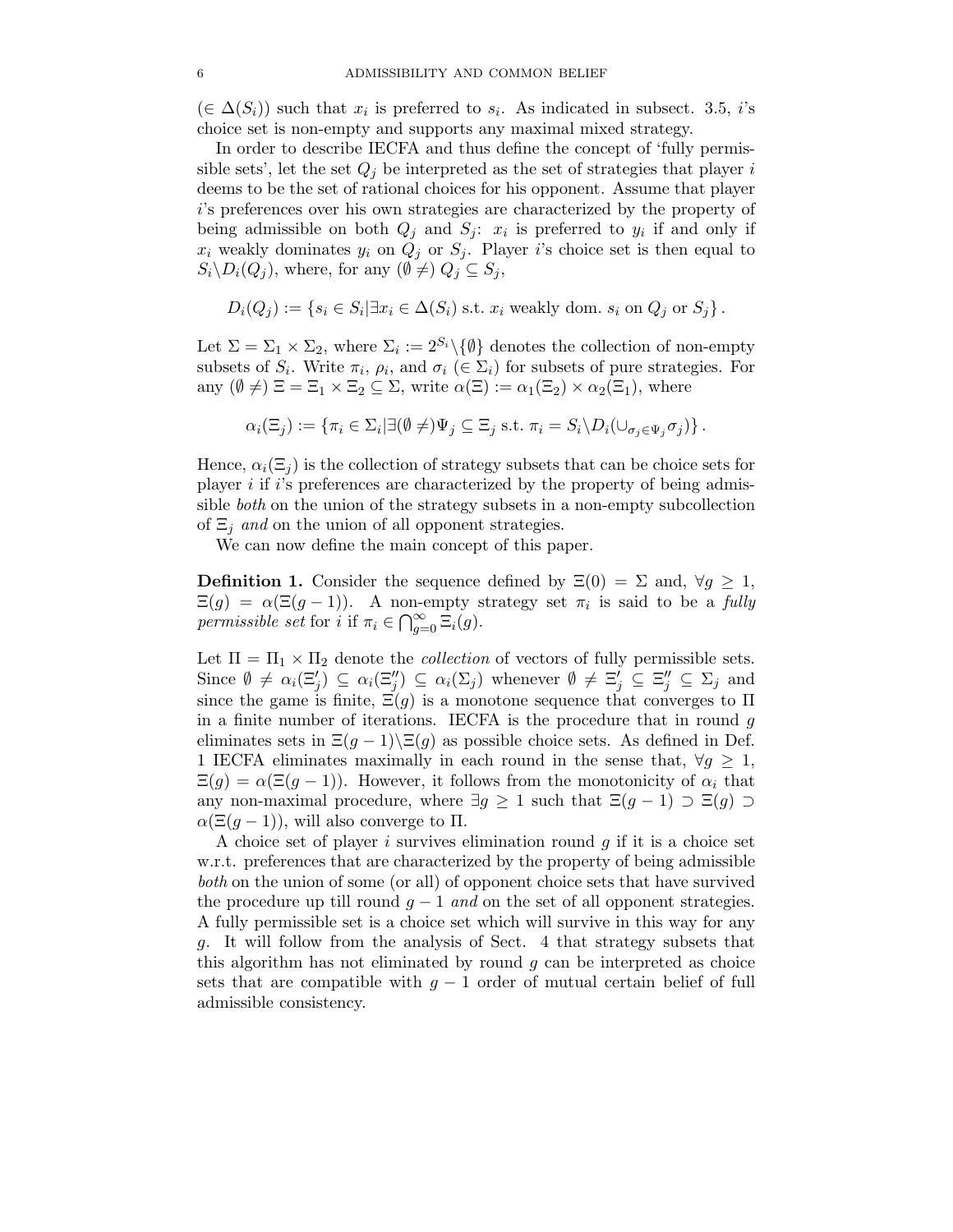| 2 | ., |  |
|---|----|--|
| 3 |    |  |
|   |    |  |

FIGURE 2. Battle-of-the-sexes-with-an-outside-option  $(G_2)$ .

2.3. **Applications.** The best way to illustrate the functioning of IECFA is to apply it. Consider first  $G_1$  of the introduction. We get:

$$
\Xi(0) = \Sigma_1 \times \Sigma_2
$$

$$
\Xi(1) = \{\{U, M\}\} \times \Sigma_2
$$

$$
\Pi = \Xi(2) = \{\{U, M\}\} \times \{\{L\}\}.
$$

Independently of  $Q_2$ ,  $S_1 \backslash D_1(Q_2) = \{U, M\}$ , so for 1 only  $\{U, M\}$  can survive the first elimination round. On the other hand,  $S_2 \ D_2({U, M}) = {L}$ ,  $S_2 \backslash D_2(\{D\}) = \{R\}$ , and  $S_2 \backslash D_2(\{U\}) = \{L, R\}$ , so that no elimination is possible for player 2. However, in the second elimination round only  $\{L\}$ survives since  $S_2 \backslash D_2({U, M}) = {L}$ . The interpretation is that (in round 2) it is impossible for R to appear in a choice set for 2. This is because (in round 1) only  $\{U, M\}$  is possible as a choice set for 1, and then  $\{L\}$  must be 2's choice set since only  $L$  is a maximal element w.r.t. preferences are admissible on  $\{U, M\}$  and  $\{U, M, D\}$ .

We now consider a different example, the 'Battle-of-the-sexes-with-anoutside-option' game, which pure strategy reduced strategic form is given by  $G_2$  of Fig. 2. The example shows that our solution concept captures a notion of forward induction. We will return to this example on several occasions throughout the paper. Applying IECFA we get:

$$
\Xi(0) = \Sigma_1 \times \Sigma_2
$$
  
\n
$$
\Xi(1) = \{\{U\}, \{M\}, \{U, M\}\} \times \Sigma_2
$$
  
\n
$$
\Xi(2) = \{\{U\}, \{M\}, \{U, M\}\} \times \{\{L\}, \{L, R\}\}
$$
  
\n
$$
\Xi(3) = \{\{M\}, \{U, M\}\} \times \{\{L\}, \{L, R\}\}
$$
  
\n
$$
\Xi(4) = \{\{M\}, \{U, M\}\} \times \{\{L\}\}
$$
  
\n
$$
\Pi = \Xi(5) = \{\{M\}\} \times \{\{L\}\}\
$$

We move directly to the interpretation in terms of surviving choice sets: (Round 1) D cannot be in a choice set for 1 since this strategy is strictly dominated. (Round 2) This implies that  $\{R\}$  is excluded as a choice set for 2, since only  $\{U\}$ ,  $\{M\}$ , and  $\{U, M\}$  are candidates for 1's choice set and  $S_2 \backslash D_2(Q_1) \neq \{R\}$  if  $Q_1$  is the union of some (or all) of the sets  $\{U\}$ ,  $\{M\}$ , and  $\{U, M\}$ . (Round 3) Similarly,  $\{U\}$  is excluded as a choice set for 1, since only  $\{L\}$  and  $\{L, R\}$  are candidates for 2's choice set. (Round 4) Given this  $\{L, R\}$  cannot be 2's choice set. (Round 5) Since  $\{M\}$  is the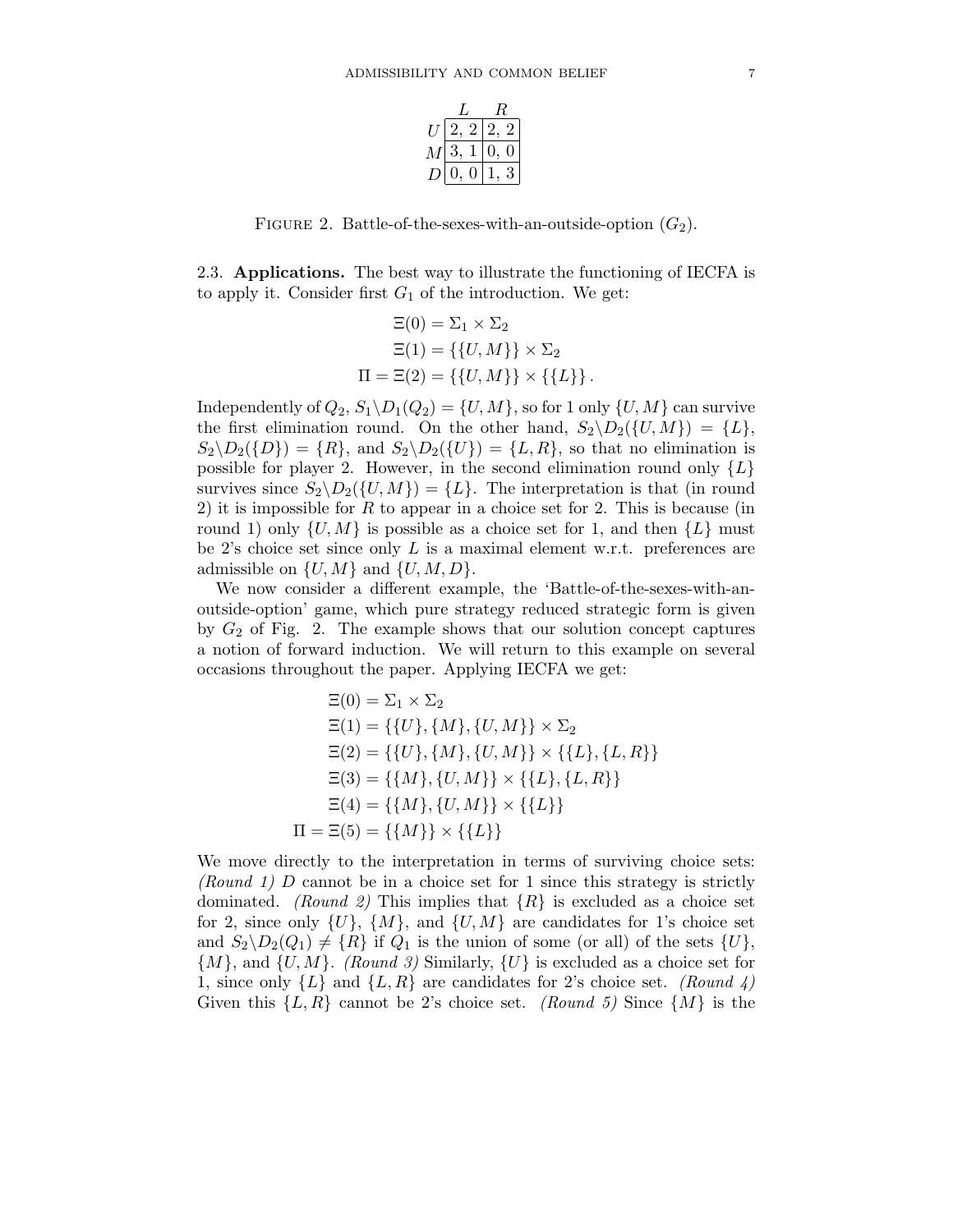| $\overline{a}$ |  |                |  |  |
|----------------|--|----------------|--|--|
| $\bar{b}$      |  |                |  |  |
| $\overline{c}$ |  | $\overline{0}$ |  |  |
| $\overline{d}$ |  |                |  |  |

FIGURE 3. The relation between IECFA and IEWDS  $(G_3)$ 

set of 1's strategies that are maximal w.r.t. preferences that are admissible on  ${L}$ , only  ${M}$  survives as a choice set for player 1. Now the algorithm comes to a stop:  $S_2 \backslash D_2({M}) = {L}$  and  $S_1 \backslash D_1({L}) = {M}$ , and hence  $\{M\}$  and  $\{L\}$  are the fully permissible sets.

2.4. **Results.** The following proposition characterizes the strategy subsets that survive IECFA and thus are fully permissible.

**Proposition 1.** (i)  $\forall i \in N$ ,  $\Pi_i \neq \emptyset$ . (ii)  $\Pi = \alpha(\Pi)$ . (iii)  $\forall i \in N$ ,  $\pi_i \in \Pi_i$ if and only if there exists  $\Xi = \Xi_1 \times \Xi_2$  with  $\pi_i \in \Xi_i$  such that  $\Xi \subseteq \alpha(\Xi)$ .

Prop. 1(i) establishes existence, but not uniqueness, of each player's fully permissible set(s). Games with multiple strict Nash equilibria illustrate the possibility of such multiplicity; by Prop. 1(iii), any strict Nash equilibrium corresponds to a vector of fully permissible sets. Another (quite different) example of a game with multiple fully permissible sets is provided by  $G_5$  of Sect. 5. Prop.  $1(i)$  means that  $\Pi$  is a fixed point in terms of a collection of vectors of strategy sets. By Prop. 1(iii) it is the largest such fixed point.

We close this section by recording some connections between IECFA on the one hand, and IESDS, the DF-procedure and IEWDS on the other. First, we note through the following Prop. 2 that IECFA has more bite than the DF procedure.  $G_1$  of the introduction as well as  $G_2$  of the present section illustrate that this refinement may be strict.

**Proposition 2.** A pure strategy  $p_i$  is permissible (i.e., survives the DF procedure) if there exists a fully permissible set  $\pi_i$  such that  $p_i \in \pi_i$ .

It follows as a corollary that IECFA has more cutting power also than IESDS, since a strategy is rationalizable (i.e. survives the IESDS) whenever it is permissible (i.e. survives the DF procedure).

We finally compare IECFA to IEWDS. In both games discussed so far IECFA generates the same outcome as does IEWDS. However, the procedures of IECFA and IEWDS are different. This is even indicated in  $G_2$ , since — although IECFA and IEWDS have the same cutting power — the two algorithms work quite differently. In general, neither of IECFA and IEWDS has more bite than the other, as demonstrated by the game  $G_3$  of Fig. 3. It is straightforward to verify that  $a$  and  $b$  for player 1, and  $e$  for player 2 survive IEWDS, while  $\{a\}$  for 1 and  $\{e, f\}$  for 2 survive IECFA and are thus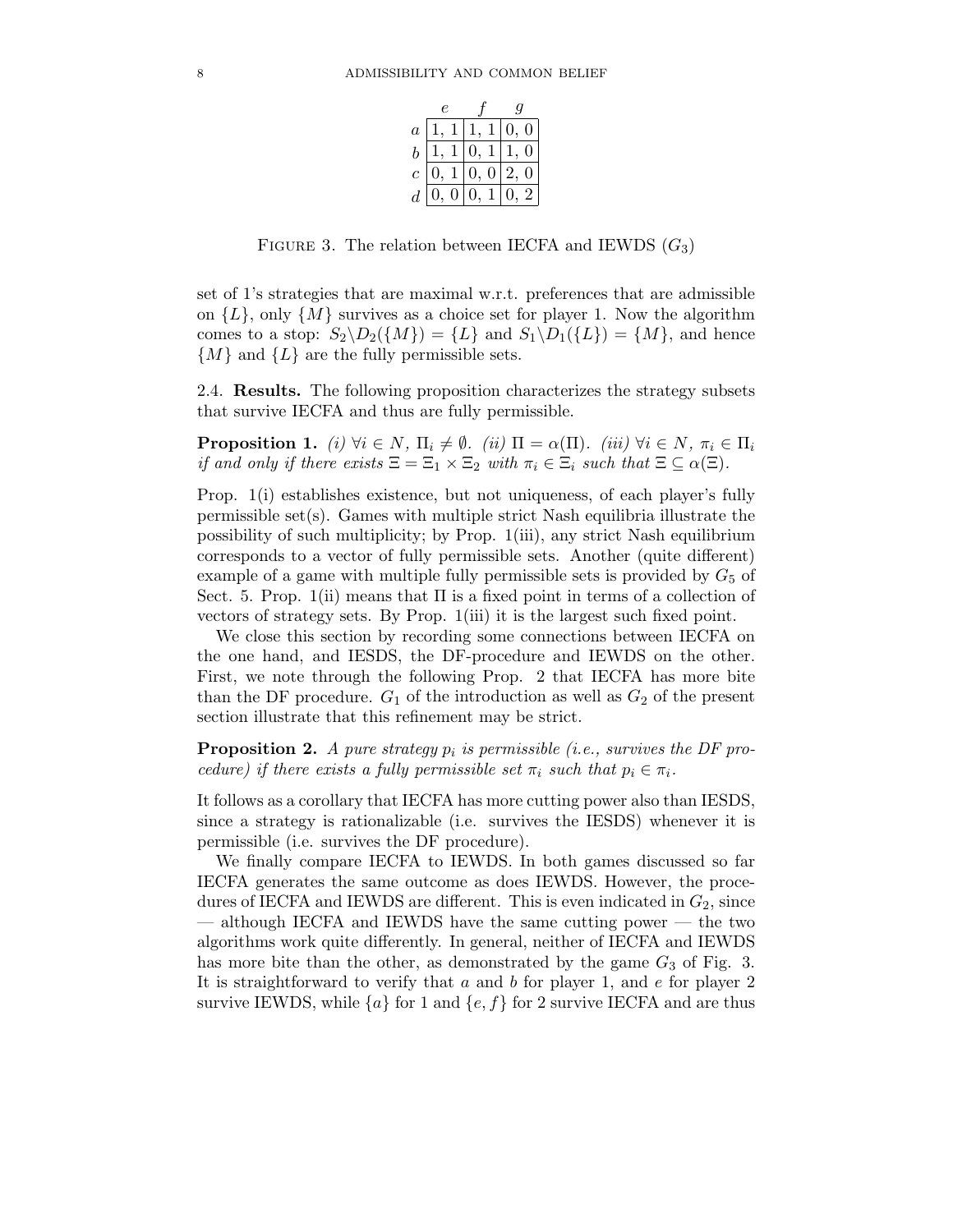the fully permissible sets, as shown below:

$$
\Xi(0) = \Sigma_1 \times \Sigma_2
$$
  
\n
$$
\Xi(1) = \{\{a\}, \{c\}, \{a, b\}, \{a, c\}, \{b, c\}, \{a, b, c\}\}\
$$
  
\n
$$
\times \{\{e\}, \{g\}, \{e, f\}, \{e, g\}, \{f, g\}, \{e, f, g\}\}\
$$
  
\n
$$
\Xi(2) = \{\{a\}, \{c\}, \{a, b\}, \{a, c\}, \{b, c\}, \{a, b, c\}\} \times \{\{e\}, \{e, f\}\}\
$$
  
\n
$$
\Xi(3) = \{\{a\}, \{a, b\}\} \times \{\{e\}, \{e, f\}\}\
$$
  
\n
$$
\Xi(4) = \{\{a\}, \{a, b\}\} \times \{\{e, f\}\}\
$$
  
\n
$$
\Pi = \Xi(5) = \{\{a\}\} \times \{\{e, f\}\}\
$$

Strategy b survives IEWDS but does not appear in any fully permissible set. Strategy f appears in an fully permissible set but does not survive IEWDS. We refer to Sect. 5 for further comparison between IECFA and IEWDS.

#### 3. States, Types, Preferences, and Belief

In the following two sections we provide an epistemic characterization of the concept of fully permissible sets. The first of these sections

- presents a framework for strategic games where each player is modeled as a decision maker under uncertainty, and
- introduces the epistemic operators that will be employed in this characterization.

The decision-theoretic analysis builds on Blume, Brandenburger & Dekel [15]. We relax continuity of preferences to allow the imposition of 'caution', as discussed in the introduction. Moreover, we also relax completeness of preferences to accommodate preferences that can be expressed solely in terms of admissibility on nested sets, and thus cannot be represented by means of subjective probabilities. The framework is summarized by the concept of a belief system (cf. Def. 2). Appendix A contains a presentation of the decision-theoretic terminology, notation and results that will be utilized.

3.1. **A Strategic Game Form.** Let  $z : S \to Z$  map strategy vectors into *outcomes*, where Z is the set of outcomes. Then  $((S_i)_{i\in N}, z)$  is a finite strategic two-player game form.

3.2. **States and Types.** When a strategic game form is turned into a decision problem for each player (see Tan & Werlang [39]), the uncertainty faced by a player concerns the strategy choice of his opponent, the belief of his opponent about his own strategy choice, and so on. A type of a player corresponds to a vNM utility function and a belief about the strategy choice of his opponent, a belief about the belief of his opponent about his own strategy choice, and so on.

Given an assumption of coherency, models of such infinite hierarchies of beliefs (Armbruster & Böge [2], Böge & Eisele [17], Mertens & Zamir [33], Brandenburger & Dekel [22], Epstein & Wang [28]) yield  $S \times T$  as the complete state space, where  $S$  is the underlying space of uncertainty and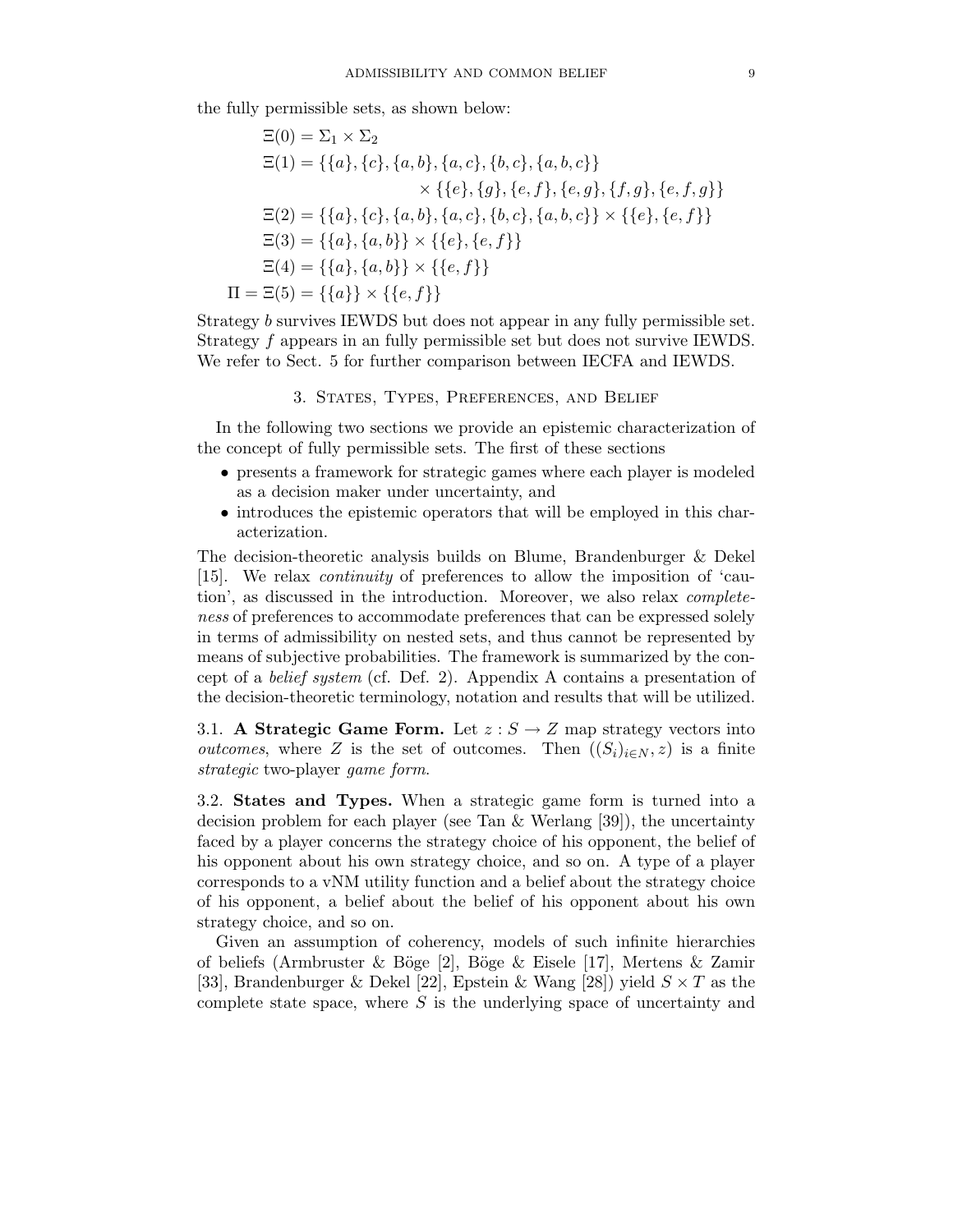where  $T = T_1 \times T_2$  is the set of all feasible type vectors. Furthermore, for each i, there is a homeomorphism between  $T_i$  and the set of beliefs on  $S \times T_i$ , where  $j$  denotes  $i$ 's opponent. Combined with a vNM utility function, the set of beliefs on  $S \times T_j$  corresponds to the set of "regular" binary relations on the set of acts on  $S \times T_j$ , where an *act* on  $S \times T_j$  is a function that to any element of  $S \times T_j$  assigns an objective randomization on Z.

For each type of any player  $i$ , the type's decision problem is to choose one of i's strategies. For the modeling of this problem, the type's belief about his own decision is not relevant and can be ignored. Hence, models of infinite hierarchies of beliefs — in the setting of a strategic game form — imply that each type of any player i corresponds to a "regular" binary relation on the set of acts on  $S_j \times T_j$ .

In conformity with the literature on infinite hierarchies of beliefs, let

- the set of states of the world (or simply states) be  $\Omega := S \times T$ ,
- each type  $t_i$  of any player i correspond to a binary relation  $\succeq^{t_i}$  on the set of acts on  $S_i \times T_j$ .

However, we do not construct a complete state space by explicitly modeling infinite hierarchies of beliefs. For tractability we instead directly consider an implicit model — with a finite type set  $T_i$  for each player  $i$  — from which infinite hierarchies of beliefs can be constructed.<sup>1</sup> Moreover, since completeness and continuity of preferences are not imposed, the "regularity" conditions on  $\geq^{t_i}$  consist of reflexivity, transitivity, objective independence, nontriviality, conditional completeness, conditional continuity and non-null state independence, meaning that  $\geq^{t_i}$  is conditionally represented by a vNM utility function  $v_i^{t_i}: Z \to \mathbb{R}$  that assigns a payoff to any outcome (cf. Prop.<br>A 1 of Appendix A) <sup>2</sup> Being a vNM utility function  $v_i^{t_i}$  can be extended to A1 of Appendix A).<sup>2</sup> Being a vNM utility function,  $v_i^{t_i}$  can be extended to objective randomizations on Z Since  $\succ^{t_i}$  is conditionally represented it. objective randomizations on Z. Since  $\geq^{t_i}$  is conditionally represented, it follows that strong and weak dominance are well-defined. The construction is summarized by the following definition.

**Definition 2.** A *belief system* for a game form  $((S_i)_{i \in N}, z)$  consists of

<sup>•</sup> for each player i, a finite set of types  $T_i$ ,

<sup>&</sup>lt;sup>1</sup>This is not purely a matter of convenience as Brandenburger  $[21]$  and Brandenburger  $\&$  Keisler [23] have shown that a complete state space may not exist if beliefs are not based on subjective probabilities. In contrast to Battigalli & Siniscalchi's [11] epistemic foundation for EFR, a complete state space is not needed for the present analysis.

<sup>2</sup>If conditional completeness is strengthened to completeness, then it follows from Blume, Brandenburger & Dekel [15] that  $\sum_{i}^{t_i}$  is represented by  $v_i^{t_i}$  and a lexicographic probability system (LPS)  $\lambda^{t_i} = (u_i^{t_i} - u_i^{t_i}) \in \text{LAGS} \times T$ .) (of Prop. 42 of Appendix probability system (LPS)  $\lambda^{t_i} = (\mu_1^{t_i}, \dots, \mu_L^{t_i}) \in \mathbf{L}\Delta(S_j \times T_j)$  (cf. Prop. A2 of Appendix<br>A) If in addition conditional continuity is strengthened to continuity then  $\succ^{t_i}$  is rep. A). If, in addition, conditional continuity is strengthened to continuity, then  $\geq^{t_i}$  is represented by  $v_i^{t_i}$  and a subjective probability distribution  $\mu^{t_i} \in \Delta(S_j \times T_j)$ . Continuity<br>is inconsistent with the present analysis due to the requirement of 'caution'. Completeis inconsistent with the present analysis due to the requirement of'caution'. Completeness, implying a subjective probability representation through an LPS, is consistent with – though not implied by – the concept of'admissible consistency', but inconsistent with the concept of 'full admissible consistency' (cf. Sect. 4).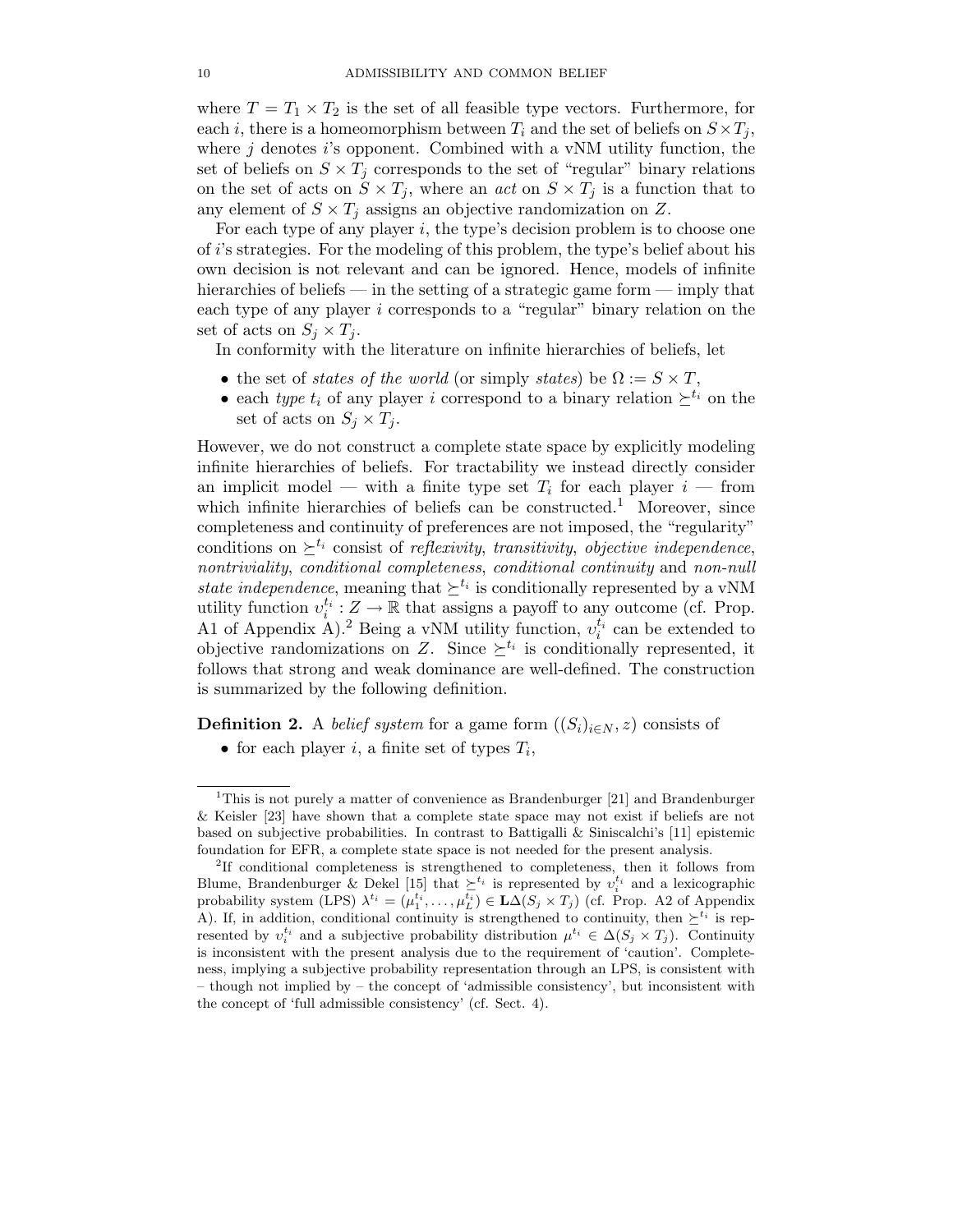• for each type  $t_i$  of any player i, a binary relation  $\geq^{t_i} (t_i)$ 's preferences) on the set of acts on  $S_j \times T_j$ , where  $\succeq^{t_i}$  is conditionally represented<br>by a vNM utility function  $v_i^{t_i}$ .

3.3. **Beliefand Certain Belief.** When preferences are not continuous, one can differentiate between belief and certain belief in a manner that will be explained below. Both 'belief' and 'certain belief' are subjective, as they are derived from preferences (following the approach of Morris [34]); hence, neither operator satisfies the truth axiom. To state these operators, let, for each player *i* and each state  $\omega \in \Omega$ ,  $t_i(\omega)$  denote the projection of  $\omega$  on  $T_i$ ,<br>and let, for any event  $E \subseteq \Omega$ ,  $E_j^{t_i} := \{(s_j, t_j) \in S_j \times T_j | \exists (s'_1, s'_2, t'_1, t'_2) \in E$ <br>s t  $(s', t') = (s, t_i)$  and  $t' = t_i$ , denote the set of opp s.t.  $(s'_j, t'_j) = (s_j, t_j)$  and  $t'_i = t_i$  denote the set of opponent strategy-type<br>pairs that are consistent with  $\omega \in E$  and  $t(\omega) = t_i$ . pairs that are consistent with  $\omega \in E$  and  $t_i(\omega) = t_i$ .

It is perhaps easier to introduce these concepts in the case when preferences are complete and, thus, representable in terms of an LPS  $\lambda^{t_i}$  =  $(\mu_1^{t_1}, \ldots, \mu_L^{t_L}) \in \mathbf{L}\Delta(S_j \times T_j)$  (cf. footnote 2). Then an event is 'certainly believed' if no element of the complement is assigned positive probability by believed' if no element of the complement is assigned positive probability by some probability distribution in  $\lambda^{t_i}$ :

$$
K_i E := \{ \omega \in \Omega \mid \kappa_j^{t_i(\omega)} \subseteq E_j^{t_i(\omega)} \},
$$

where  $\kappa_j^{t_i} := \text{supp}\lambda^{t_i} \ (\subseteq S_j \times T_j)$ . On the other hand, an event is 'believed' if no element of the complement is assigned positive probability by  $\mu_1^{t_i}$ .<sup>3</sup>

$$
B_i E := \{ \omega \in \Omega \mid \beta_j^{t_i(\omega)} \subseteq E_j^{t_i(\omega)} \},
$$

where  $\beta_j^{t_i} := \text{supp}\mu_1^{t_i} (\subseteq S_j \times T_j)$ . It follows that  $K_i E \subseteq B_i E$  (i.e. 'certain belief' implies 'belief') since  $\beta_j^{t_i} = \text{supp}\mu_1^{t_i} \subseteq \kappa_j^{t_i} = \text{supp}\lambda^{t_i} := \bigcup_{\ell=1}^L \text{supp}\mu_\ell^{t_i}$ .<br>To generalize  $\kappa_j^{t_i}$  (and thus

$$
\kappa_j^{t_i} := \{(s_j, t_j) \in S_j \times T_j | (s_j, t_j) \text{ is not Savage-null acc. to } \succeq^{t_i}\}
$$

denote the set of opponent strategy-type pairs that  $t_i$  deems possible.<sup>4</sup> This generalizes the case of complete preferences, since in that case  $\text{supp}\lambda^{t_i}$  is the set of opponent strategy-type pairs that  $t_i$  does not deem Savage-null.

To generalize  $\beta_j^{t_i}$  (and thus  $B_iE$ ) to incomplete preferences, say that  $\succeq^{t_i}$ <br>*admissible on*  $\beta_i$ , where  $\emptyset \neq \beta_i \subset S_i \times T_i$ , if  $\mathbf{x} \succ^{t_i}$  w whenever  $\mathbf{x}_\beta$ , weakly is admissible on  $\beta_j$ , where  $\emptyset \neq \beta_j \subseteq S_j \times T_j$ , if  $\mathbf{x} \succ^{t_i} \mathbf{y}$  whenever  $\mathbf{x}_{\beta_j}$  weakly dominates  $\mathbf{y}_{\beta_j}$ . If  $\succeq^{t_i}$  is admissible on  $\beta_j$ , then any  $(s'_j, t'_j) \in \beta_j$  is deemed<br>infinitely more likely than any  $(s'' +'') \subset S \times T \setminus \beta$ . Since  $(s' +')$  being infinitely more likely than any  $(s''_j, t''_j) \in S_j \times T_j \backslash \beta_j$ . Since  $(s'_j, t'_j)$  being<br>infinitely more likely than  $(s''_j, t''_j)$  implies that  $(s''_j, t''_j)$  is not infinitely more infinitely more likely than  $(s''_j, t''_j)$  implies that  $(s''_j, t''_j)$  is not infinitely more<br>than  $(s', t')$  it follows that  $\beta' \subseteq \beta''$  or  $\beta' \supset \beta''$  whonever  $\forall t_i$  is admissible than  $(s'_j, t'_j)$ , it follows that  $\beta'_j \subseteq \beta''_j$  or  $\beta'_j \supseteq \beta''_j$  whenever  $\succeq^{t_i}$  is admissible<br>on both  $\beta'_j$  and  $\beta''_j$ . Since, in addition,  $\succeq^{t_i}$  is admissible on  $\kappa_j^{t_i}$ , it follows<br>that there exists a un that there exists a unique smallest (w.r.t. set inclusion) non-empty set on

 $3$ This notion of 'belief' in the case of complete preferences corresponds to Brandenburger's [20] 'first-order knowledge'.

<sup>&</sup>lt;sup>4</sup>The term 'certain belief' for this notion is also used by Morris [34].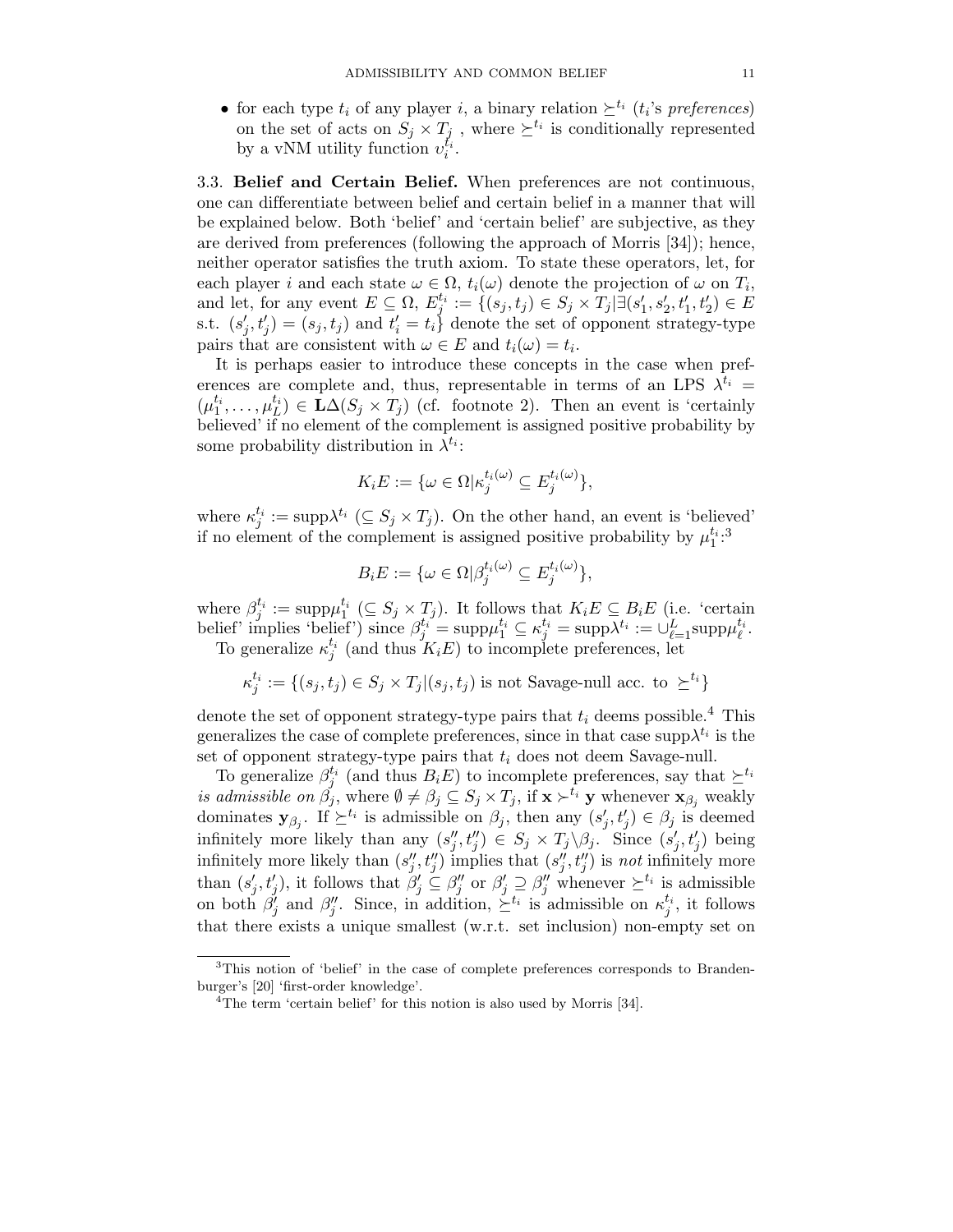which  $\succeq^{t_i}$  is admissible; let this set be denoted  $\beta_j^{t_i}$ :<sup>5</sup>

 $\succeq^{t_i}$  is admissible on  $\beta_j^{\tau_i}$  and  $\beta_j \supseteq \beta_j^{t_i}$  whenever  $\succeq^{t_i}$  is admissible on  $\beta_j$ . This generalizes the case of complete preferences, since in that case  $\text{supp}\mu_1^{t_i}$ is the unique smallest set of opponent strategy-type pairs on which  $\geq^{t_i}$ is admissible. Also with incomplete preferences it follows that  $K_iE \subseteq B_iE$ since  $\succeq^{t_i}$  is admissible on  $\kappa_j^{t_i}$ ; i.e.  $\beta_j^{t_i} \subseteq \kappa_j^{t_i}$ . If  $\beta_j^{t_i} \neq \kappa_j^{t_i}$ , then  $t_i$ 's preferences are not continuous.

In addition to  $K_iE \subseteq B_iE$ , it follows that the operators  $B_i$  and  $K_i$  satisfy

$$
B_i E \cap B_i F = B_i (E \cap F) \qquad K_i E \cap K_i F = K_i (E \cap F)
$$
  
\n
$$
B_i \emptyset = \emptyset \qquad K_i \Omega = \Omega
$$
  
\n
$$
B_i E \subseteq K_i B_i E \qquad K_i E \subseteq K_i K_i E
$$
  
\n
$$
\neg B_i E \subseteq K_i (\neg B_i E) \qquad \qquad \neg K_i E \subseteq K_i (\neg K_i E).
$$

Since  $K_iE \subseteq B_iE$  implies that  $K_i\emptyset = \emptyset$ ,  $B_i\Omega = \Omega$ ,  $B_iE \subseteq B_iB_iE$  and  $\neg B_iE \subseteq B_i(\neg B_iE)$ , both operators  $B_i$  and  $K_i$  correspond to KD45 systems. Since an event can be certainly believed even though the true state is an element of the complement of the event, it follows that neither operator satisfies the truth axiom (i.e.  $K_i E \subseteq E$  and  $B_i E \subseteq E$  need not hold).

Say that i believes the event  $E \subseteq \Omega$  given  $\omega$  if  $\omega \in B_i E$  (or equivalently,  $\beta_j^{t_i(\omega)} \subseteq E_j^{t_i(\omega)}$ . Say that i certainly believes the event  $E \subseteq \Omega$  given  $\omega$  if  $\omega \in K_i E$  (or equivalently  $\kappa^{t_i(\omega)} \subset E_j^{t_i(\omega)}$ ) Write  $KF \subseteq K_i E \cap K_2 E$ . Say  $\omega \in K_iE$  (or equivalently,  $\kappa_j^{t_i(\omega)} \subseteq E_j^{t_i(\omega)}$ ). Write  $KE := K_1E \cap K_2E$ . Say that there is mutual certain belief of  $E \subset \Omega$  given  $\omega$  if  $\omega \in KE$ . Write that there is mutual certain belief of  $E \subseteq \Omega$  given  $\omega$  if  $\omega \in KE$ . Write  $CKE := KE \cap KKE \cap KKKE \cap \ldots$  Say that there is common certain belief of  $E \subseteq \Omega$  given  $\omega$  if  $\omega \in CKE$ .

3.4. **Full Belief.** In Sect. 4 the concept of fully permissible sets will be characterized by imposing common certain belief of the event of 'full admissible consistency'. The definition of 'full admissible consistency' is based on an epistemic operator that we will refer to as 'full belief'. This subsection introduces and characterizes this operator.

An event is 'fully believed' if any element of the event that is not Savagenull is deemed infinitely more likely than any element of the complement:

$$
B_i^0 E := \{ \omega \in \Omega \mid \ge^{t_i(\omega)} \text{ is admissible on } E_j^{t_i(\omega)} \cap \kappa_j^{t_i(\omega)} \}.
$$

It follows that  $B_i^0 E \subseteq B_i E$  since  $\succeq^{t_i(\omega)}$  being admissible on  $E_j^{t_i(\omega)} \cap \kappa_j^{t_i(\omega)}$ <br>implies that  $\beta^{t_i(\omega)} \subset E^{t_i(\omega)}$  It follows that  $K \subset B^0 F$  since  $\kappa^{t_i(\omega)} \subset E^{t_i(\omega)}$ implies that  $\beta_j^{t_i(\omega)} \subseteq \overline{E}_j^{t_i(\omega)}$ . It follows that  $K_iE \subseteq B_i^0E$  since  $\kappa_j^{t_i(\omega)} \subseteq E_j^{t_i(\omega)}$ <br>implies that  $\geq t_i(\omega)$  is admissible on  $\kappa_j^{t_i(\omega)} = E_j^{t_i(\omega)} \cap \kappa_j^{t_i(\omega)}$ .<br>In addition to  $K_iE \subseteq B_i^0E \subseteq B_iE$  it follows th

In addition to  $K_i E \subseteq B_i^0 E \subseteq B_i E$ , it follows that the operator  $B_i^0$  satisfies

$$
B_i^0 E \cap B_i^0 F \subseteq B_i^0 (E \cap F)
$$
  

$$
B_i^0 E \subseteq K_i B_i^0 E
$$
  

$$
\neg B_i^0 E \subseteq K_i (\neg B_i^0 E).
$$

<sup>5</sup>This notion of 'belief' is related to, but differs from, Morris' [34] 'strong belief'.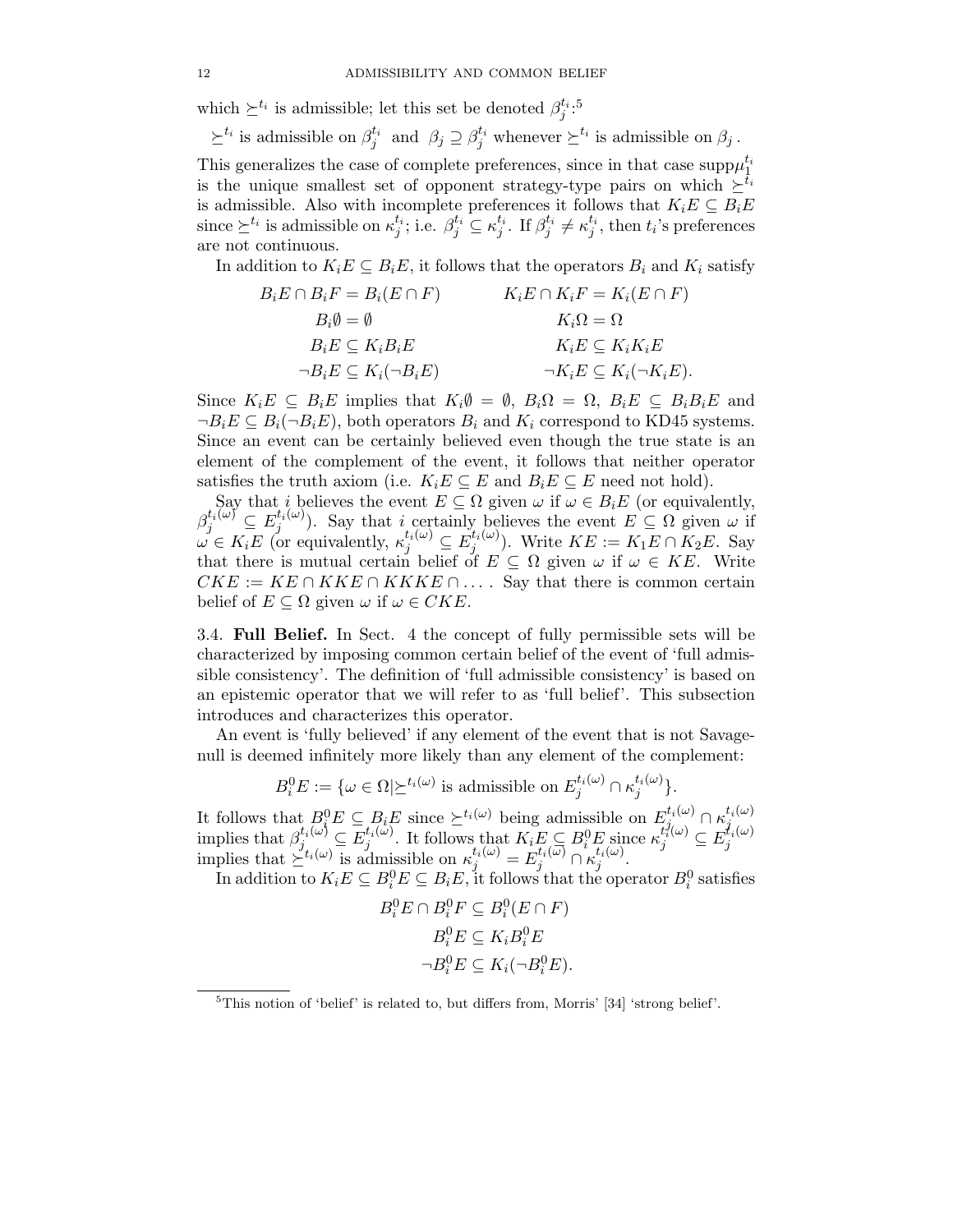Note that  $K_i E \subseteq B_i^0 E \subseteq B_i E$  implies that  $B_i^0 \emptyset = \emptyset$ ,  $B_i^0 \Omega = \Omega$ ,  $B_i^0 E \subseteq B_i^0 E \cap B_i^0 E \subseteq B_i^0 E \cap B_i^0 E$ . However, even though the operator  $B_i^0$  $B_i^0 B_i^0 E$  and  $\neg B_i^0 E \subseteq B_i^0 (\neg B_i^0 E)$ . However, even though the operator  $B_i^0$ <br>satisfies  $B^0 E \subseteq \neg B^0 \neg E$  as well as positive and perative introspection it satisfies  $B_i^0 E \subseteq \neg B_i^0 \neg E$  as well as positive and negative introspection, it<br>does not satisfy monotonicity since  $E \subseteq E$  does not imply  $B^0 E \subseteq B^0 F$ . To does not satisfy monotonicity since  $E \subseteq F$  does not imply  $B_i^0 E \subseteq B_i^0 F$ . To see that the operator  $B^0$  does not satisfy monotonicity consider  $G_i$  of the see that the operator  $B_i^0$  does not satisfy monotonicity, consider  $G_1$  of the introduction: If 2 prefers any strategy that (weakly) dominates another on introduction: If 2 prefers any strategy that (weakly) dominates another on  $\{U\}$ , regardless of what happen outside  $\{U\}$ , then it does not follow that 2 prefer any strategy that weakly dominates another on  $\{U, M\}$ , regardless of what happens outside  $\{U, M\}$ , since weak dominance on  $\{U, M\}$  does not imply (weak) dominance on  $\{U\}$ . This is illustrated by L and R:  $\omega \in$  $B_2^0(\{(s_1, s_2, t_1, t_2)|s_1 = U\})$  does not imply that  $t_2(\omega)$  prefers L to R, while  $\omega \in B_2^0(\{(s_1, s_2, t_1, t_2)|s_1 \in \{U, M\}\})$  does imply that  $t_2(\omega)$  prefers L to R.

Such non-monotonic operators arise also in other contributions that provide epistemic conditions for forward induction. In particular, Battigalli & Siniscalchi [11] use a non-monotonic operator which they call 'strong belief'. However, in contrast to Battigalli & Siniscalchi's [11] use of the operator 'strong belief', our non-monotonic operator  $B_i^0$  is used *only* for defining the event of 'full admissible consistency', while the monotonic operator K, is event of 'full admissible consistency', while the monotonic operator  $K_i$  is used for the interactive epistemology.

Say that *i* fully believes the event  $E \subseteq \Omega$  given  $\omega$  if  $\omega \in B_i^0 E$  (or equivalently,  $\succeq^{t_i(\omega)}$  is admissible on  $E_j^{t_i(\omega)} \cap \kappa_j^{t_i(\omega)}$ ).

3.5. **Preferences over Strategies.** Let  $\succeq_{S_i}^{t_i}$  denote the *marginal* of  $\succeq^{t_i}$ on  $S_j$ . A pure strategy  $s_i \in S_i$  can be viewed as an act  $\mathbf{x}_{S_j}$  on  $S_j$  that assigns  $z(s_i, s_j)$  to any  $s_j \in S_j$ . A mixed strategy  $x_i \in \Delta(S_i)$  corresponds to an act  $\mathbf{x}_{S_j}$  on  $S_j$  that assigns  $z(x_i, s_j)$  to any  $s_j \in S_j$ . Hence,  $\succeq_{S_j}^{t_i}$  is a<br>binary relation also on the subset of acts on  $S_j$ , that correspond to its nixed binary relation also on the subset of acts on  $S_j$  that correspond to i's mixed strategies. Thus,  $\succeq_S^{t_i}$  $S_i$  can be referred to as  $t_i$ 's preferences over i's mixed<br>of mixed strategies  $\Lambda(S_i)$  is the set of acts that are at strategies. The set of mixed strategies  $\Delta(S_i)$  is the set of acts that are at t 's actual disposal  $t_i$ 's actual disposal.

Since  $\geq^{t_i}$  is reflexive and transitive and satisfies objective independence,  $\succeq_{S_j}^{t_i}$  shares these properties, and  $t_i$ 's *choice set*,

$$
C_i^{t_i} := \{ s_i \in S_i | s_i \text{ is maximal w.r.t. } \succeq_{S_j}^{t_i} \text{ in } \Delta(S_i) \},
$$

is non-empty and supports any maximal mixed strategy.

3.6. **Playing the Game.** The event that i plays the game  $G = (S_i, u_i)_{i \in N}$ is given by

 $[u_i] := \{ \omega \in \Omega \mid v_i^{t_i(\omega)} \circ z \text{ is a positive affine transformation of } u_i \},$ 

while  $[u_1] \cap [u_2]$  is the event that both players play G.

## 4. Consistency of Preferences

Usually requirements in deductive game theory are imposed on choice. E.g. rationality is a requirement on a pair  $(s_i, t_i)$ , where  $s_i$  is said to be a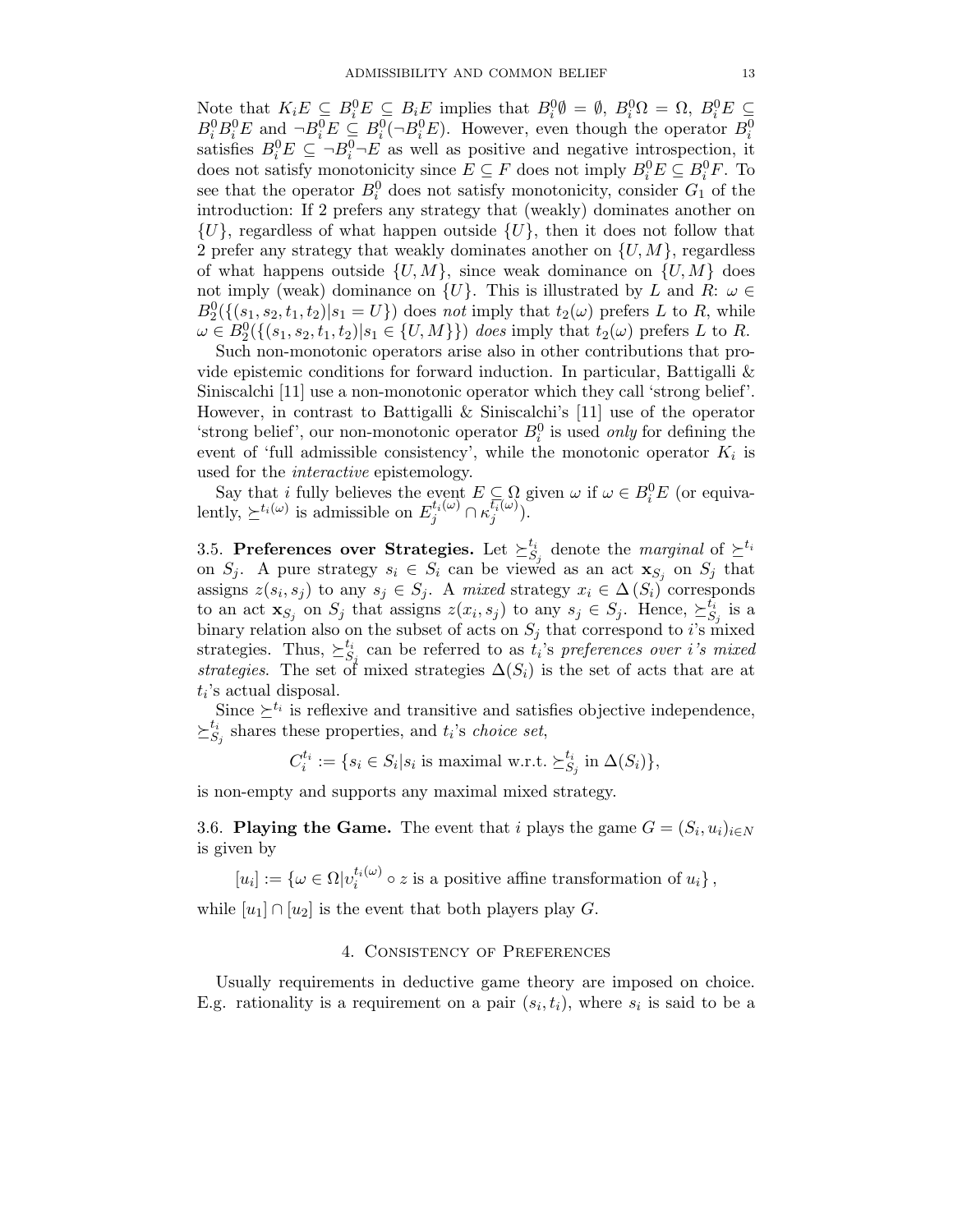'rational choice' by  $t_i$  if  $s_i \in C_i^{t_i}$ , and where the event that i is rational is defined as <sup>6</sup> defined  $as^6$ 

$$
[rat_i] := \{ (s_1, s_2, t_1, t_2) \in \Omega | s_i \in C_i^{t_i} \}.
$$

The present paper imposes requirements on  $t_i$  only. Since  $t_i$  corresponds to the preferences  $\geq^{t_i}$ , such requirements will be imposed on  $\geq^{t_i}$ . In support of this alternative approach — which will be referred to by the term 'consistent preferences' — one can note the following: The approach allows

- ... requirements to be imposed on types rather than strategy-type pairs.
- ... conventional concepts like rationalizable and permissible strategies to be characterized under weak and natural conditions (see e.g. Prop. 3 and Remark 1 below).
- ... requirements like 'caution' and 'full belief of opponent rationality' to be imposed in a straightforward manner. Under the usual approach, the notion of 'certain belief' must be weakened to accommodate caution (cf. Börgers ([18], pp. 266–267) and Epstein ([27], p. 3)), and a non-monotonic epistemic operator must be used for the interactive epistemology to accommodate full belief of opponent rationality.

Here we will focus on showing how 'consistent preferences' as an approach to deductive game-theoretic analysis can be used to provide an epistemic characterization for the algorithm presented in Sect. 2 and, thus, to provide epistemic conditions for aspects of forward induction. In particular, we will

- 1. ... characterize the concept of permissible strategies through imposing common certain belief of 'admissible consistency'. This exercise has separate interest since it differs from the results of Börgers  $[18]$  and Brandenburger [20] by providing an epistemic foundation for the DF procedure by means of an operator (certain belief) that need not be weakened to allow the complement of a believed event to be taken into account.
- 2. ... argue for the alternative and stronger requirement of 'full admissible consistency', and characterize the main concept of this paper – fully permissible sets – by imposing common certain belief of 'full admissible consistency'.

4.1. **Admissible Consistency.** Below we characterize the concept of permissible strategies in a finite strategic game  $G = (S_i, u_i)_{i \in N}$  by imposing three requirements: The first of these ensures that each player plays the game G, the second requirement ensures that each player takes all opponent strategies into account ('caution'), while the third requirement ensures that each player believes that the opponent chooses rationally ('belief of opponent rationality'). The first requirement is stated in subsect. 3.6. To impose

 ${}^{6}$ See e.g. Epstein ([27], Sect. 6) for a presentation of this approach in a general context.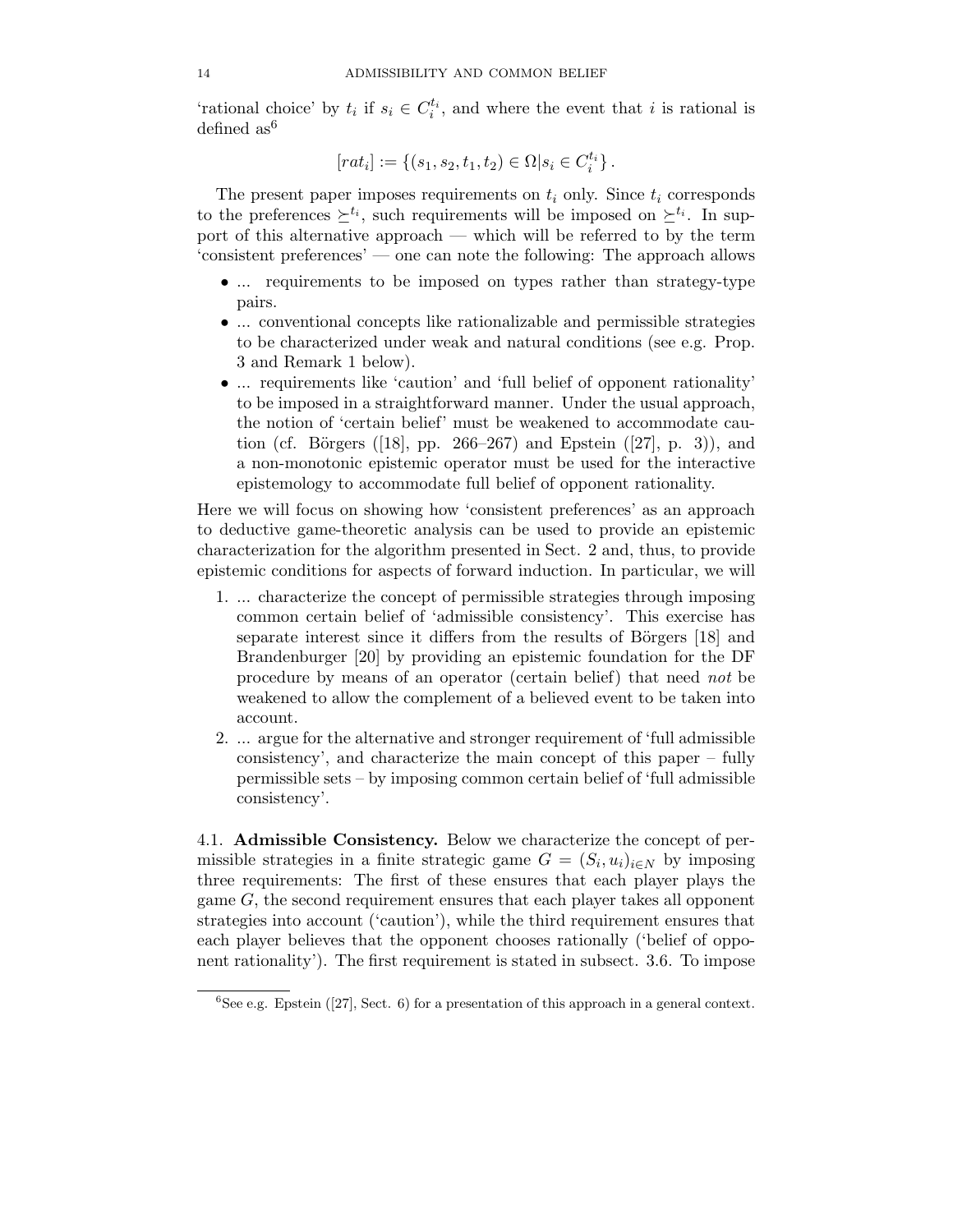the other two, consider the following events

$$
[cau_i] := \{ \omega \in \Omega | \kappa_j^{t_i(\omega)} = S_j \times T_j^{t_i(\omega)} \}
$$
  

$$
B_i[rat_j] = \{ \omega \in \Omega | \beta_j^{t_i(\omega)} \subseteq [rat_j]_j \},
$$

where  $T_j^{t_i} := \text{proj}_{T_j} \kappa_j^{t_i}$  denotes the set of opponent types that  $t_i$  deems pos-<br>sible and where  $\lceil \text{rot}_i \rceil$ ,  $\ldots$  projection  $\lceil \text{rot}_i \rceil = \{(s, t_i) | s_i \in C_j^{t_j} \}$ . sible, and where  $[rat_j']_j := \text{proj}_{S_j \times T_j}[rat_j] = \{(s_j, t_j) | s_j \in C_j^{t_j}\}$ .

- If  $\omega \in [cau_i]$ , then  $(s_j, t_j)$  is deemed possible according to  $\succeq^{t_i(\omega)}$  whenever  $t_j$  is deemed possible. This means that,  $\forall (s_j, t_j) \in S_j \times T_j^{t_i(\omega)}$ ,  $\omega \notin K_i$   $(s'_i, s'_i, t'_i) \in \Omega((s'_i, t'_i) \neq (s_i, t_i))$  (of Dekel  $\&$  Gul's [25]  $\omega \notin K_i\{(s'_1, s'_2, t'_1, t'_2) \in \Omega | (s'_j, t'_j) \neq (s_j, t_j) \}$  (cf. Dekel & Gul's [25] definition of caution). It implies that the marginal of  $\geq^{t_i(\omega)}$  on  $S_i$  (i.e.,  $t_i(\omega)$ 's preferences over  $S_i$ ,  $\sum_{j}^{t_i(\omega)}$  is admissible on  $S_j$ .<br>If  $\omega \in B$  [rat.] then i believes given  $\omega$  that i is ration
- If  $\omega \in B_i[rat_j]$ , then i believes given  $\omega$  that j is rational.

Say that i is *admissibly consistent* (with the game  $G$  and the preferences of his opponent) given  $\omega$  if  $\omega \in A_i$ , where

$$
A_i := [u_i] \cap [cau_i] \cap B_i[rat_j].
$$

Refer to  $A := A_1 \cap A_2$  as the event of *admissible consistency*. We can now characterize the concept of permissible strategies as maximal strategies in states where there is common certain belief of admissible consistency.

**Proposition 3.** A pure strategy  $p_i$  for i is permissible in a finite strategic game G if and only if there exists a belief system with  $p_i \in C_i^{t_i(\omega)}$  for some  $\omega \in CKA$  $\omega \in CKA$ .

Remark 1. The concept of rationalizable strategies in 2-player games can be characterized by removing the requirement of 'caution': A pure strategy  $r_i$ for i is rationalizable in a finite strategic game  $G$  if and only if there exists a belief system with  $r_i \in C_i^{t_i(\omega)}$  for some  $\omega \in CK([u_1] \cap B_1[rat_2] \cap [u_2] \cap B_2[rat_1])$  $B_2[rat_1]$ .

Remark 2. It turns out that Prop. 3 holds even if the additional requirement of minimal completeness is imposed. In fact, the proof in Appendix B applies for the following result: A pure strategy  $p_i$  for i is permissible in a finite strategic game G if and only if there exists a belief system with  $p_i \in C_i^{t_i(\omega)}$ for some  $\omega \in CK\overline{A}$ , where  $\overline{A} := \overline{A}_1 \cap \overline{A}_2$ , and where, for each i,

$$
\bar{A}_i := [u_i] \cap \{ \omega \in \Omega | \mathbf{x} \succ^{t_i(\omega)} \mathbf{y} \text{ if and only if } \mathbf{x}_{\beta_j} \text{ weakly dom. } \mathbf{y}_{\beta_j} \text{ for } \beta_j = \beta_j^{t_i(\omega)} \subseteq [rat_j]_j \text{ or } \beta_j = \kappa_j^{t_i(\omega)} = S_j \times T_j^{t_i(\omega)} \}.
$$

Hence, imposing minimal completeness does not alone yield a refinement.

<sup>&</sup>lt;sup>7</sup>If  $\omega \in [cau_i] \cap B_i[rat_j]$  and  $\succeq^{t_i(\omega)}$  is complete, then  $\succeq^{t_i(\omega)}$  can be represented by  $v_i^{t_i(\omega)}$ <br>and an LPS  $\lambda^{t_i(\omega)} = (\mu_1^{t_i(\omega)}, \dots, \mu_L^{t_i(\omega)}) \in \mathbf{L}\Delta(S_j \times T_j)$  satisfying supp $\lambda^{t_i(\omega)} = S_j \times T_j^{t_i(\omega)}$ <br>and  $\mu_1^{t_i(\omega$ but is consistent with  $-\succeq^{t_i(\omega)}$  being complete, while  $\omega \in [cau_i] \cap B_i[rat_j]$  is not consistent with  $\succ^{t_i(\omega)}$  being continuous with  $\succ^{t_i(\omega)}$  being continuous.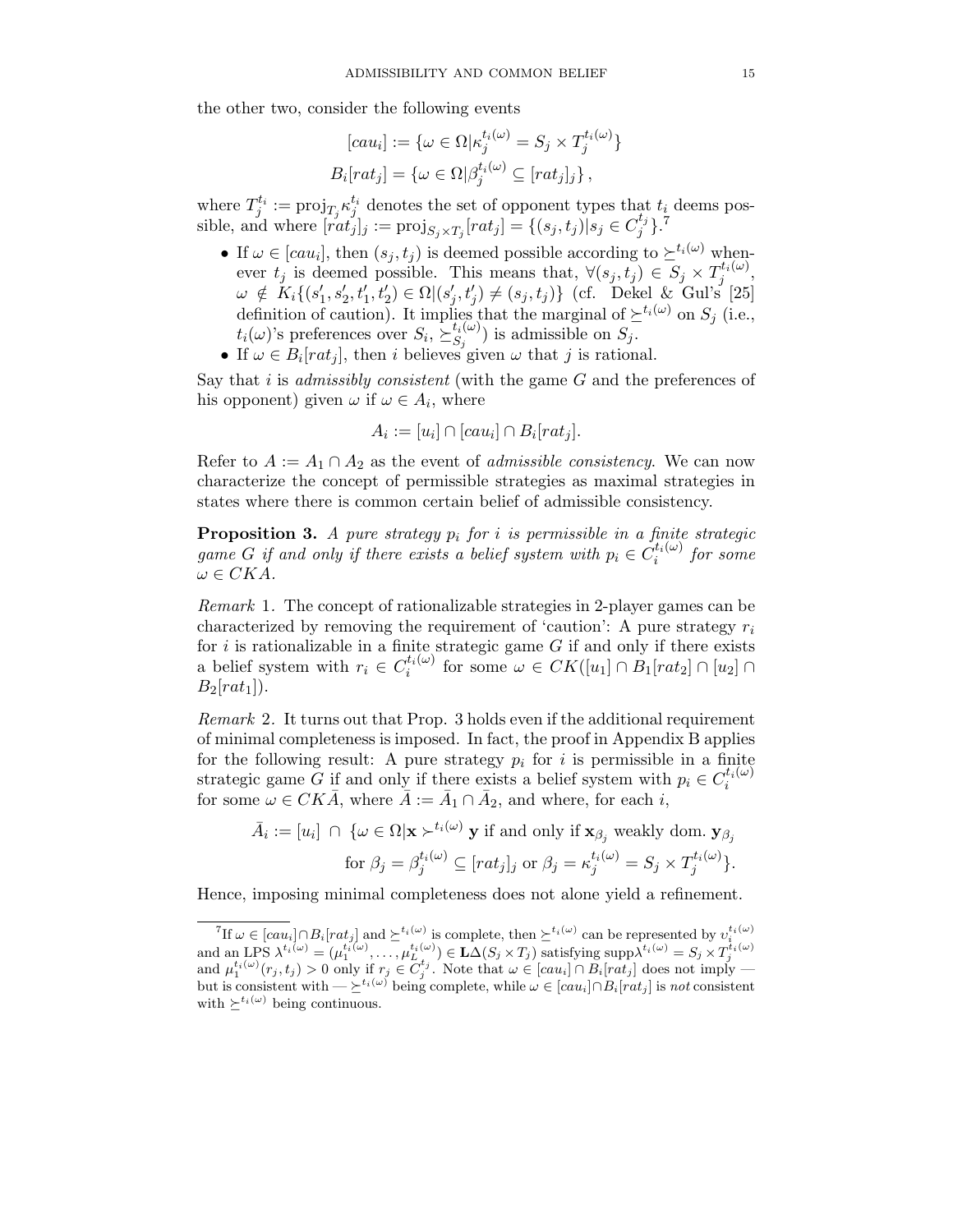4.2. **Full Admissible Consistency.** We propose that it is natural to substitute the requirement 'full belief of opponent rationality' for 'belief of opponent rationality'. Therefore, consider the following events.

$$
[cau_i] := \{ \omega \in \Omega | \kappa_j^{t_i(\omega)} = S_j \times T_j^{t_i(\omega)} \}
$$
  

$$
B_i^0[rat_j] = \{ \omega \in \Omega | \succeq^{t_i(\omega)} \text{ is admissible on } [rat_j]_j \cap \kappa_j^{t_i(\omega)} \}.
$$

If  $\omega \in B_i^0[rat_j]$ , then i fully believes given  $\omega$  that j is rational. This means that any  $(s' \ t')$  which is deemed possible and where  $s'$  is a rational choice that any  $(s'_j, t'_j)$  which is deemed possible and where  $s'_j$  is a rational choice<br>by  $t'$  is considered infinitely more likely than any  $(s'' \ t'')$  where  $s''$  is not a by  $t'_j$  is considered infinitely more likely than any  $(s''_j, t''_j)$  where  $s''_j$  is not a rational choice by  $t''_j$ . Write  $A^0 := A_1^0 \cap A_2^0$ , where for each i,

$$
A_i^0 := [u_i] \cap [cau_i] \cap B_i^0[rat_j].
$$

Note that  $A^0 \subseteq A$  since, for each i,  $B_i^0[rat_j] \subseteq B_i[rat_j]$ .<br>To motivate the strengthening of 'belief of opponent

To motivate the strengthening of 'belief of opponent rationality' to 'full belief of opponent rationality' (and, thus, of A to  $A^0$ ), return to  $G_1$  of the introduction. In this game,  $\{U, M\}$  is the choice set of any type of player 1 (provided that  $\omega \in [u_1] \cap [cau_1]$ ). While 'belief of opponent rationality' is consistent with (some type of) player 2 not deeming M more likely than the remaining non-maximal strategy  $D$  and, thus, not preferring  $L$  to  $R$ , 'full belief of opponent rationality' ensures that  $M$  is deemed infinitely more likely than D. Hence, if  $\omega \in CKA^0$ , only L is a maximal strategy for  $t_2(\omega)$ .

However, common certain belief of the event  $A^0$  is not sufficient to promote the forward induction outcome in  $G_2$  of Sect. 2. To see this, consider a belief system with only one type of each player; i.e.,  $T_1 \times T_2 = \{t_1\} \times \{t_2\}.$ Let, for each  $i, \sum_{i}^{t_i}$  satisfy that  $v_i^{t_i} \circ z = u_i$ . Let  $t_1$  deem  $(R, t_2)$  infinitely more<br>likely than  $(L, t_2)$  with  $(L, t_2)$  not being Savage-null. Then  $C^{t_1} - II_1$ . Let likely than  $(L, t_2)$ , with  $(L, t_2)$  not being Savage-null. Then  $C_1^{t_1} = \{U\}$ . Let  $t_2$  deem  $(U, t_1)$  infinitely more likely than  $(D, t_1)$  and  $(D, t_1)$  infinitely more likely than  $(M, t_1)$ , with  $(M, t_1)$  not being Savage-null. Then  $C_2^{t_2} = \{R\}.$ Inspection will verify that  $CKA^0 = A^0 = \Omega = S \times T_1 \times T_2$ . Hence, strengthening  $A$  to  $A^0$  is not sufficient to promote the forward induction outcome  $(M, L)$  in this game. In fact, we have the following general result.

**Proposition 4.** If  $(x_1, x_2) \in \Delta(S_1) \times \Delta(S_2)$  is a proper equilibrium in a finite strategic game G, then, for each i and any  $s_i \in \text{supp}x_i$ , there exists a<br>belief exists a helical exists a  $\mathcal{L}^{(i(\omega))}$  for each  $i \in \mathbb{C}[K, 4^0]$ belief system with  $s_i \in C_i^{t_i(\omega)}$  for some  $\omega \in CKA^0$ .

Note that  $(U, R)$  is a proper equilibrium in  $G_2$ . However, the preferences of  $t_2$ in the belief system for  $G_2$  above are not minimally complete in the sense of being characterized by 'caution' and 'full belief of opponent rationality'. In particular,  $t_2$  deems one of  $t_1$ 's non-maximal strategies,  $D$ , infinitely more likely than the another non-maximal strategy,  $M$ . It turns out that the additional imposition of minimal completeness leads to a characterization of the concept of fully permissible sets, and, hence, to the promotion of the forward induction outcome in  $G_2$  (cf. the analysis of  $G_2$  in Sects. 2 and 5).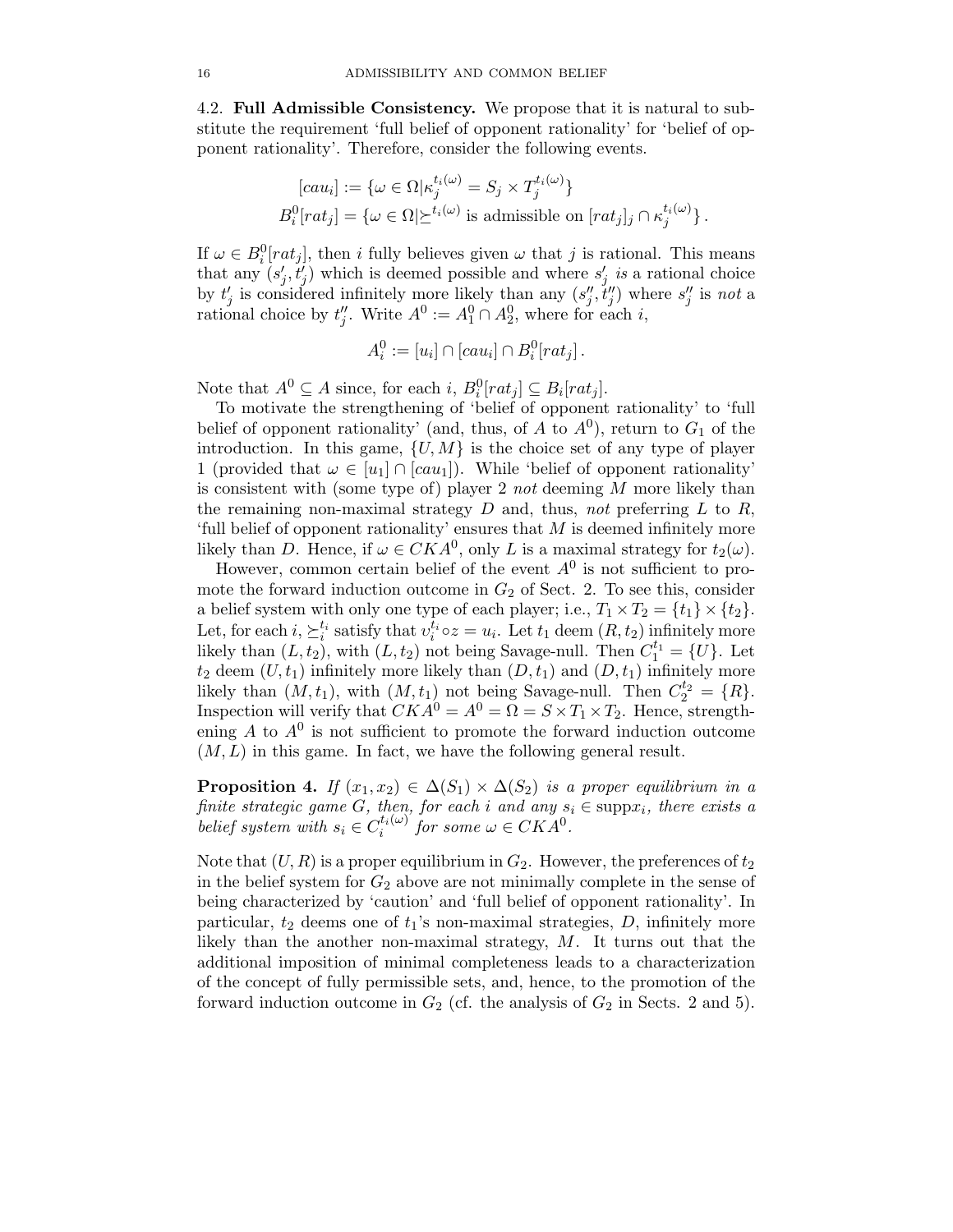To impose minimal completeness, consider for each i,

 $\overline{1}$ 

$$
\bar{A}_i^0 := [u_i] \cap \{ \omega \in \Omega | \mathbf{x} \succ^{t_i(\omega)} \mathbf{y} \text{ if and only if } \mathbf{x}_{\beta_j} \text{ weakly dom. } \mathbf{y}_{\beta_j} \text{ for } \beta_j = \beta_j^{t_i(\omega)} = [rat_j]_j \cap \kappa_j^{t_i(\omega)} \text{ or } \beta_j = \kappa_j^{t_i(\omega)} = S_j \times T_j^{t_i(\omega)} \},
$$

where it follows that  $\bar{A}_i^0 \subseteq [u_i] \cap [cau_i] \cap B_i^0[rat_j] = A_i^0$ . Say that i is fully admissibly consistent (with the game G and the preferences of his opponent) admissibly consistent (with the game G and the preferences of his opponent) given  $\omega$  if  $\omega \in \bar{A}_i^0$ , and refer to  $\bar{A}^0 := \bar{A}_1^0 \cap \bar{A}_2^0$  as the event of full admissible<br>consistency. We can now characterize the main concept of the present paper consistency. We can now characterize the main concept of the present paper – fully permissible sets – as choice sets in states where there is common certain belief of full admissible consistency.

**Proposition 5.** A non-empty strategy set  $\pi_i$  for i is fully permissible in a finite strategic game G if and only if there exists a belief system with  $\pi_i = C_i^{t_i(\omega)}$  for some  $\omega \in CK\overline{A}^0$ .

Remark 3. Since Prop. 3 holds even if the additional requirement of minimal completeness is imposed (cf. Remark 2), it follows from Prop. 5 that the refinement relative to permissible strategies – offered by the concept of fully permissible sets – is effectively due to the strengthening of the requirement of  $\beta_j^{t_i(\omega)} \subseteq [rat_j]_j \cap \kappa_j^{t_i(\omega)}$  to the requirement of  $\beta_j^{t_i(\omega)} = [rat_j]_j \cap \kappa_j^{t_i(\omega)}$ .

# 5. Further examples

The present section illustrates the concept of fully permissible sets by returning to the previously discussed game  $G_2$  as well as by considering two new examples. Of the three examples, the two first will be used to show how our concept captures aspects of forward induction, while the last example will illustrate the possibility of multiple fully permissible sets.

All three examples will be used to shed light on the differences between the approach suggested here and IEWDS (where at each round all weakly dominated strategies are eliminated). This comparative discussion will be facilitated if we can refer to a characterization of IEWDS established by Stahl [38]: Assume that each player, for each round q, deems any opponent strategy not yet eliminated by round  $q$  infinitely more likely that any eliminated strategy. Hence, the player's belief will have a hierarchical structure if opponent strategies are eliminated through several rounds. Then a strategy survives IEWDS if and only if it is maximal w.r.t. preferences that are compatible with these hierarchical beliefs.<sup>8</sup>

5.1. **Forward Induction.** Reconsider  $G_2$  of Sect. 2, and apply our algorithm IECFA to this 'Battle-of-the-sexes-with-an-outside-option' game. Since  $D$  is a strongly dominated strategy,  $D$  cannot be an element of 1's choice set. This does not imply, as in the procedure of IEWDS (given Stahl's

 ${}^{8}$ Battigalli [9] establishes a related result. See also Rajan [36]. Brandenburger's [20] analysis implies that the DF procedure can be characterized by assuming that each player, for each round  $g$ , deems *some* opponent strategy not yet eliminated by round  $g$  infinitely more likely that any eliminated strategy.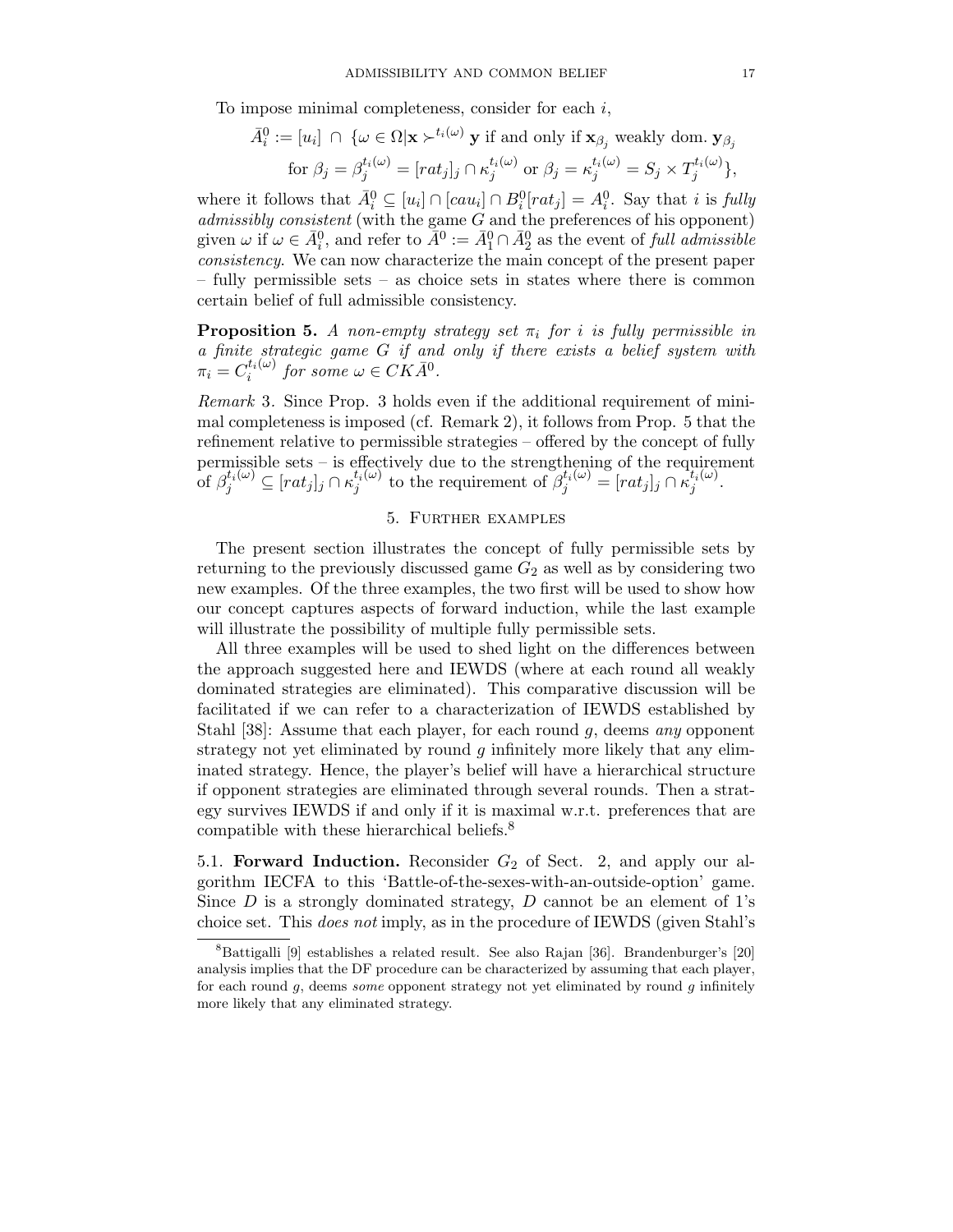|  | LL LR RL RR                |                            |
|--|----------------------------|----------------------------|
|  | $NU$ 3, 1 3, 1 0, 0 0, 0   |                            |
|  | $ND$ 0, 0 0, 0 1, 3 1, 3   |                            |
|  | $BU[2, 1]-1, 0 2, 1 -1, 0$ |                            |
|  |                            | $BD$ -1, 0 0, 3 -1, 0 0, 3 |

FIGURE 4. Burning money  $(G_4)$ 

 $\Xi(0) = \Sigma_1 \times \Sigma_2$  $\Xi(1) = \{\{NU\}, \{ND\}, \{BU\}, \{NU, ND\}, \{ND, BU\}, \{NU, BU\}, \{NU, ND, BU\}\}\times \Sigma_2$  $\Xi(2) = \{\{NU\}, \{ND\}, \{BU\}, \{NU, ND\}, \{ND, BU\}, \{NU, BU\}, \{NU, ND, BU\}\}\$  $\times \{ \{LL\}, \{RL\}, \{LL, LR\}, \{RL, RR\}, \{LL, RL\}, \{LL, LR, RL, RR\} \}$  $\Xi(3)=\{\{NU\},\{BU\},\{ND,BU\},\{NU,BU\},\{NU,ND,BU\}\}$  $\times \{ \{LL\}, \{RL\}, \{LL, LR\}, \{RL, RR\}, \{LL, RL\}, \{LL, LR, RL, RR\} \}$  $\Xi(4) = \{\{NU\}, \{BU\}, \{ND, BU\}, \{NU, BU\}, \{NU, ND, BU\}\}\$  $\times \{ \{LL\}, \{RL\}, \{LL, LR\}, \{LL, RL\} \}$  $\Xi(5)=\{\{NU\},\{BU\},\{NU, BU\}\} \times \{\{LL\},\{RL\},\{LL, RL\},\{LL, RL\}\}$  $\Xi(6) = \{\{NU\}, \{BU\}, \{NU, BU\}\} \times \{\{LL\}, \{LL, LR\}, \{LL, RL\}\}$  $\Xi(7) = \{\{NU\}, \{NU, BU\}\} \times \{\{LL\}, \{LL, LR\}, \{LL, RL\}\}$  $\Xi(8) = \{\{NU\}, \{NU, BU\}\} \times \{\{LL\}, \{LL, LR\}\}\$  $\Xi(9) = \{\{NU\}\}\times \{\{LL\}, \{LL, LR\}\}\$  $\Pi = \Xi(10) = {\{NU\}} \times {\{LL, LR\}}$ 

Table 1. Applying IECFA to 'Burning money'.

[38] characterization), that 2 deems M infinitely more likely than D. However, 2 certainly believes that only  $\{U\}$ ,  $\{M\}$  and  $\{U, M\}$  are candidates for 1's choice set. This excludes  $\{R\}$  as 2's choice set, since  $\{R\}$  is 2's choice set only if 2 deems  $\{D\}$  or  $\{U, D\}$  possible. This in turn means that 1 certainly believes that only  $\{L\}$  and  $\{L, R\}$  are candidates for 2's choice set, implying that  $\{U\}$  cannot be 1's choice set. Certainly believing that only  $\{M\}$ and  $\{U, M\}$  are candidates for 1's choice set *does* imply that 2 deems M infinitely more likely than D. Hence, 2's choice set is  $\{L\}$  and, therefore, 1's choice set  $\{M\}$ . Thus, the forward induction outcome  $(M, L)$  is promoted.

Turn now to the 'Burning money' game due to van Damme ([40], Fig. 5) and Ben-Porath & Dekel ([13], Fig. 1.2).  $G_4$  of Fig. 4 is the pure strategy reduced strategic form of a 'Battle-of-the-sexes' (B-o-s) game with the additional feature that 1 can publicly destroy 1 unit of payoff before the B-o-s game starts.  $BU(NU)$  is the strategy where 1 burns (does not burn), and then plays  $U$ , etc., while  $LR$  is the strategy where 2 responds with  $L$  conditional on 1 not burning and R conditional on 1 burning, etc. The forward induction outcome (supported e.g. by IEWDS) involves implementation of 1's preferred B-o-s outcome, with no payoff being burnt.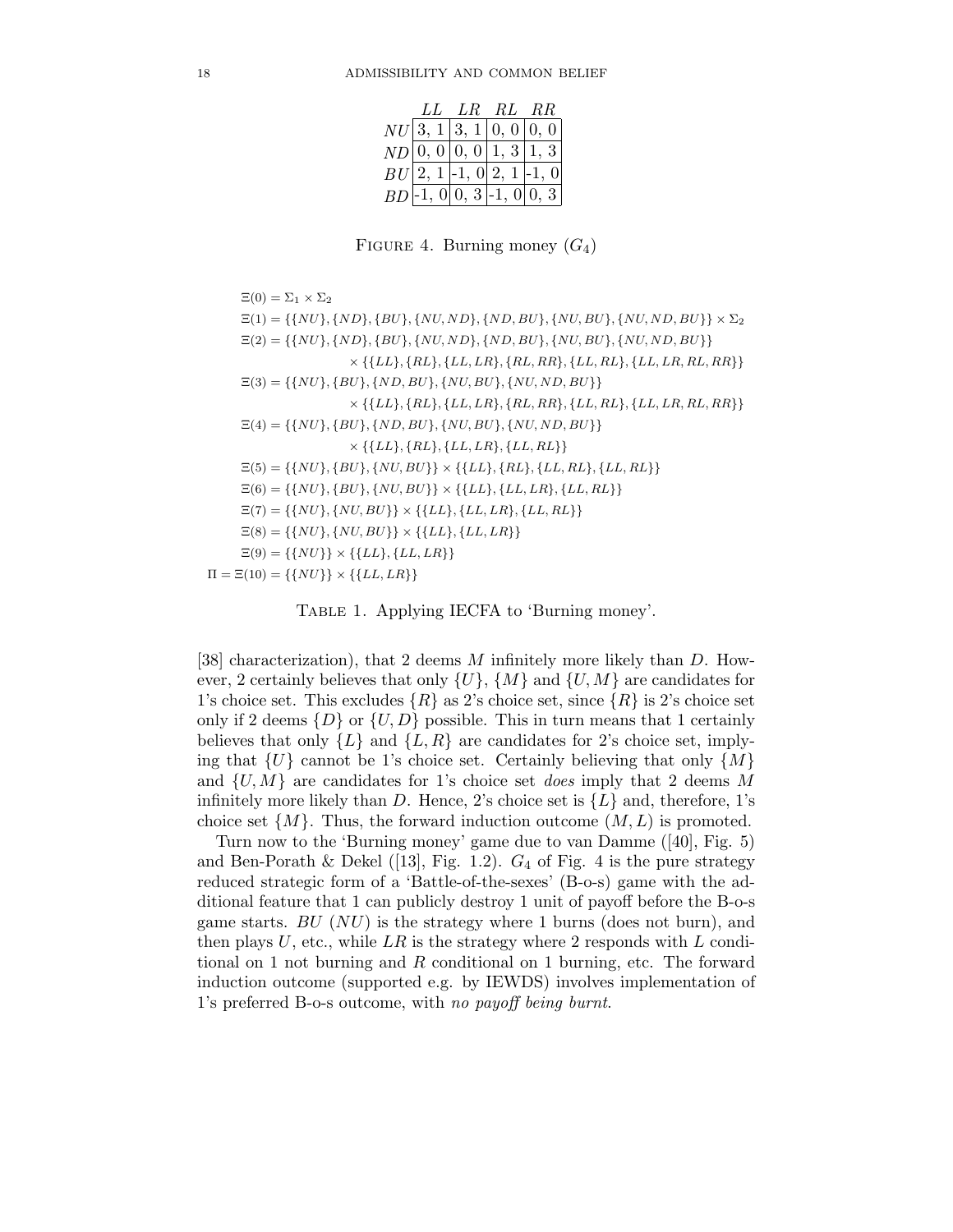| М |  |  |  |  |
|---|--|--|--|--|
|   |  |  |  |  |

FIGURE 5. Game with multiple fully permissible sets  $(G_5)$ .

One might be skeptical to the use of IEWDS in the 'Burning money' game, because it effectively requires 2 to infer that BU is infinitely more likely than  $BD$  based on the sole premise that  $BD$  is eliminated before  $BU$ , even though all strategies involving burning (i.e. both  $BU$  and  $BD$ ) are eventually eliminated by the procedure. On the basis of this premise such an inference seems at best to be questionable. As shown in Table 1, the application of our algorithm IECFA yields an iteration where at no stage need 2 deem BU infinitely more likely than BD since  $\{NU\}$  is always included as a candidate for 1's choice set. The procedure uniquely determines  $\{NU\}$  as 1's fully permissible set and  $\{LL, LR\}$  as 2's fully permissible set.<sup>9</sup> Even though the forward induction outcome is obtained, 2 does not have any assessment concerning the relative likelihood of opponent strategies conditional on burning; hence, she need not interpret burning as a signal that 1 will play according with his preferred B-o-s outcome.

We can conclude that the concept of fully permissible sets yields the forward induction outcome in  $G_2$  and  $G_4$ . Furthermore, the concept promotes forward induction for different reasons than does the procedure of IEWDS (and the concept of EFR, which works like IEWDS in these games).

5.2. **Multiple Fully Permissible Sets.** In G<sup>5</sup> of Fig. 5, IEWDS eliminates  $D$  in the first round,  $R$  in the second round, and  $M$  in the third round, so that  $U$  and  $L$  survive. Stahl's [38] characterization of IEWDS entails that 2 deems each of U and M infinitely more likely than D. Hence, the procedure forces 2 to deem  $M$  infinitely more likely than  $D$  for the sole reason that  $D$  is eliminated before  $M$ , even though both  $M$  and  $D$  are eventually eliminated by the procedure.

Turn now to IECFA, which yields:

$$
\Xi(0) = \Sigma_1 \times \Sigma_2
$$
  
\n
$$
\Xi(1) = \{\{U\}, \{M\}, \{U, M\}\} \times \Sigma_2
$$
  
\n
$$
\Xi(2) = \{\{U\}, \{M\}, \{U, M\}\} \times \{\{L\}, \{L, R\}\}
$$
  
\n
$$
\Pi = \Xi(3) = \{\{U\}, \{U, M\}\} \times \{\{L\}, \{L, R\}\}
$$

Since  $D$  is a weakly dominated strategy,  $D$  cannot be an element of 1's choice set. Hence, 2 certainly believes that only  $\{U\}$ ,  $\{M\}$  and  $\{U, M\}$ 

<sup>&</sup>lt;sup>9</sup>Also Battigalli [8], Asheim [3], and Dufwenberg [26] (as well as Hurkens [31] in a slightly different context) argue that  $(NU, LR)$  in addition to  $(NU, LL)$  is a viable strategy vector in 'Burning money'.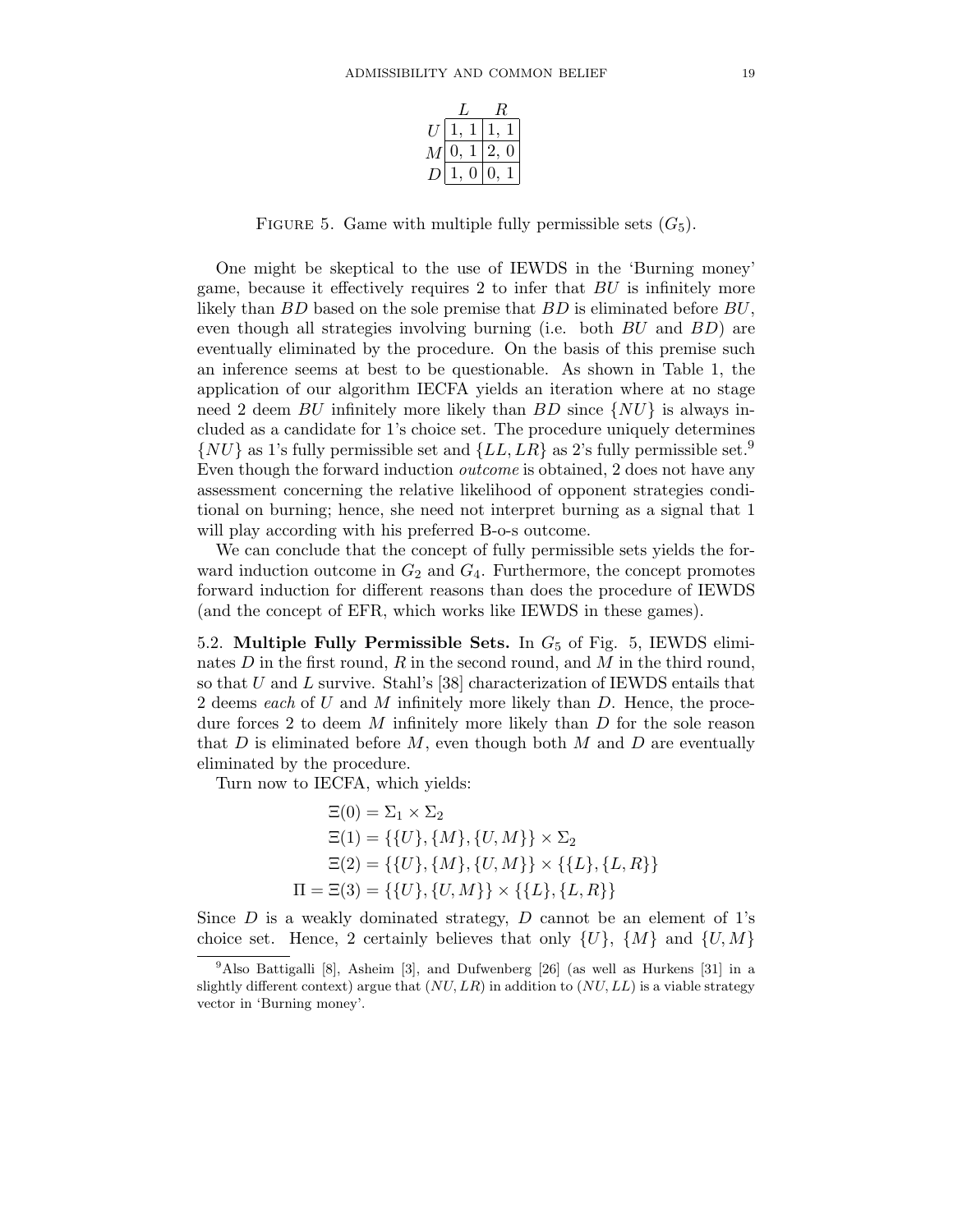are candidates for 1's choice set. This excludes  $\{R\}$  as 2's choice set, since  ${R}$  is 2's choice set only if 2 deems  ${D}$  or  ${U, D}$  possible. This in turn means that 1 certainly believes that only  $\{L\}$  and  $\{L, R\}$  are candidates for 2's choice set, implying that  $\{M\}$  cannot be 1's choice set. There is no further elimination. This means that 1's collection of fully permissible sets is  $\{\{U\},\{U,M\}\}\$ and 2's collection of fully permissible sets is  $\{\{L\},\{L,R\}\}.$ Thus, common certain belief of full admissible consistency implies that 2 deems U infinitely more likely than D since U (respectively,  $D$ ) is an element of any (respectively, no) fully permissible set for 1. However, whether 2 deems M infinitely more likely than D depends on the type of player 2.

Note that in  $G_5$  there cannot be mutual certain belief of the players' choice sets. E.g. if 1's choice set is  $\{U\}$ , it is because 1 certainly believes that 2's choice set is  $\{L\}$ . However,  $\{L\}$  is 2's choice set only if 2 does not certainly believe that 1's choice set is  $\{U\}$ . Likewise, if 1's choice set is  $\{U, M\}$ .

Multiplicity of fully permissible sets arises also in the strategic form of some well-known extensive games in which the application of backward induction has been subject to debate, e.g. the 'Centipede' game. See Asheim & Dufwenberg [6] for more on this.

#### 6. Concluding remarks

We end by discussing related literature as well as commenting on the scope of the general approach chosen in the present paper.

6.1. **Related Literature.** It is instructive to explain how our analysis differs from the epistemic foundation of EFR provided by Battigalli & Siniscalchi [11]. An analogous comparison can be made to contributions that provide epistemic conditions for IEWDS, see e.g. Rajan [36] and Stahl [38]. It turns out to be of minor importance for the comparison to EFR that EFR makes use of the extensive form, while the present analysis is performed in the strategic form. The reason is that, by 'caution', a rational choice in the whole game implies a rational choice in all subgames that are not precluded from being reached by the player's own strategy.

To capture forward induction players must essentially deem any opponent strategy that is a rational choice infinitely more likely than any opponent strategy not having this property. An analysis incorporating this feature must involve a non-monotonic epistemic operator, which is called 'full belief' in the present analysis (cf. subsect. 3.4) and 'strong belief' by Battigalli & Siniscalchi ([11], Sect. 4). Here, 'full belief' is used only to define the event that the preferences of each player is 'fully admissibly consistent' with the preferences of his opponent. A standard monotonic epistemic operator ('certain belief') is, however, used for the interactive epistemology:

- each player certainly believes that the preferences of his opponent are fully admissibly consistent,
- each player certainly believes that his opponent certainly believes that he himself has preferences that are fully admissibly consistent, etc. ...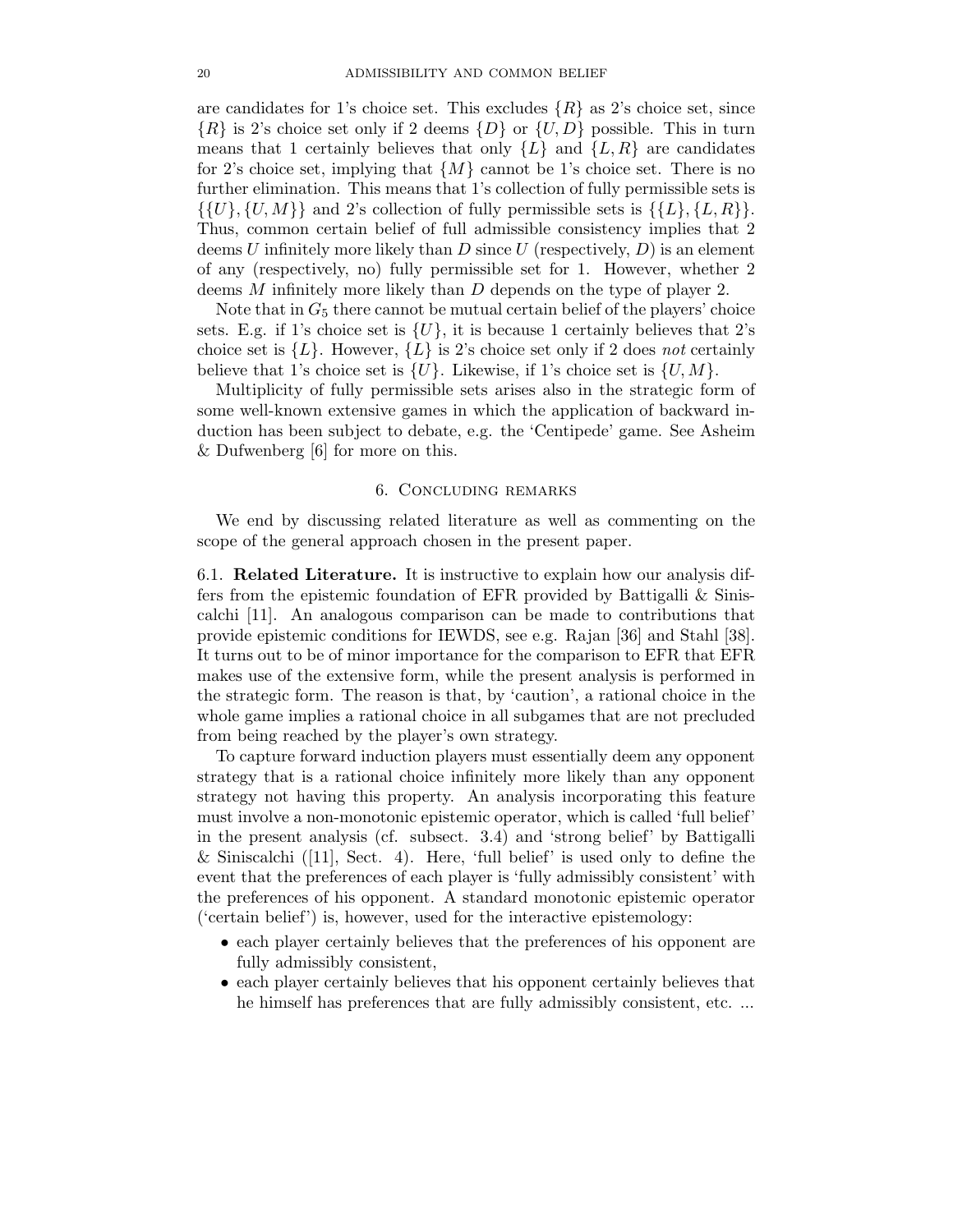In contrast, Battigalli & Siniscalchi [11] use the non-monotonic operator 'strong belief' for the interactive epistemology, implying that an auxiliary operator (called 'correct strong belief') must be introduced for defining higherorder beliefs.

The fact that a non-monotonic epistemic operator is involved when capturing forward induction also means that the analysis must ensure that all rational choices for the opponent are included in the epistemic model. Battigalli & Siniscalchi [11] ensure this by employing a *complete* epistemic model, where all possible epistemic types for each player are represented. Instead, the present analysis achieves this by imposing that the preferences of the players are characterized by 'caution' and 'full belief of opponent rationality', meaning that the preferences are minimally complete (cf. subsect. 4.2). Since an ordinary monotonic operator is used for the interactive epistemology, there is no more need for a complete epistemic model here, than in usual epistemic analyses of rationalizability and permissibility.

Battigalli [9] has shown how EFR corresponds to the 'best rationalization principle'. This implies that some opponent strategies are neither completely rational nor completely irrational, but are considered to be at immediate degrees of rationality. Likewise, Stahl [38] provides an interpretation of IEWDS where strategies eliminated in the first round are completely irrational, while strategies eliminated in later rounds are at immediate degrees of rationality. The present analysis, in contrast, differentiates only between whether a strategy is maximal (i.e. a rational choice) or not. In particular, although a strategy that is weakly dominated on the set of all opponent strategies is a "stupid" choice, it need not be more "stupid" than any remaining admissible strategy, as this depends on the interactive analysis of the game. This point has been illustrated by the examples of Sect. 5.

Our paper has a predecessor in Samuelson [37], who also presents an epistemic analysis of admissibility that leads to a collection of sets for each player, called a 'generalized consistent pair'. Samuelson [37] requires that a player's choice set equals the set of strategies that are not weakly dominated on the union of choice sets that are deemed possible for the opponent; this corresponds to our requirement 'full belief of opponent rationality'. However, since 'caution' is not imposed, his analysis does not yield  $\{\{U, M\}\}\times \{\{L\}\}\$ in our illustrative example  $(G_1)$ . Furthermore, he imposes additional requirements (cf. his conditions (44) and (45)) that are incompatible with general existence. If each player is certain about the choice set of the opponent, one obtains a 'consistent pair' (cf. Börgers  $\&$ Samuelson [19]), a concept that need not exist even when a generalized consistent pair exists. Ewerhart [29] modifies the concept of a consistent pair by adding 'caution'. However, since he removes minimal completeness to ensure general existence, his concept of a 'modified consistent pair' does not promote forward induction in  $G_2$ .

Note that 'caution' and 'full belief of opponent rationality' are requirements on the preferences (or beliefs) of players. Since minimal completeness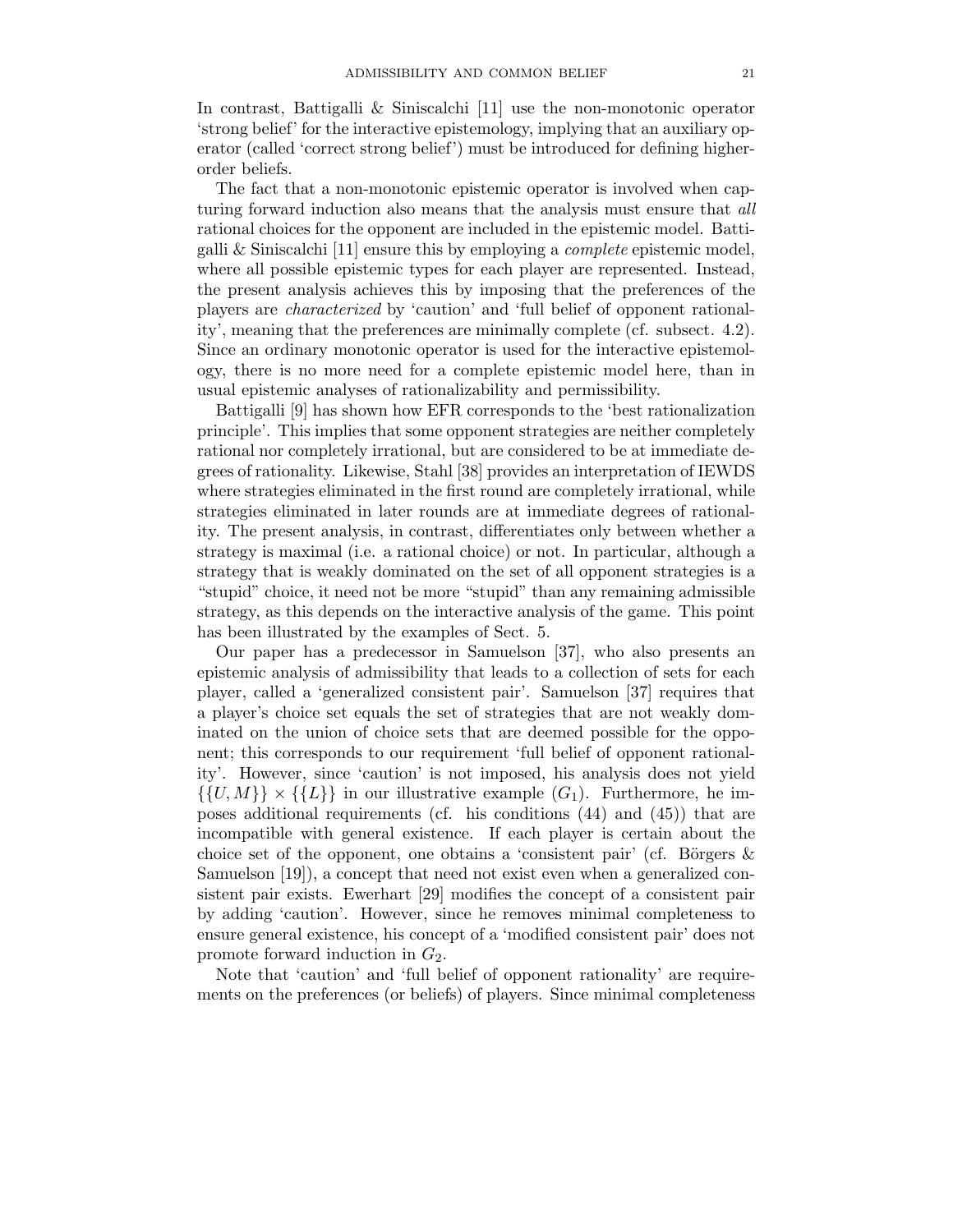is imposed by having preferences be characterized by 'caution' and 'full belief of opponent rationality', preferences need not be complete and cannot be represented by means of subjective probabilities (except through treating incomplete preferences as a set of complete preferences; cf. Aumann [7]). By not employing subjective probabilities, the analysis is related to the filter model of belief presented by Brandenburger [21]. By imposing requirements on the preferences of players rather than their choice, our paper follows a tradition in equilibrium analysis where concepts are characterized as equilibria in conjectures (cf. Blume, Brandenburger & Dekel  $[16]$ ).<sup>10</sup>

6.2. **General Approach.** Through an approach where requirements are imposed on the consistency of each player's preferences with the preferences of his opponent – the 'consistent preferences' approach – we have characterized a fully permissible set as a choice set under common certain belief of full admissible consistency. We have thus provided an epistemic foundation for aspects of forward induction. The concept of full admissible consistency entails that types 'fully believe' that opponents choose rationally. The separation of 'full belief' of the rationality of opponent choice from 'certain belief' of the full admissible consistency of opponent types, which the 'consistent preferences' approach allows, means that the non-monotonic operator 'full belief' need not be used for the interactive epistemology.

The 'consistent preferences' approach has wider application; e.g., it can characterize rationalizability and permissibility as noted by Prop. 3 and Remark 1 of the present paper. Moreover, it is shown elsewhere how this approach may enhance our understanding of the epistemic conditions underlying backward induction by separating requirements on the assessment of opponent choice from 'certain belief' of the consistency of opponent types (cf. Asheim [4, 5]). Hence, the 'consistent preferences' approach is not an idiosyncratic approach exclusively designed for the characterization of the concept of fully permissible sets. Rather, it is an approach that follows naturally from the modeling of players as decision makers under uncertainty and which appears to have general interest for deductive game-theoretic analysis.

 $10$ In deductive game-theoretic analysis this — together with the requirement that preferences are minimally complete — is related to a property called 'coherence' by Gul [30].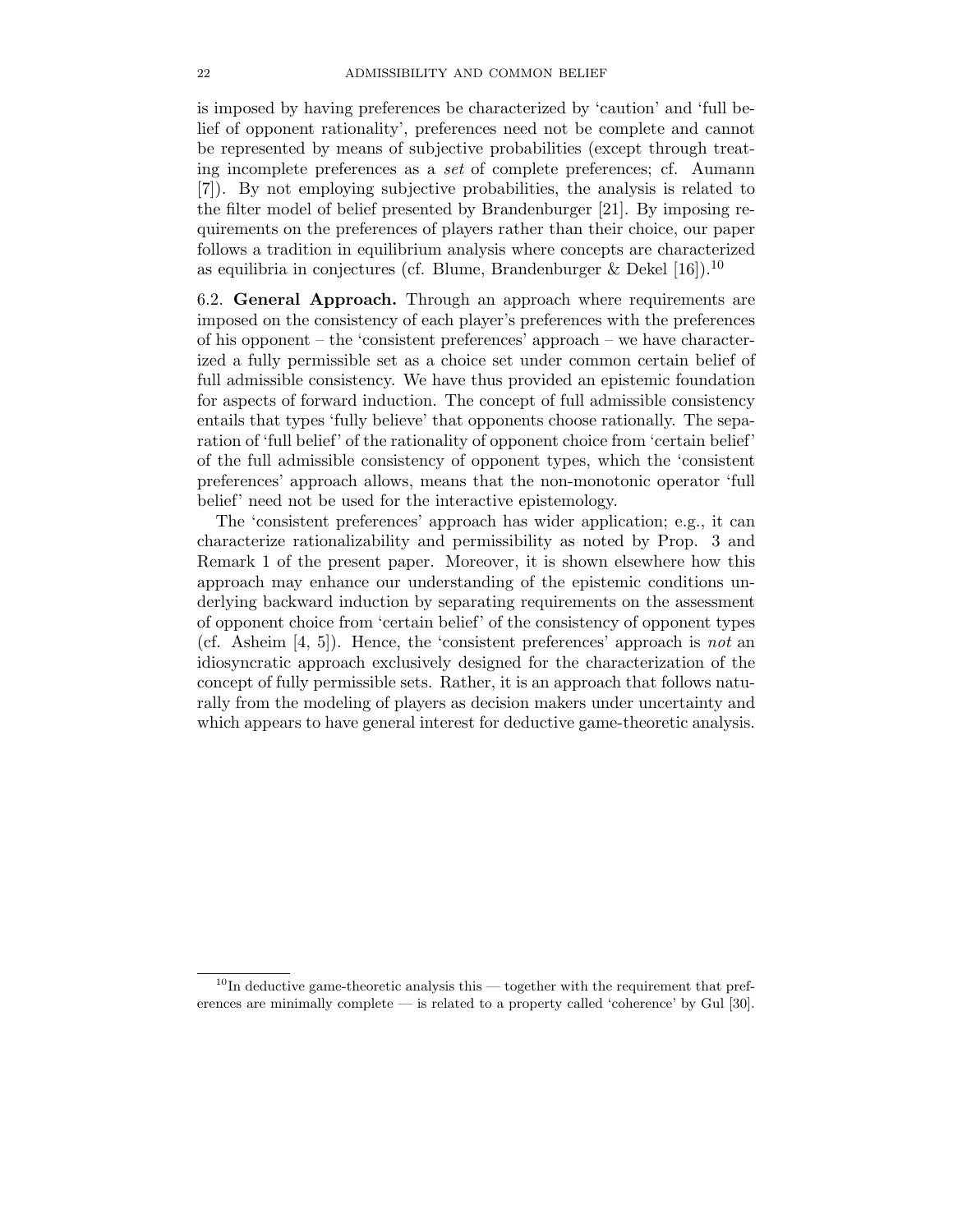#### Appendix A. The Decision-Theoretic Framework

The purpose of this appendix is to present the decision-theoretic terminology, notation and results utilized and referred to in the main text.

Consider a decision maker under uncertainty. Let  $F$  be a finite set of states, where the decision maker is uncertain about what state in  $F$  will be realized. Let  $Z$ be a finite set of outcomes. In the tradition of Anscombe & Aumann [1], the decision maker is endowed with a binary relation over all functions that to each element of F assigns an objective randomization on Z. Any such function  $\mathbf{x}_F : F \to \Delta(Z)$  is called an *act* on F. Write  $\mathbf{x}_F$  and  $\mathbf{y}_F$  for acts on F. A reflexive and transitive binary relation on the set of acts on F is denoted by  $\succeq_F$ , where  $\mathbf{x}_F \succeq_F \mathbf{y}_F$  means that  $\mathbf{x}_F$ is preferred or indifferent to **y**<sub>F</sub>. As usual, let  $\succ_F$  (preferred to) and  $\sim_F$  (indifferent to) denote the asymmetric and symmetric parts of  $\succeq_F$ . A binary relation  $\succeq_F$  on the set of acts on F is said to satisfy

- objective independence if  $\mathbf{x}'_F \succ_F$  (respectively  $\sim_F$ )  $\mathbf{x}''_F$  iff  $\gamma \mathbf{x}'_F + (1-\gamma)\mathbf{y}_F \succ_F$ <br>(respectively  $\sim_F$ )  $\gamma \mathbf{x}'' + (1-\gamma)\mathbf{y}_F$  whenever  $0 \leq \gamma \leq 1$  and  $\mathbf{y}_F$  is arbitrary (respectively  $\sim_F$ )  $\gamma \mathbf{x}''_F + (1 - \gamma)\mathbf{y}_F$ , whenever  $0 < \gamma < 1$  and  $\mathbf{y}_F$  is arbitrary.
- nontriviality if there exist  $\mathbf{x}_F$  and  $\mathbf{y}_F$  such that  $\mathbf{x}_F \succ_F \mathbf{y}_F$ .
- continuity if there exist  $0 < \gamma < \delta < 1$  such that  $\delta \mathbf{x}'_F + (1 \delta) \mathbf{x}''_F >_F \mathbf{y}_F >_F$ <br>  $\gamma \mathbf{x}' + (1 \gamma) \mathbf{x}''$  whenever  $\mathbf{x}' > F$   $\mathbf{x} = \mathbf{x} \mathbf{x}''$  $\gamma \mathbf{x}'_F + (1 - \gamma) \mathbf{x}''_F$  whenever  $\mathbf{x}'_F \succ_F \mathbf{y}_F \succ_F \mathbf{x}''_F$ .

If  $E \subseteq F$ , let  $\mathbf{x}_E$  denote the restriction of  $\mathbf{x}_F$  to E. Define the *conditional* binary relation  $\succeq_E$  by  $\mathbf{x}'_F \succeq_E \mathbf{x}''_F$  if, for arbitrary  $\mathbf{y}_F$ ,  $(\mathbf{x}'_E, \mathbf{y}_{-E}) \succeq_F (\mathbf{x}''_E, \mathbf{y}_{-E})$ , where  $-E$ <br>denotes  $F \setminus F$ , Say that the state  $f \in F$  is *Sayage pull* if  $\mathbf{x}_F$  access  $\mathbf{y}_F$  for denotes  $F \ E$ . Say that the state  $f \in F$  is *Savage-null* if  $\mathbf{x}_F \sim_{\{f\}} \mathbf{y}_F$  for all acts  $\mathbf{x}_F$  and  $\mathbf{y}_F$  on F. A binary relation  $\succeq_F$  is said to satisfy

- conditional completeness if,  $\forall f \in F$ ,  $\succeq_{\{f\}}$  is complete.
- conditional continuity if,  $\forall f \in F$ , there exist  $0 < \gamma < \delta < 1$  such that  $\delta \mathbf{x}'_F + (1-\delta) \mathbf{x}''_F \succeq_{\{f\}} \mathbf{y}_F \succeq_{\{f\}} \gamma \mathbf{x}'_F + (1-\gamma) \mathbf{x}''_F$  whenever  $\mathbf{x}'_F \succeq_{\{f\}} \mathbf{y}_F \succeq_{\{f\}} \mathbf{x}''_F$ .
- non-null state independence if  $\mathbf{x}_F \succ_{\{e\}} \mathbf{y}_F$  iff  $\mathbf{x}_F \succ_{\{f\}} \mathbf{y}_F$  whenever e and f are not Savage-null and  $\mathbf{x}_F$  and  $\mathbf{y}_F$  satisfy  $\mathbf{x}_F(e) = \mathbf{x}_F(f)$  and  $\mathbf{y}_F(e) = \mathbf{y}_F(f)$ .

If  $e, f \in F$  and  $\succeq_F$  is conditionally complete, then e is deemed *infinitely more likely* than  $f(e \gg f)$  if e is not Savage-null and  $\mathbf{x}_F \succ_{\{e\}} \mathbf{y}_F$  implies  $(\mathbf{x}_{-\{f\}}, \mathbf{x}'_{\{f\}}) \succ_{\{e,f\}}$ <br>(**y**  $\subset \mathbb{R}$ ,  $\mathbf{y}'$  ) for all  $\mathbf{x}'$ ,  $\mathbf{y}'$  . According to this definition, f may but need not be  $(\mathbf{y}-f_{f}), \mathbf{y}'_{f}$  for all  $\mathbf{x}'_{F}, \mathbf{y}'_{F}$ . According to this definition, f may, but need not, be Savage-null if  $e \gg f$ . Say that  $\mathbf{y}_{F}$  is maximal  $\mathbf{y}_{F}$  is fit there is no  $\mathbf{x}_{F}$  such that Savage-null if  $e \gg f$ . Say that  $\mathbf{y}_F$  is maximal w.r.t.  $\succeq_E$  if there is no  $\mathbf{x}_F$  such that  $\mathbf{x}_F \succ_E \mathbf{y}_F$ .

If  $v : Z \to \mathbb{R}$  is a vNM utility function, abuse notation slightly by writing  $v(x) = \sum_{z \in Z} x(z)v(z)$  whenever  $x \in \Delta(Z)$  is an objective randomization. Say that<br> $\mathbf{x} = \text{strangulu}\,\text{dominates}\,\mathbf{y} = \mathbf{w} \mathbf{r} + v \text{ if } \forall f \in E, v(\mathbf{x} = f) > v(\mathbf{x} = f)$ . Say that **x**<sub>E</sub> strongly dominates **y**<sub>E</sub> w.r.t. *v* if,  $\forall f \in E$ ,  $v(\mathbf{x}_E(f)) > v(\mathbf{y}_E(f))$ . Say that  $\mathbf{x}_E$  weakly dominates  $\mathbf{y}_E$  w.r.t. v if,  $\forall f \in E$ ,  $v(\mathbf{x}_E(f)) \geq v(\mathbf{y}_E(f))$ , with strict inequality for some  $e \in E$ . Say that  $\succeq_F$  is *admissible* on  $E \neq \emptyset$  if  $\mathbf{x}_F \succ_F \mathbf{y}_F$ whenever  $\mathbf{x}_E$  weakly dominates  $\mathbf{y}_E$ .

The following two representation results can now be stated. The first one which follows directly from the von Neumann-Morgenstern theorem on expected utility representation — requires the notion of conditional representation: Say that  $\succeq_F$  is conditionally represented by v if (a)  $\succeq_F$  is nontrivial and (b)  $\mathbf{x}_F \succeq_{f} \mathbf{y}_F$  iff  $v(\mathbf{x}_F(f)) \geq v(\mathbf{y}_F(f))$  whenever f is not Savage-null.

**Proposition A1.** If  $\succeq_F$  is reflexive and transitive, and satisfies objective independence, nontriviality, conditional completeness, conditional continuity, and non-null state independence, then there exists a vNM utility function  $v : Z \to \mathbb{R}$  such that  $\succeq_F$  is conditionally represented by v.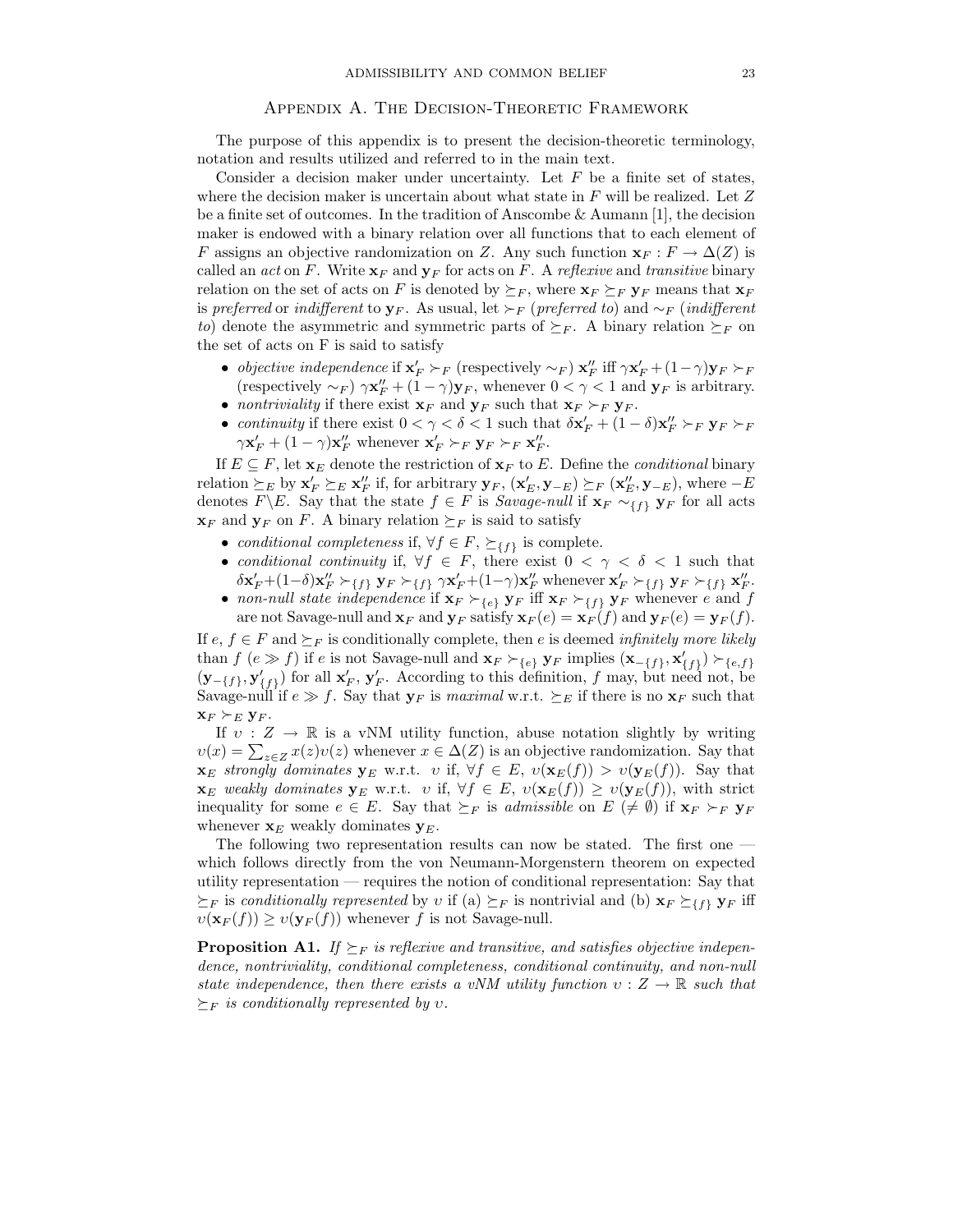The second result, due to Blume, Brandenburger & Dekel ([15], Theorem 3.1), requires the notion of a lexicographic probability system (LPS) which consists of L levels of subjective probability distributions: If  $L \geq 1$  and,  $\forall \ell \in \{1, ..., L\}$ ,  $\mu_{\ell} \in \Delta(F)$ , then  $\lambda = (\mu_1, ..., \mu_L)$  is an LPS on F. Let  $L\Delta(F)$  denote the set of LPSs on F, and let, for two utility vectors v and w,  $v \geq_L w$  denote that, whenever  $w_{\ell} > v_{\ell}$ , there exists  $\ell' < \ell$  such that  $v_{\ell'} > w_{\ell'}$ .

**Proposition A2.** If  $\succeq_F$  is complete and transitive, and satisfies objective independence, nontriviality, conditional continuity, and non-null state independence, then there exists a vNM utility function  $v : Z \to \mathbb{R}$  and an LPS  $\lambda = (\mu_1, ..., \mu_L) \in \mathbf{L}\Delta(F)$ such that  $\mathbf{x}_F \succeq_F \mathbf{y}_F$  iff

$$
\left(\sum_{f\in F}\mu_{\ell}(f)v(\mathbf{x}_F(f))\right)_{\ell=1}^L \geq L\left(\sum_{f\in F}\mu_{\ell}(f)v(\mathbf{y}_F(f))\right)_{\ell=1}^L.
$$

If  $F = F_1 \times F_2$  and  $\succeq_F$  is a binary relation on the set of acts on F, then say that  $\succeq_{F_1}$  is the marginal of  $\succeq_F$  on  $F_1$  if,  $\mathbf{x}_{F_1} \succeq_{F_1} \mathbf{y}_{F_1}$  iff  $\mathbf{x}_F \succeq_F \mathbf{y}_F$  whenever  $\mathbf{x}_{F_1}(f_1) = \mathbf{x}_F(f_1, f_2)$  and  $\mathbf{y}_{F_1}(f_1) = \mathbf{y}_F(f_1, f_2)$  for all  $(f_1, f_2)$ .

### Appendix B. Proofs

Proof of Proposition 1. Note that if  $\emptyset \neq \Xi'_j \subseteq \Xi''_j \subseteq \Sigma_j$ , then  $\emptyset \neq \alpha_i(\Xi'_j) \subseteq$ <br> $\alpha_i(\Xi'') \subseteq \alpha_i(\Sigma_i)$ . Benetitive use of this result implies that  $\forall \alpha > 1$ ,  $(\emptyset \neq) \subseteq (\alpha) \subseteq$  $\alpha_i(\Xi_j'') \subseteq \alpha_i(\Sigma_j)$ . Repetitive use of this result implies that,  $\forall g \geq 1$ ,  $(\emptyset \neq) \Xi(g) \subseteq$ <br> $\Xi(g, 1)$  ( $\subset \Sigma$ ). From this monotonisity and the finiteness of  $\Sigma$ , it follows that  $\Xi(g-1)$  ( $\subseteq \Sigma$ ). From this monotonicity and the finiteness of  $\Sigma$ , it follows that  $\Xi(g)$  converges in a finite number of iterations to  $\Pi$  with  $(\emptyset \neq) \Pi = \alpha(\Pi) \ (\subseteq \Sigma)$ . This establishes parts (i) and (ii). Let  $\Pi$  denote the smallest rectangular collection that includes all  $\Xi$  satisfying  $\Xi \subseteq \alpha(\Xi)$ . There exists a collection  $\Xi$  satisfying  $\Xi \subseteq \alpha(\Xi)$  since  $\Pi \subseteq \alpha(\Pi)$ ; hence,  $\Pi \subseteq \Pi$ . If  $\Xi \subseteq \alpha(\Xi)$ , then  $\Xi \subseteq \alpha(\Xi) \subseteq \alpha(\Pi)$ since,  $\forall i \in N$ ,  $\alpha_i$  is monotone. Hence,  $\Pi \subseteq \alpha(\Pi)$  since  $\alpha(\Pi)$  is rectangular. As  $(\emptyset \neq) \Pi \subseteq \Pi \subseteq \alpha(\Pi) \subseteq \alpha(\Xi(0)) = \Xi(1) \subseteq \Sigma$ , repetitive use of the monotonicity result implies that,  $\forall g \geq 1$ ,  $(\emptyset \neq) \Pi \subseteq \Pi \subseteq \alpha(\Pi) \subseteq \alpha(\Xi(g-1)) = \Xi(g) \subseteq \Sigma$ . Since  $\Xi(g)$  converges to  $\Pi$ , it follows that  $(\emptyset \neq) \Pi = \Pi = \alpha(\Pi) \ (\subseteq \Sigma)$ . This establishes part (iii). П

To prove Prop. 2, we first need to define the concept of permissible strategies. For any  $(\emptyset \neq)$   $X = X_1 \times X_2 \subseteq S$ , write  $\tilde{a}(X) := \tilde{a}_1(X_2) \times \tilde{a}_2(X_1)$ , where

$$
\tilde{a}_i(X_j) := S_i \setminus \{ s_i \in S_i | \exists x_i \in \Delta(S_i) \text{ s.t. } x_i \text{ strongly dom. } s_i \text{ on } X_j \}
$$

or  $x_i$  weakly dom.  $s_i$  on  $S_j$ .

**Definition B1.** Consider the sequence defined by  $X(0) = S$  and,  $\forall g \ge 1$ ,  $X(g) =$  $\tilde{a}(X(g-1))$ . A pure strategy  $p_i$  is said to be *permissible* if  $p_i \in \bigcap_{g=0}^{\infty} X_i(g)$ .

Let  $P = P_1 \times P_2$  denote the set of permissible strategy vectors. To characterize P, write for any  $(\emptyset \neq)$   $X = X_1 \times X_2 \subseteq S$ ,  $a(X) := a_1(X_2) \times a_2(X_1)$ , where

$$
a_i(X_j) := \{ p_i \in S_i | \exists (\emptyset \neq) Q_j \subseteq X_j \text{ s.t. } p_i \in S_i \backslash D_i(Q_j) \}.
$$

**Lemma B1.** For any  $(\emptyset \neq) X_j \subseteq S_j$ ,  $a_i(X_i) = \tilde{a}_i(X_i)$ .

*Proof. Part 1:*  $a_i(X_j) \subseteq \tilde{a}_i(X_j)$ . If  $s_i \notin \tilde{a}_i(X_j)$ , then  $\exists x_i \in \Delta(S_i)$  s.t.  $x_i$  strongly dominates  $s_i$  on  $X_j$  or  $x_i$  weakly dominates  $s_i$  on  $S_j$ . From this it follows that  $\forall (\emptyset \neq) Q_j \subseteq X_j, \exists x_i \in \Delta(S_i) \text{ s.t. } x_i \text{ weakly dominates } s_i \text{ on } Q_j \text{ or } S_j \text{, implying}$ that  $\forall (\emptyset \neq) Q_j \subseteq X_j$ ,  $s_i \in D_i(Q_j)$ . This means that  $s_i \notin a_i(X_j)$ .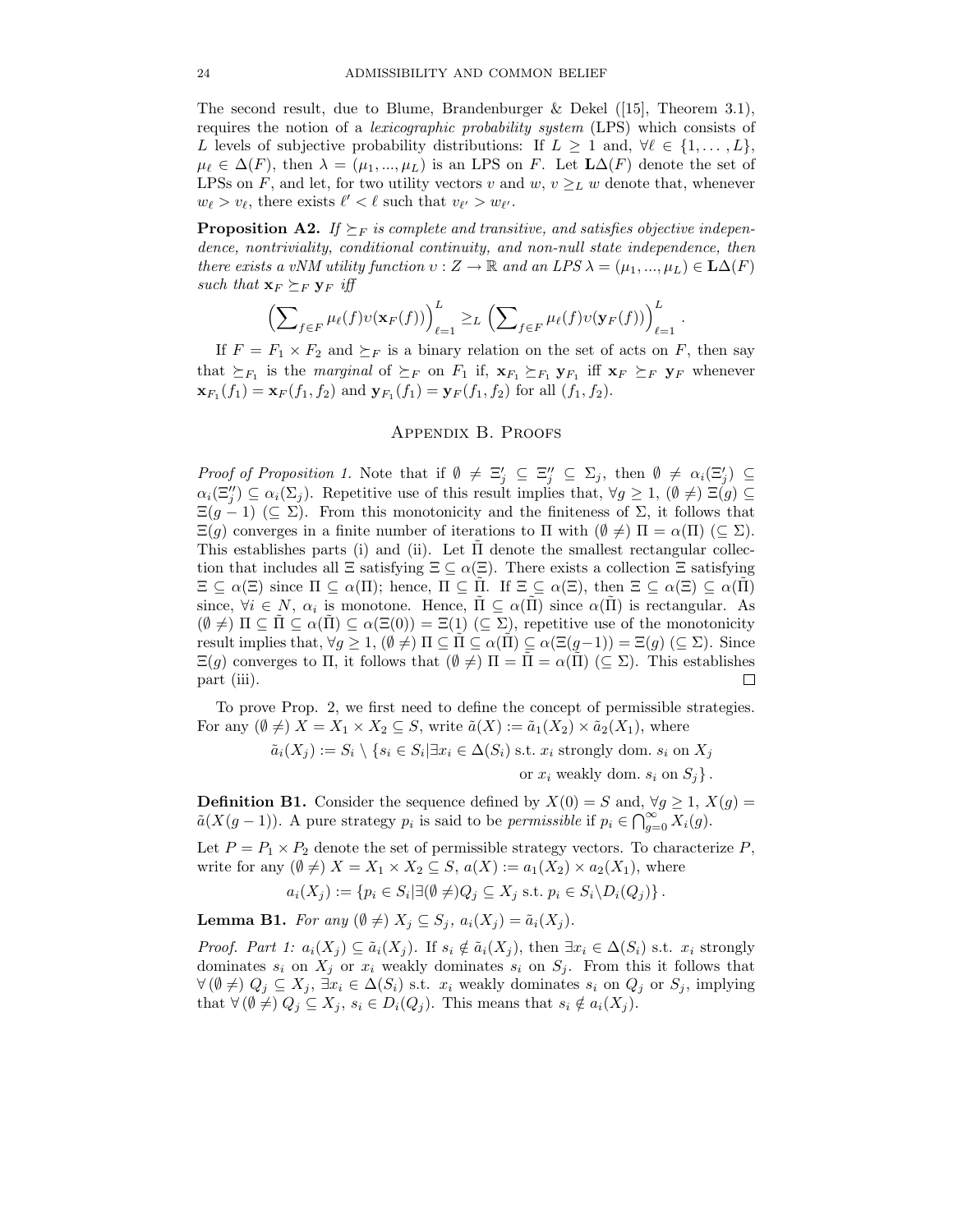Part 2:  $a_i(X_i) \supseteq \tilde{a}_i(X_i)$ . If  $s_i \in \tilde{a}_i(X_i)$ , then there does not exist  $x_i \in \Delta(S_i)$ s.t.  $x_i$  strongly dominates  $s_i$  on  $X_j$  or  $x_i$  weakly dominates  $s_i$  on  $S_j$ . Hence, by Pearce ([35], Lemmas 2 and 4), there exists an LPS  $\lambda = (\mu_1, \mu_2) \in L\Delta(S_i)$ with supp $\mu_1 \subseteq X_j$  and supp $\mu_2 = S_j$  such that  $s_i$  is maximal in  $\Delta(S_i)$  w.r.t. the preferences represented by the vNM utility function  $u_i$  and the LPS  $\lambda$  (cf. Prop. A2). However, then there does not exist  $x_i \in \Delta(S_i)$  s.t.  $x_i$  weakly dominates  $s_i$  on supp $\mu_1 \subseteq X_j$  or supp $\mu_2 (= S_j)$ , implying that  $s_i \notin D_i(Q_j)$  for  $Q_j = \text{supp}\mu_1 \subseteq X_i$ . This means that  $s_i \in a_i(X_i)$ .  $X_j$ . This means that  $s_i \in a_i(X_j)$ .

The following proposition is a straightforward implication of Lemma B1.

**Proposition B1.** (i) The sequence defined by  $X(0) = S$  and,  $\forall g \ge 1$ ,  $X(g) =$  $a(X(g-1))$  converges to P in a finite number of iterations. (ii)  $\forall i \in N, P_i \neq \emptyset$ . (iii)  $P = a(P)$ . (iv)  $\forall i \in N$ ,  $p_i \in P_i$  if and only if there exists  $X = X_1 \times X_2$  with  $p_i \in X_i$  such that  $X \subseteq a(X)$ .

*Proof of Proposition 2.* Using Prop. 1(ii), the definitions of  $\alpha(\cdot)$  and  $\alpha(\cdot)$  imply that,  $\forall i \in N$ ,  $P_i^0 := \bigcup_{\sigma_i \in \Pi_i} \sigma_i = \bigcup_{\sigma_i \in \alpha_i(\Pi_i)} \sigma_i \subseteq a_i(P_i^0)$ . Since  $P^0 \subseteq a(P^0)$  implies  $P^0 \subset P$  (by Prop. B1(iv)), it follows that  $\forall i \in N$ ,  $\vdash \neg \sigma \subset P$  $P^0 \subseteq P$  (by Prop. B1(iv)), it follows that,  $\forall i \in N$ ,  $\cup_{\sigma_i \in \Pi_i} \sigma_i \subseteq P_i$ .

For the proofs of Propositions 3 and 5, we first need to establish some properties of the operator 'certain belief' (cf. subsect. 3.3). Write  $K^0E := E$  and, for each  $g \geq 1$ ,  $K^{g}E := KK^{g-1}E$ . Since  $K_i(E \cap F) = K_iE \cap K_iF$ , and since  $K_i\emptyset = \emptyset$ , conjunction, and positive and negative introspection imply that  $K_iK_iE = K_iE$ , it follows  $\forall g \geq 2$ ,  $\overline{K^g}E = K_1K^{g-1}E \cap K_2K^{g-1}E \subseteq K_1K_1K^{g-2}E \cap K_2K_2K^{g-2}E =$  $K_1K^{g-2}E \cap K_2K^{g-2}E = K^{g-1}E$ . Even though the truth axiom  $(K_iE \subseteq E)$  is not satisfied, the present paper considers certain belief only of events (like  $E := E_1 \cap E_2$ where, for each i,  $E_i = \{\omega \in \Omega | t_i(\omega) \in T'_i \}$  that concerns the type vector. Mutual contain belief of any such event E implies that E is true:  $KF = K, F \cap K, F \subset$ certain belief of any such event E implies that E is true:  $KE = K_1E \cap K_2E \subseteq$  $K_1E_1 \cap K_2E_2 = E_1 \cap E_2 = E$  since, for each i,  $K_iE_i = E_i$ . Hence, (i)  $\forall g \ge 1$ ,  $K^{g}E \subseteq K^{g-1}E$ , and  $(ii) \exists g' \geq 0$  such that  $K^{g}E = CKE$  for  $g \geq g'$  since  $\Omega$  is finite, implying that  $CKE = KCKE$ .

Proof of Proposition 3. Part 1: If  $p_i$  is permissible, then there exists a belief system with  $p_i \in C_i^{t_i(\omega)}$  for some  $\omega \in C\tilde{K}A$ . It is sufficient to show that one can construct  $p_i$  belief system with  $A = \Omega - S \times T \times T$  such that  $\forall i \in N$   $\forall n_i \in P$ , there a belief system with  $A = \Omega = S \times T_1 \times T_2$  such that,  $\forall i \in N, \forall p_i \in P_i$ , there exists  $t_i \in T_i$  with  $p_i \in C_i^{t_i}$ . Construct a belief system with,  $\forall i \in N$ , a one-<br>to-one manning  $s_i \cdot T_i \to P$  from the set of types to the the set of permissible to-one mapping  $\mathbf{s}_i : T_i \to P_i$  from the set of types to the the set of permissible strategies. From Prop. B1(iii) it follows that,  $\forall i \in N$ ,  $\forall t_i \in T_i$ ,  $\exists Q_j^{t_i} \subseteq P_i$ <br>such that  $s_i(t_i) \in S_i \setminus D_i(O^{t_i})$ . Determine the set of eppenent types that t, does such that  $\mathbf{s}_i(t_i) \in S_i \backslash D_i(Q_j^{t_i})$ . Determine the set of opponent types that  $t_i$  does<br>not deem Savage-null as follows:  $T_j^{t_i} = \{t_j \in T_j | \mathbf{s}_j(t_j) \in Q_j^{t_i}\}$ . Let  $\succeq^{t_i}$  satisfy<br>that  $v_i^{t_i} \circ z = u_i$  and that  $\mathbf{x} \succ^{$  $\{(s_j, t_j)|s_j = \mathbf{s}_j(t_j) \text{ and } t_j \in T_j^{t_i}\} \text{ or } \beta_j = \kappa_j^{t_i} = S_j \times T_j^{t_i}.$  This means that,  $\forall i \in N$ ,<br> $\forall t \in T, C_i^{t_i} = S \setminus D, (O_i^{t_i}) \supseteq S$ , (t) since  $\mathbf{x}_i \geq \kappa_j^{t_i}$  we set  $\mathbf{x}_j$  if  $\mathbf{x}_i \geq \text{models}$  dominator  $\mathbf{x}_j$  $\forall t_i \in T_i, C_i^{t_i} = S_i \setminus D_i(Q_j^{t_i}) \ni s_i(t_i)$  since  $\mathbf{x}_{S_j} \succ_{S_j}^{t_i} \mathbf{y}_{S_j}$  iff  $\mathbf{x}_{Q_j}$  weakly dominates  $\mathbf{y}_{Q_j}$  for  $O_i = O_i^{t_i}$  or  $O_i = S_i$ , implying that  $\forall i \in N$ ,  $\forall t_i \in T_i$ ,  $S_i^{t_i} \subset [rat_i]$ . Hence for  $Q_j = Q_j^{t_i}$  or  $Q_j = S_j$ , implying that,  $\forall i \in \mathbb{N}$ ,  $\forall t_i \in T_i$ ,  $\beta_j^{t_i} \subseteq [rat_j]_j$ . Hence,<br>  $S \times T_1 \times T_2 = [u_1] \cap [cau_1] \cap B_1[rat_2] \cap [u_2] \cap [cau_2] \cap B_2[rat_1] = A$ .

Part 2: If there exists a belief system with  $p_i \in C_i^{t_i(\omega)}$  for some  $\omega \in CKA$ , then<br>is nermissible. In view of Def. B1 and the properties preceding the proof it is  $p_i$  is permissible. In view of Def. B1 and the properties preceding the proof, it is sufficient to show,  $\forall g \geq 0$  and  $\forall i \in N$ , that  $p_i \in X_i(g + 1)$  if there exists a belief system with  $p_i \in C_i^{t(\omega)}$  for some  $\omega \in K^g A$ . This is established by induction.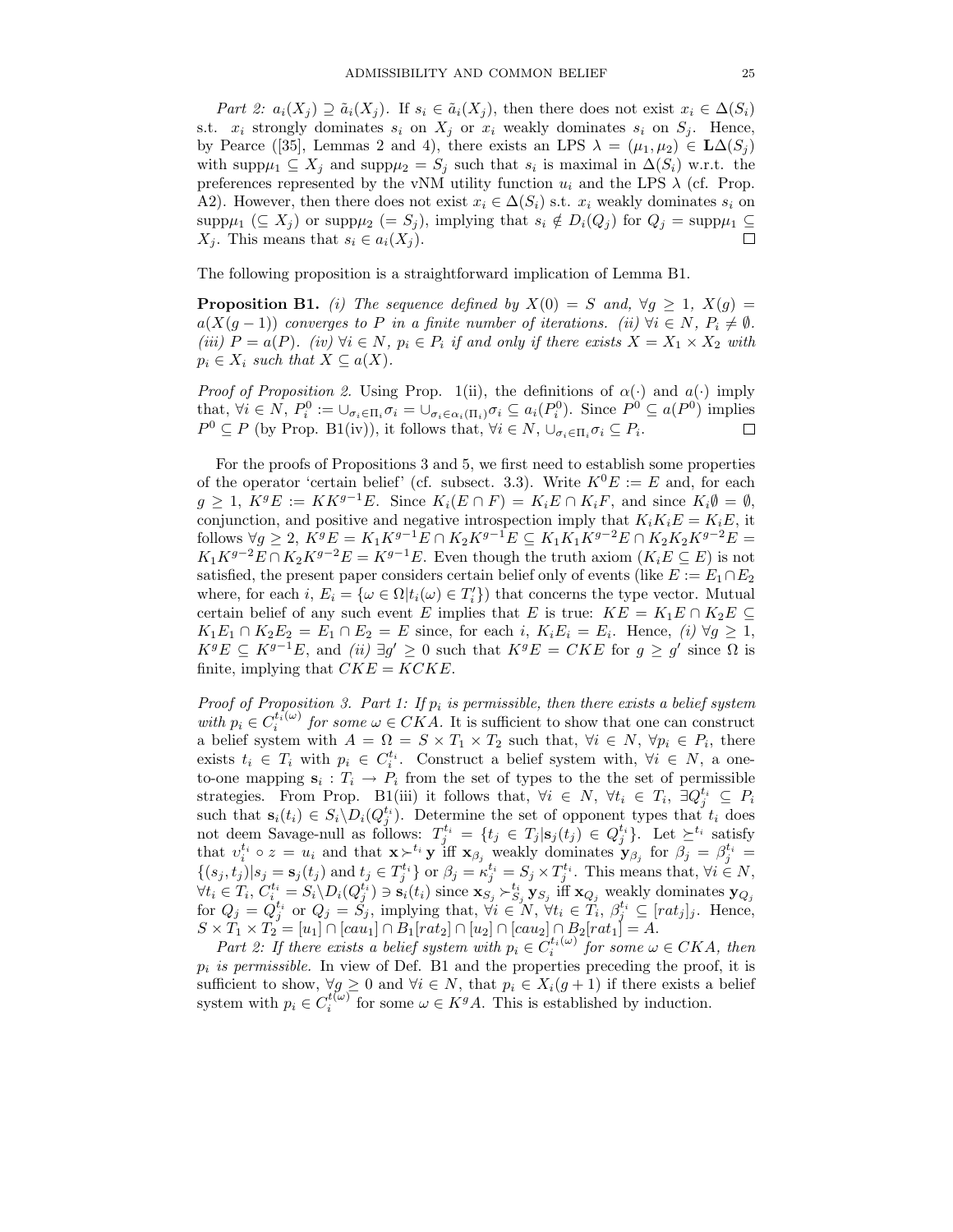$(g = 0)$  Suppose  $p_i \in S_i \backslash X_i(1) = S_i \backslash \tilde{a}_i(S_i)$ . Then there exists  $x_i \in \Delta(S_i)$  s.t.  $x_i$ weakly dominates  $s_i$  on  $S_j$ . Write  $\mathbf{x}_{S_j}$  for the act on  $S_j$  that  $x_i$  can be viewed as, and write  $\mathbf{y}_{S_i}$  for the act on  $S_j$  that  $s_i$  can be viewed as. Let  $t_i = t_i(\omega)$  for some  $\omega \in K^0 A = \hat{A}$ . Since  $\omega \in A \subseteq [u_i] \cap [cau_i]$ , it follows that  $\mathbf{x}_{S_j} \succ_{S_j}^{t_i} \mathbf{y}_{S_j}$ . Hence, there does not exist a belief system with  $v_i \in C^{t_i(\omega)}$  for some  $\omega \in K^0 A$  if  $v_i \in S \setminus Y_i(1)$ does not exist a belief system with  $p_i \in C_i^{t_i(\omega)}$  for some  $\omega \in K^{0,A}$  if  $p_i \in S_i \setminus X_i(1)$ .<br>This means that  $p_i \in X_i(1)$  if there exists a belief system with  $p_i \in C_i^{t_i(\omega)}$  for some This means that  $p_i \in X_i(1)$  if there exists a belief system with  $p_i \in C_i^{t_i(\omega)}$  for some  $\omega \in K^0 A$  $\omega \in K^0 A.$ 

 $(g > 0)$  Assume that it has been established,  $\forall g' = 0, \ldots, g-1$  and  $\forall i \in N$ , that  $p_i \in X_i(g' + 1)$  if there exists a belief system with  $p_i \in C_i^{t(\omega)}$  for some  $\omega \in K^{g'}A$ .<br>Suppose  $p_i \in X_i(g) \setminus X_i(g+1) = X_i(g) \setminus \tilde{g}_i(X_i(g))$ . Then there exists  $x_i \in \Lambda(S_i)$ . Suppose  $p_i \in X_i(g) \backslash X_i(g+1) = X_i(g) \backslash \tilde{a}_i(X_i(g))$ . Then there exists  $x_i \in \Delta(S_i)$ s.t.  $x_i$  strongly dominates  $s_i$  on  $X_j(g)$ , which implies that,  $\forall (\emptyset \neq) Q_j \subseteq X_j(g)$ ,  $x_i$ strongly dominates  $s_i$  on  $Q_j$ . Write  $\mathbf{x}_{S_j}$  for the act on  $S_j$  that  $x_i$  can be viewed as, and write  $\mathbf{y}_{S_j}$  for the act on  $S_j$  that  $s_i$  can be viewed as. Let **x** and **y** be acts on  $S_j \times T_j$  that satisfy  $\mathbf{x}(s_j, t_j) = \mathbf{x}_{S_j}(s_j)$  and  $\mathbf{y}(s_j, t_j) = \mathbf{y}_{S_j}(s_j)$  for all  $(s_j, t_j)$ . Then,  $\forall (\emptyset \neq) Q_j \subseteq X_j(g),$   $\mathbf{x}_{Q_j \times T_j}$  weakly dominates  $\mathbf{y}_{Q_j \times T_j}$ . Let  $t_i = t_i(\omega)$  for some  $\cup_{Q_j \times Q_j}$   $\mathbf{y}_{Q_j \times T_j}$  and  $C^{t_j(\omega')} \subseteq \mathbf{y}_{Q_j}$  whenever  $\cup_{Q_j \times T_j}$   $\mathbf{z}_{Q_j \times T_j}$  $\omega \in K^g A$ . Since  $K^g A \subseteq K_i K^{g-1} A$  and  $C_j^{t_j(\omega')} \subseteq X_j(g)$  whenever  $\omega' \in K^{g-1} A$ ,<br>it follows that  $\forall t \in T^{t_i}$ ,  $C^{t_j} \subset X_i(g)$ . Hence  $\forall (\emptyset, \neq)$ ,  $\beta_i \subset [rat_i]$ ,  $\bigcirc \kappa^{t_i}$ ,  $\infty$ it follows that,  $\forall t_j \in T_j^{t_i}, C_j^{t_j} \subseteq X_j(g)$ . Hence,  $\forall (\emptyset \neq) \beta_j \subseteq [rat_j]_j \cap \kappa_i^{t_i}, \mathbf{x}_{\beta_j}$ <br>weakly dominates  $\mathbf{y}_\beta$  , and since  $\omega \in [at] \cap R$  [rat.]  $\mathbf{x} \in \kappa_i$  and  $\mathbf{x}_\beta \in \kappa_i$   $\mathbf{y}_\beta$ weakly dominates  $\mathbf{y}_{\beta_j}$ , and, since  $\omega \in [u_i] \cap B_i[rat_j]$ ,  $\mathbf{x} \succ^{t_i} \mathbf{y}$  and  $\mathbf{x}_{S_j} \succ^{t_i} \mathbf{y}_{S_j}$ .<br>Hence there does not exist a belief system with  $v_i \in C^{t_i(\omega)}$  for some  $\omega \in K^g A$  if Hence, there does not exist a belief system with  $p_i \in C_i^{t_i(\omega)}$  for some  $\omega \in K^g A$  if  $p_i \in X_i(g) \setminus X_i(g+1)$ . This means that  $p_i \in X_i(g+1)$  if there exists a belief system with  $p_i \in C^{t_i(\omega)}$  for some  $\omega \in K^g A$ . with  $p_i \in C_i^{t_i(\omega)}$  for some  $\omega \in K^g A$ .

*Proof of Proposition 4.* It is sufficient to show that one can construct a belief system with  $A^0 = \Omega = S \times \{t_1\} \times \{t_2\}$  such that,  $\forall i \in N$ , supp $x_i \subseteq C_i^{t_i}$ , whenever  $(x_1, x_2)$  is a proper equilibrium. Let  $(x_1, x_2)$  be a proper equilibrium. By Blume, Brandenburger & Dekel's [16] Prop. 5, there exists a pair of preferences,  $\succeq^{t_1}$  and  $\geq^{t_2}$ , that are represented by  $v_1^{t_1}$  and  $\lambda^{t_1} = (\mu_1^{t_1}, \dots) \in \mathbf{L}\Delta(S_2 \times \{t_2\})$ , and  $v_2^{t_2}$ and  $\lambda^{t_2} = (\mu_1^{t_2}, \dots) \in \mathbf{L}\Delta(S_1 \times \{t_1\}),$  respectively — with  $v_1^{t_1} \circ z = u_1$  and,  $\forall s_2 \in S_2, \, \mu_1^{t_1}(s_2, t_2) = x_2(s_2)$ , and  $v_2^{t_2} \circ z = u_2$  and,  $\forall s_1 \in S_1, \, \mu_1^{t_2}(s_1, t_1) = x_1(s_1)$ — satisfying,  $\forall i \in N$ , (*i*) supp $x_i \subseteq C_i^{t_i}$ , (*ii*)  $\kappa_j^{t_i} = S_j \times \{t_j\}$ , and (*iii*) ( $r_j, t_j$ ) ≫<br>(*s*, *t*) whenever  $r \cdot \zeta^{t_j} s$ . Properties (*ii*) and (*iii*) imply that  $\succ^{t_i}$  is admissible  $(s_j, t_j)$  whenever  $r_j \succ^{t_j} s_j$ . Properties (ii) and (iii) imply that  $\succeq^{t_i}$  is admissible on  $C_j^{t_j} \times \{t_j\} = [rat_j]_j \cap \kappa_j^{t_i}$ . By letting  $\Omega = S \times \{t_1\} \times \{t_2\}$ , it follows that  $\Omega = [u_1] \cap [cau_1] \cap B_1^0[rat_2] \cap [u_2] \cap [cau_2] \cap B_2^0[rat_1] = A^0$ . Hence, by property (i),  $A^0 = \Omega = S \times \{t_1\} \times \{t_2\}$  and,  $\forall i \in N$ , supp $x_i \subseteq C_i^{t_i}$ .

Proof of Proposition 5. Part 1: If  $\pi_i$  is fully permissible, then there exists a belief<br>existency with  $\pi_i$  of  $\mu_i(x)$  for example  $\in CK_1[0, 1]$  is explicit to show that are son system with  $\pi_i = C_i^{t_i(\omega)}$  for some  $\omega \in CK\overline{A}^0$ . It is sufficient to show that one can<br>construct a belief system with  $\overline{A}^0 = \overline{O} = S \times T$ ,  $\times T$  such that  $\forall i \in N$ ,  $\forall \pi_i \in \Pi$ . construct a belief system with  $\bar{A}^0 = \Omega = S \times T_1 \times T_2$  such that,  $\forall i \in N, \forall \pi_i \in \Pi_i$ , there exists  $t_i \in T_i$  with  $\pi_i = C_i^{t_i}$ . Construct a belief system with,  $\forall i \in N$ , a constraint  $\sigma_i : T_i \to \Pi$  from the set of types to the the set of fully one-to-one mapping  $\sigma_i : T_i \to \Pi_i$  from the set of types to the the set of fully<br>parmiculate the property of the set of the set of the set of the property of the set of the property of the set of the property of the set of permissible sets. From Prop. 1(ii) it follows that,  $\forall i \in N$ ,  $\forall t_i \in T_i$ ,  $\exists \Psi_j^{t_i} \subseteq \Pi_i$ <br>such that  $\boldsymbol{\tau}_i(t_i) = S_i \setminus D_i(Q^{t_i})$ , where  $Q^{t_i} := \{e_i \in S_i | \exists \boldsymbol{\tau}_i \in \Psi_j^{t_i} \text{ s.t. } e_i \in \boldsymbol{\tau}_i\}$ such that  $\sigma_i(t_i) = S_i \backslash D_i(Q_i^{t_i})$ , where  $Q_j^{t_i} := \{s_j \in S_j | \exists \sigma_j \in \Psi_j^{t_i} \text{ s.t. } s_j \in \sigma_j \}$ .<br>Determine the set of opponent types that to does not doom Sayage pull as follows: Determine the set of opponent types that  $t_i$  does not deem Savage-null as follows:<br> $T^{t_i} = [t_i \in T] \bullet (t_i) \in \mathbb{N}^{t_i}$  let  $\forall t_i$  astisfy that  $v^{t_i} \circ \tilde{z} = v_i$  and that  $\mathbf{y} \setminus t_i$  is  $T_j^{t_i} = \{t_j \in T_j | \sigma_j(t_j) \in \Psi_j^{t_i}\}.$  Let  $\succeq^{t_i}$  satisfy that  $v_i^{t_i} \circ z = u_i$  and that  $\mathbf{x} \succ^{t_i} \mathbf{y}$  $j_i^{t_i} = \{t_j \in T_j | \sigma_j(t_j) \in \Psi_j^{t_i}\}.$  Let  $\succeq^{t_i}$  satisfy that  $v_i^{t_i} \circ z = u_i$  and that  $\mathbf{x} \succ^{t_i} \mathbf{y}$ <br> $\mathbf{y} \sim \text{weakly dominates } \mathbf{y} \circ \text{for } \beta_i = \beta^{t_i} - f(s_i, t_i) | s_i \in \sigma_i(t_i) \text{ and } t_i \in T^{t_i} \}$ iff  $\mathbf{x}_{\beta_j}$  weakly dominates  $\mathbf{y}_{\beta_j}$  for  $\beta_j = \beta_j^{t_i} = \{(s_j, t_j) | s_j \in \sigma_j(t_j) \text{ and } t_j \in T_i^{t_i}\}$  or  $\beta_j = \kappa_j^{t_i} = S_j \times T_j^{t_i}$ . This means that,  $\forall i \in N$ ,  $\forall t_i \in T_i$ ,  $C_i^{t_i} = S_i \setminus D_i(Q_j^{t_i}) = \sigma_i(t_i)$ <br>since  $\mathbf{x}_{\alpha} \in \mathbb{S}^{t_i}$ ,  $\mathbf{y}_{\alpha}$  iff  $\mathbf{x}_{\alpha}$ , workly dominates  $\mathbf{y}_{\alpha}$ , for  $O_i = O_i^{t_i}$  or  $O_i = S_i$ , implying since  $\mathbf{x}_{S_j} \succ_{S_j}^{t_j} \mathbf{y}_{S_j}$  iff  $\mathbf{x}_{Q_j}$  weakly dominates  $\mathbf{y}_{Q_j}$  for  $Q_j = Q_j^{t_i}$  or  $Q_j = S_j$ , implying<br>that  $\forall i \in N$   $\forall t \in T$ ,  $\beta^{t_i} = [rat] \cup \beta^{t_i}$ . Hence  $S \times T_1 \times T_2 = \overline{A^0} \times \overline{A^0} = \overline{A^0}$ that,  $\forall i \in \mathbb{N}, \forall t_i \in T_i$ ,  $\beta_j^{t_i} = [rat_j]_j \cap \kappa_j^{t_i}$ . Hence,  $S \times T_1 \times T_2 = \tilde{A}_1^0 \times \tilde{A}_2^0 = \tilde{A}_1^0$ .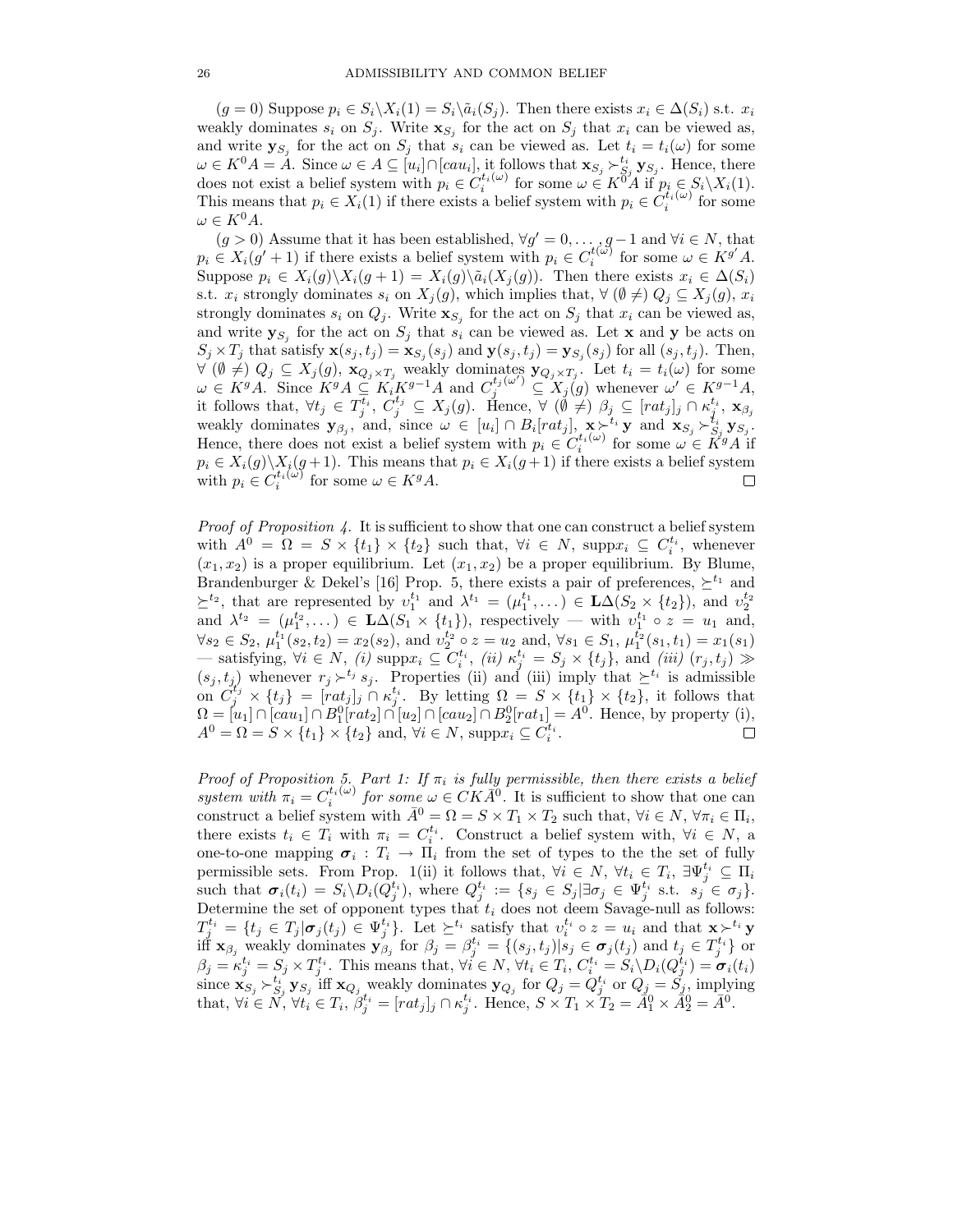Part 2: If there exists a belief system with  $\pi_i = C_i^{t_i(\omega)}$  for some  $\omega \in CK\overline{A}^0$ ,<br>on  $\pi$ , is fully nermissible. Consider any belief system for which  $CK\overline{A}^0 \neq \emptyset$ . Let then  $\pi_i$  is fully permissible. Consider any belief system for which  $CK\bar{A}^0 \neq \emptyset$ . Let,  $\forall i \in N$ ,  $T_i' := \{t_i(\omega) | \omega \in CK\overline{A}^0\}$  and  $\Xi_i := \{C_i^{t_i} | t_i \in T_i'\}$ . Note that,  $\forall i \in N$  and  $\forall t \in T'$  (e. t.) is Savaro pull acc  $\succ^{t_i}$  if  $t \in T \setminus T'$  since  $CK\overline{A}^0 - KCK\overline{A}^0 \subset T$  $\forall t_i \in T'_i$ ,  $(s_j, t_j)$  is Savage-null acc.  $\succeq^{t_i}$  if  $t_j \in T_j \setminus T'_j$  since  $CK\bar{A}^0 = KCK\bar{A}^0 \subseteq$ <br> $\leq$   $CCK\bar{A}^0$  implying that  $T^{t_i} \subseteq T'_i$ . Since  $\forall i \in N$  and  $t \in T'_i$ ,  $\leq$   $\forall i \in N$  if  $\leq$  $K_iCK\overline{A}^0$ , implying that  $T_i^{t_i} \subseteq T'_j$ . Since,  $\forall i \in N$  and  $t_i \in T'_i$ ,  $\mathbf{x} \succ^{t_i} \mathbf{y}$  iff  $\mathbf{x}_{\beta j}$ <br>workly dominates  $\mathbf{x}_i$ , for  $\beta_i = \beta_i^{t_i} = [net] \cup \mathbb{C}^{t_i}$  or  $\beta_i = e^{t_i} = S_i \times T^{t_i}$ , it weakly dominates  $\mathbf{x}_{\beta_j}$  for  $\beta_j = \beta_j^{t_i} = [rat_j]_j \cap \kappa_j^{t_i}$  or  $\beta_j = \kappa_j^{t_i} = S_j \times T_j^{t_i}$ , it<br>follows that  $\mathbf{x}_{\beta} \sim t_i$  if  $\mathbf{x}_{\beta}$  would dominates  $\mathbf{x}_{\beta}$  for  $O_i = O_i^{t_i}$  or  $O_i = S_i$ . follows that  $\mathbf{x}_{S_j} \succ_{S_j}^{t_i} \mathbf{y}_{S_j}$  iff  $\mathbf{x}_{Q_j}$  weakly dominates  $\mathbf{y}_{Q_j}$  for  $Q_j = Q_j^{t_i}$  or  $Q_j = S_j$ ,<br>where  $Q_j^{t_i} := \{s_j \in S_j | \exists \sigma_j \in \Psi_j^{t_i} \text{ s.t. } s_j \in \sigma_j \}$  and  $\Psi_j^{t_i} := \{C_j^{t_j} | t_j \in T_j^{t_i} \} \subseteq \Xi_j$ .<br>This impl This implies that,  $\forall i \in N$  and  $t_i \in T_i'$ ,  $S_i \backslash D_i(Q_j^{t_i}) = \check{C}_i^{t_i}$ , and  $\Xi \subseteq \alpha(\Xi)$ . Hence, <br>by Prop. 1(iii)  $\pi_i \in \Pi$ , if there exists a belief system with  $\pi_i = C^{t(\omega)}$  for some by Prop. 1(iii),  $\pi_i \in \Pi_i$  if there exists a belief system with  $\pi_i = C_i^{t(\omega)}$  for some  $\omega \in CK\overline{A_0}$  $\omega \in CK\bar{A}^0$ .

## **REFERENCES**

- [1] Anscombe, F.J., Aumann, R.: A definition of subjective probability. Annals of Mathematical Statistics **34** (1963) 199–205.
- [2] Armbruster, W., Böge, W.: Bayesian game theory. In "Game Theory and Related Topics" (Moeschlin, Pallaschke, Eds.), North-Holland, Amsterdam (1979).
- [3] Asheim, G.B.: Defining rationalizability in 2-player extensive games. Memorandum No. 25, Dept. of Economics, University of Oslo (1994).
- [4] Asheim, G.B.: On the epistemic foundation for backward induction. Memorandum No. 30, Dept. of Economics, University of Oslo (1999).
- [5] Asheim, G.B.: Proper consistency. Memorandum No. 31, Dept. of Economics, University of Oslo  $(1999)$ .
- [6] Asheim, G.B., Dufwenberg, M.: Deductive reasoning in extensive games. University of  $Oslo(2000)$ .
- [7] Aumann, R.: Utility theory without the completeness axiom. Econometrica **30** (1962) 445–462.
- [8] Battigalli, P.: Algorithmic solutions for extensive games. In "Decision Processes in Economic Proceedings" (Ricci, Ed.), Springer, Berlin (1989).
- [9] Battigalli, P.: Strategic rationality orderings and the best rationalization principle. Games Econ. Beh. **13** (1996) 178–200.
- [10] Battigalli, P.: On rationalizability in extensive games. J. Econ. Theory **74** (1997) 40–61.
- [11] Battigalli, P., Siniscalchi, M.: Interactive beliefs and forward induction. Princeton University (2000).
- [12] Ben-Porath, E.: Rationality, Nash equilibrium, and backwards induction in perfect information games. Rev. Econ. Stud. **64** (1997) 23–46.
- [13] Ben-Porath, E., Dekel, E.: Coordination and the potential for self-sacrifice. J. Econ. Theory **57** (1992) 36–51.
- [14] Bernheim, D.: Rationalizable strategic behavior. Econometrica **52** (1984) 1007–1028.
- [15] Blume, L., Brandenburger, A., Dekel, E.: Lexicographic probabilities and choice under uncertainty. Econometrica **59** (1991) 61–79.
- [16] Blume, L., Brandenburger, A., Dekel, E.: Lexicographic probabilities and equilibrium refinements. Econometrica **59** (1991) 81–98.
- [17] Böge, W., Eisele, T.: On the solutions of Bayesian games. Int. J. Game Theory 8 (1979) 193–215.
- [18] Börgers, T.: Weak dominance and approximate common knowledge. J. Econ. Theory **64** (1994) 265–276.
- [19] Börgers, T., Samuelson, L.: 'Cautious' utility maximization and iterated weak dominance, Int. J. Game Theory **21** (1992) 13–25.